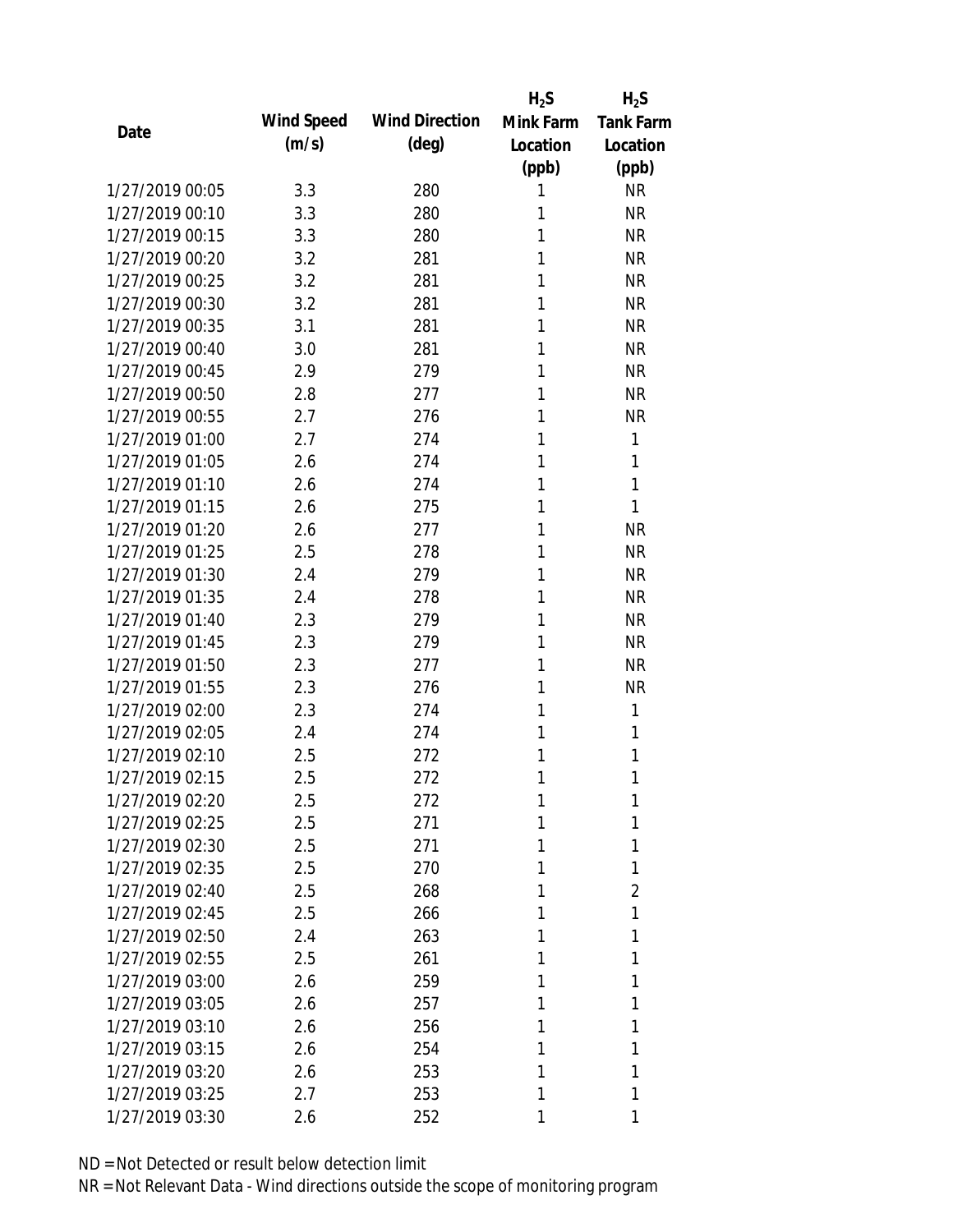|                 |            |                       | $H_2S$         | $H_2S$           |
|-----------------|------------|-----------------------|----------------|------------------|
| Date            | Wind Speed | <b>Wind Direction</b> | Mink Farm      | <b>Tank Farm</b> |
|                 | (m/s)      | $(\text{deg})$        | Location       | Location         |
|                 |            |                       | (ppb)          | (ppb)            |
| 1/27/2019 03:35 | 2.7        | 252                   | 1              | 1                |
| 1/27/2019 03:40 | 2.7        | 251                   | 1              | 1                |
| 1/27/2019 03:45 | 2.7        | 251                   | 1              | 1                |
| 1/27/2019 03:50 | 2.6        | 252                   | 1              | 1                |
| 1/27/2019 03:55 | 2.4        | 254                   | 1              | 1                |
| 1/27/2019 04:00 | 2.3        | 257                   | 1              | 1                |
| 1/27/2019 04:05 | 2.1        | 259                   | 1              | 1                |
| 1/27/2019 04:10 | 2.1        | 262                   | 1              | 1                |
| 1/27/2019 04:15 | 2.0        | 262                   | 1              | $\overline{2}$   |
| 1/27/2019 04:20 | 2.0        | 262                   | 1              | $\overline{2}$   |
| 1/27/2019 04:25 | 2.0        | 262                   | 1              | $\overline{2}$   |
| 1/27/2019 04:30 | 2.0        | 261                   | 1              | $\overline{2}$   |
| 1/27/2019 04:35 | 2.0        | 259                   | 1              | $\overline{2}$   |
| 1/27/2019 04:40 | 1.8        | 260                   | 1              | 1                |
| 1/27/2019 04:45 | 1.7        | 261                   | 1              | $\overline{2}$   |
| 1/27/2019 04:50 | 1.6        | 264                   | 1              | $\overline{2}$   |
| 1/27/2019 04:55 | 1.6        | 266                   | 1              | $\overline{2}$   |
| 1/27/2019 05:00 | 1.7        | 272                   | 1              | 1                |
| 1/27/2019 05:05 | 1.6        | 285                   | 1              | <b>NR</b>        |
| 1/27/2019 05:10 | 1.6        | 296                   | 1              | <b>NR</b>        |
| 1/27/2019 05:15 | 1.7        | 311                   | 1              | <b>NR</b>        |
| 1/27/2019 05:20 | 1.6        | 320                   | 1              | <b>NR</b>        |
| 1/27/2019 05:25 | 1.7        | 325                   | 1              | <b>NR</b>        |
| 1/27/2019 05:30 | 1.7        | 320                   | 1              | <b>NR</b>        |
| 1/27/2019 05:35 | 1.7        | 306                   | 1              | <b>NR</b>        |
| 1/27/2019 05:40 | 1.8        | 290                   | <b>NR</b>      | <b>NR</b>        |
| 1/27/2019 05:45 | 1.8        | 273                   | 1              | 1                |
| 1/27/2019 05:50 | 2.0        | 263                   | $\overline{2}$ | 1                |
| 1/27/2019 05:55 | 1.9        | 256                   | 2              | 1                |
| 1/27/2019 06:00 | 1.8        | 255                   | $\overline{2}$ | 1                |
| 1/27/2019 06:05 | 1.8        | 257                   | $\overline{2}$ | 1                |
| 1/27/2019 06:10 | 1.7        | 262                   | 3              | 1                |
| 1/27/2019 06:15 | 1.6        | 265                   | $\overline{2}$ | 1                |
| 1/27/2019 06:20 | 1.5        | 269                   | $\overline{2}$ | 1                |
| 1/27/2019 06:25 | 1.4        | 273                   | 3              | 1                |
| 1/27/2019 06:30 | 1.4        | 274                   | 3              | 1                |
| 1/27/2019 06:35 | 1.4        | 273                   | $\overline{2}$ | 1                |
| 1/27/2019 06:40 | 1.5        | 276                   | 3              | <b>NR</b>        |
| 1/27/2019 06:45 | 1.5        | 280                   | 5              | <b>NR</b>        |
| 1/27/2019 06:50 | 1.5        | 284                   | 7              | <b>NR</b>        |
| 1/27/2019 06:55 | 1.6        | 290                   | 8              | <b>NR</b>        |
| 1/27/2019 07:00 |            |                       | 8              | <b>NR</b>        |
|                 | 1.6        | 295                   |                |                  |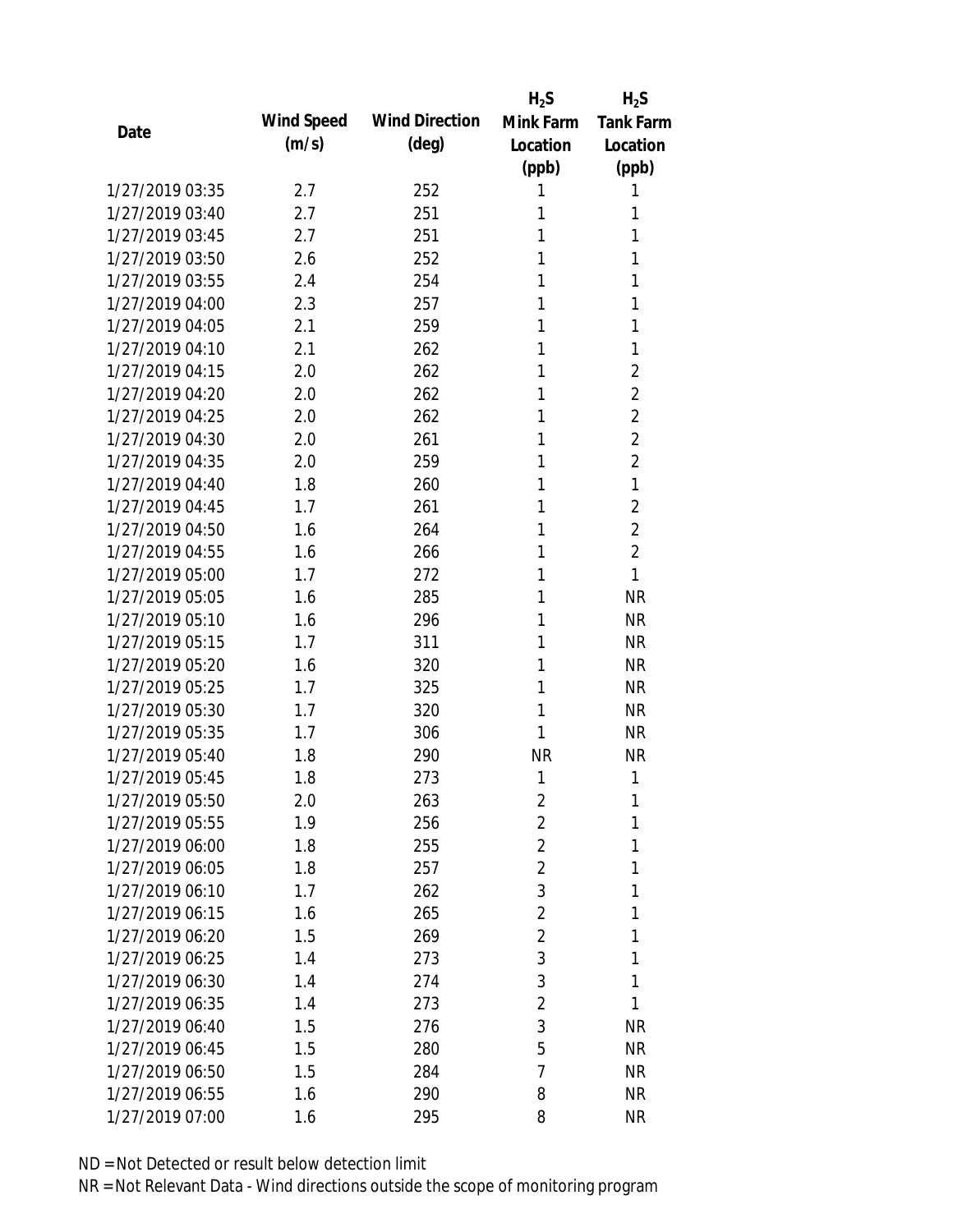|                 |            |                       | $H_2S$         | $H_2S$           |
|-----------------|------------|-----------------------|----------------|------------------|
| Date            | Wind Speed | <b>Wind Direction</b> | Mink Farm      | <b>Tank Farm</b> |
|                 | (m/s)      | $(\text{deg})$        | Location       | Location         |
|                 |            |                       | (ppb)          | (ppb)            |
| 1/27/2019 07:05 | 1.7        | 298                   | 7              | <b>NR</b>        |
| 1/27/2019 07:10 | 1.7        | 297                   | 6              | <b>NR</b>        |
| 1/27/2019 07:15 | 1.7        | 299                   | $\overline{4}$ | <b>NR</b>        |
| 1/27/2019 07:20 | 1.8        | 295                   | $\overline{2}$ | <b>NR</b>        |
| 1/27/2019 07:25 | 1.7        | 289                   | 3              | <b>NR</b>        |
| 1/27/2019 07:30 | 1.7        | 286                   | 4              | <b>NR</b>        |
| 1/27/2019 07:35 | 1.7        | 285                   | 6              | <b>NR</b>        |
| 1/27/2019 07:40 | 1.6        | 282                   | 7              | <b>NR</b>        |
| 1/27/2019 07:45 | 1.7        | 277                   | 8              | <b>NR</b>        |
| 1/27/2019 07:50 | 1.7        | 280                   | 9              | <b>NR</b>        |
| 1/27/2019 07:55 | 1.6        | 282                   | 8              | <b>NR</b>        |
| 1/27/2019 08:00 | 1.6        | 282                   | 6              | <b>NR</b>        |
| 1/27/2019 08:05 | 1.6        | 282                   | 4              | <b>NR</b>        |
| 1/27/2019 08:10 | 1.6        | 281                   | 3              | <b>NR</b>        |
| 1/27/2019 08:15 | 1.7        | 280                   | $\overline{2}$ | <b>NR</b>        |
| 1/27/2019 08:20 | 1.7        | 276                   | $\overline{2}$ | <b>NR</b>        |
| 1/27/2019 08:25 | 1.7        | 273                   | 1              | 1                |
| 1/27/2019 08:30 | 1.8        | 269                   | 1              | 1                |
| 1/27/2019 08:35 | 1.8        | 266                   | $\overline{2}$ | $\overline{2}$   |
| 1/27/2019 08:40 | 1.8        | 264                   | $\overline{2}$ | $\overline{2}$   |
| 1/27/2019 08:45 | 1.8        | 262                   | $\overline{2}$ | $\overline{2}$   |
| 1/27/2019 08:50 | 1.8        | 260                   | 3              | $\overline{2}$   |
| 1/27/2019 08:55 | 1.9        | 258                   | 3              | $\overline{2}$   |
| 1/27/2019 09:00 | 2.0        | 257                   | 3              | $\overline{2}$   |
| 1/27/2019 09:05 | 1.9        | 258                   | 3              | $\overline{2}$   |
| 1/27/2019 09:10 | 1.9        | 261                   | 3              | 1                |
| 1/27/2019 09:15 | 1.8        | 263                   | $\overline{2}$ | $\overline{2}$   |
| 1/27/2019 09:20 | 1.8        | 265                   | $\overline{2}$ | 1                |
| 1/27/2019 09:25 | 1.8        | 269                   | 1              | 1                |
| 1/27/2019 09:30 | 1.7        | 272                   | 1              | 1                |
| 1/27/2019 09:35 | 1.7        | 275                   | 1              | 1                |
| 1/27/2019 09:40 | 1.8        | 279                   | 1              | <b>NR</b>        |
| 1/27/2019 09:45 | 1.8        | 285                   | 1              | <b>NR</b>        |
| 1/27/2019 09:50 | 1.9        | 290                   | 1              | <b>NR</b>        |
| 1/27/2019 09:55 | 1.9        | 294                   | 1              | <b>NR</b>        |
| 1/27/2019 10:00 | 2.0        | 299                   | 1              | <b>NR</b>        |
| 1/27/2019 10:05 | 1.9        | 304                   | 1              | <b>NR</b>        |
| 1/27/2019 10:10 | 1.9        | 309                   | 1              | <b>NR</b>        |
| 1/27/2019 10:15 | 1.8        | 312                   | 1              | <b>NR</b>        |
| 1/27/2019 10:20 | 1.8        | 315                   | 1              | <b>NR</b>        |
| 1/27/2019 10:25 | 1.7        | 316                   | 1              | <b>NR</b>        |
| 1/27/2019 10:30 | 1.6        | 317                   | 1              | <b>NR</b>        |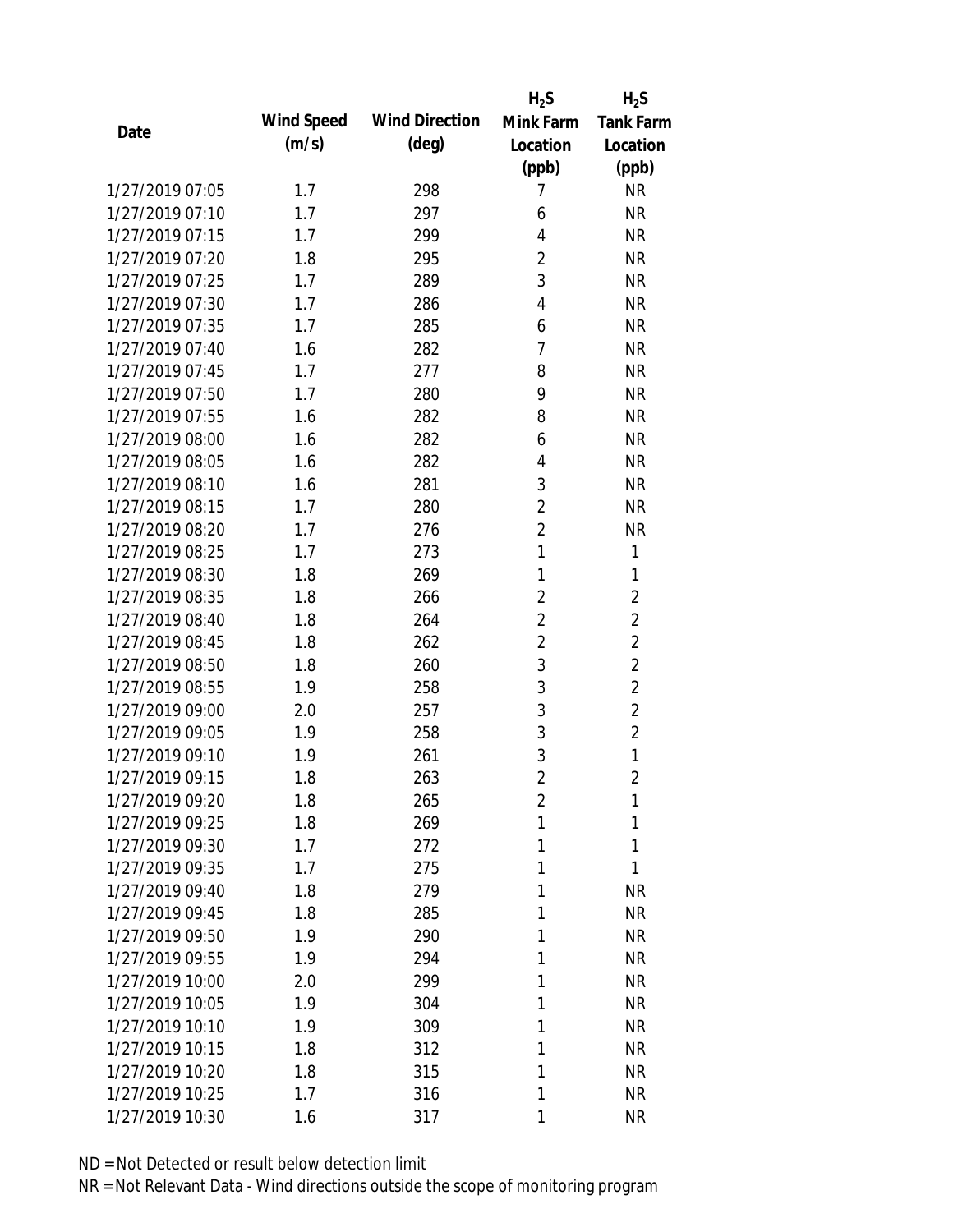|                 |            |                       | $H_2S$    | $H_2S$           |
|-----------------|------------|-----------------------|-----------|------------------|
| Date            | Wind Speed | <b>Wind Direction</b> | Mink Farm | <b>Tank Farm</b> |
|                 | (m/s)      | $(\text{deg})$        | Location  | Location         |
|                 |            |                       | (ppb)     | (ppb)            |
| 1/27/2019 10:35 | 1.7        | 319                   | 1         | <b>NR</b>        |
| 1/27/2019 10:40 | 1.9        | 321                   | 1         | <b>NR</b>        |
| 1/27/2019 10:45 | 1.9        | 320                   | 1         | <b>NR</b>        |
| 1/27/2019 10:50 | 2.1        | 319                   | 1         | <b>NR</b>        |
| 1/27/2019 10:55 | 2.3        | 318                   | 1         | <b>NR</b>        |
| 1/27/2019 11:00 | 2.4        | 318                   | 1         | <b>NR</b>        |
| 1/27/2019 11:05 | 2.4        | 315                   | 1         | <b>NR</b>        |
| 1/27/2019 11:10 | 2.3        | 312                   | 1         | <b>NR</b>        |
| 1/27/2019 11:15 | 2.2        | 311                   | 1         | <b>NR</b>        |
| 1/27/2019 11:20 | 2.1        | 310                   | 1         | <b>NR</b>        |
| 1/27/2019 11:25 | 1.8        | 312                   | 1         | <b>NR</b>        |
| 1/27/2019 11:30 | 1.7        | 314                   | 1         | <b>NR</b>        |
| 1/27/2019 11:35 | 1.5        | 314                   | 1         | <b>NR</b>        |
| 1/27/2019 11:40 | 1.4        | 303                   | 1         | <b>NR</b>        |
| 1/27/2019 11:45 | 1.4        | 304                   | 1         | <b>NR</b>        |
| 1/27/2019 11:50 | 1.5        | 299                   | 1         | <b>NR</b>        |
| 1/27/2019 11:55 | 1.5        | 295                   | 1         | <b>NR</b>        |
| 1/27/2019 12:00 | 1.4        | 291                   | 1         | <b>NR</b>        |
| 1/27/2019 12:05 | 1.5        | 282                   | 1         | <b>NR</b>        |
| 1/27/2019 12:10 | 1.7        | 285                   | 1         | <b>NR</b>        |
| 1/27/2019 12:15 | 1.9        | 280                   | 1         | <b>NR</b>        |
| 1/27/2019 12:20 | 2.0        | 282                   | 1         | <b>NR</b>        |
| 1/27/2019 12:25 | 2.2        | 284                   | 1         | <b>NR</b>        |
| 1/27/2019 12:30 | 2.5        | 287                   | 1         | <b>NR</b>        |
| 1/27/2019 12:35 | 2.5        | 290                   | 1         | <b>NR</b>        |
| 1/27/2019 12:40 | 2.5        | 291                   | 1         | <b>NR</b>        |
| 1/27/2019 12:45 | 2.4        | 289                   | 1         | <b>NR</b>        |
| 1/27/2019 12:50 | 2.3        | 283                   | 1         | <b>NR</b>        |
| 1/27/2019 12:55 | 2.1        | 272                   | 1         | 1                |
| 1/27/2019 13:00 | 2.1        | 261                   | 1         | 1                |
| 1/27/2019 13:05 | 2.1        | 256                   | 1         | 1                |
| 1/27/2019 13:10 | 2.3        | 252                   | 1         | 1                |
| 1/27/2019 13:15 | 2.3        | 248                   | 1         | 1                |
| 1/27/2019 13:20 | 2.3        | 249                   | 1         | 1                |
| 1/27/2019 13:25 | 2.4        | 253                   | 1         | 1                |
| 1/27/2019 13:30 | 2.3        | 257                   | 1         | 1                |
| 1/27/2019 13:35 | 2.2        | 262                   | 1         | 1                |
| 1/27/2019 13:40 | 2.2        | 267                   | 1         | 1                |
| 1/27/2019 13:45 | 1.9        | 273                   | 1         | 1                |
| 1/27/2019 13:50 | 1.9        | 271                   | 1         | 1                |
| 1/27/2019 13:55 | 1.9        | 267                   | 1         | 1                |
| 1/27/2019 14:00 | 1.8        | 264                   | 1         | 1                |
|                 |            |                       |           |                  |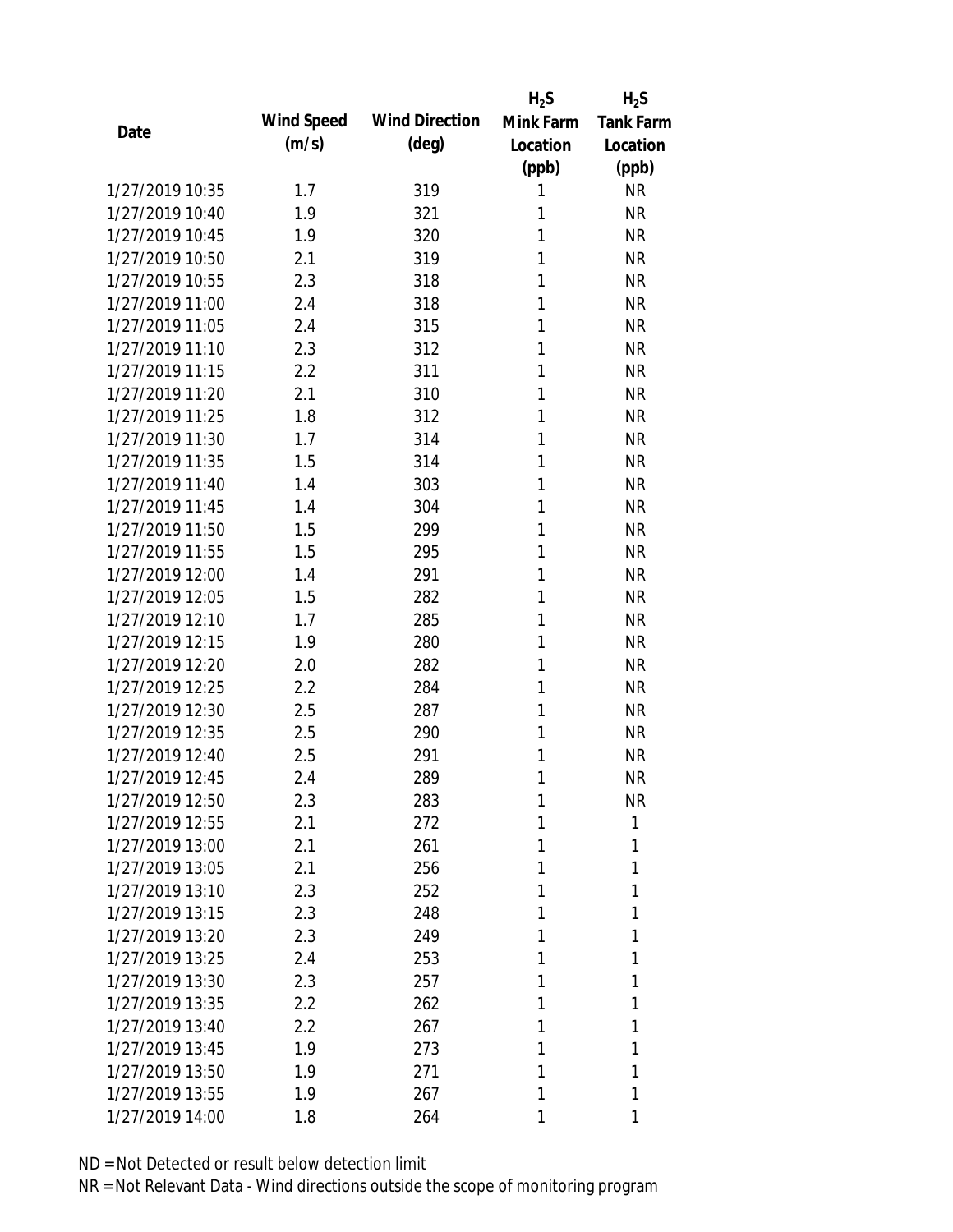|                 |            |                       | $H_2S$    | $H_2S$           |
|-----------------|------------|-----------------------|-----------|------------------|
| Date            | Wind Speed | <b>Wind Direction</b> | Mink Farm | <b>Tank Farm</b> |
|                 | (m/s)      | $(\text{deg})$        | Location  | Location         |
|                 |            |                       | (ppb)     | (ppb)            |
| 1/27/2019 14:05 | 1.7        | 263                   | 1         | 1                |
| 1/27/2019 14:10 | 1.6        | 260                   | 1         | 1                |
| 1/27/2019 14:15 | 1.8        | 256                   | 1         | 1                |
| 1/27/2019 14:20 | 1.8        | 254                   | 1         | 1                |
| 1/27/2019 14:25 | 1.8        | 253                   | 1         | 1                |
| 1/27/2019 14:30 | 2.0        | 249                   | 1         | 1                |
| 1/27/2019 14:35 | 2.1        | 243                   | 1         | 1                |
| 1/27/2019 14:40 | 2.1        | 238                   | 1         | 1                |
| 1/27/2019 14:45 | 2.1        | 237                   | 1         | 1                |
| 1/27/2019 14:50 | 2.1        | 238                   | 1         | 1                |
| 1/27/2019 14:55 | 2.0        | 240                   | 1         | 1                |
| 1/27/2019 15:00 | 2.0        | 241                   | 1         | 2                |
| 1/27/2019 15:05 | 2.0        | 243                   | 1         | $\overline{2}$   |
| 1/27/2019 15:10 | 2.1        | 244                   | 1         | 1                |
| 1/27/2019 15:15 | 2.1        | 244                   | 1         | $\overline{2}$   |
| 1/27/2019 15:20 | 2.2        | 249                   | 1         | 1                |
| 1/27/2019 15:25 | 2.2        | 249                   | 1         | 1                |
| 1/27/2019 15:30 | 2.1        | 248                   | 1         | 1                |
| 1/27/2019 15:35 | 2.1        | 249                   | 1         | 1                |
| 1/27/2019 15:40 | 2.1        | 250                   | 1         | 1                |
| 1/27/2019 15:45 | 2.2        | 250                   | 1         | 1                |
| 1/27/2019 15:50 | 2.3        | 249                   | 1         | 1                |
| 1/27/2019 15:55 | 2.4        | 251                   | 1         | 1                |
| 1/27/2019 16:00 | 2.6        | 256                   | 1         | 1                |
| 1/27/2019 16:05 | 2.7        | 255                   | 1         | 1                |
| 1/27/2019 16:10 | 2.7        | 259                   | 1         | 1                |
| 1/27/2019 16:15 | 2.7        | 261                   | 1         | 1                |
| 1/27/2019 16:20 | 2.6        | 264                   | 1         | 1                |
| 1/27/2019 16:25 | 2.4        | 264                   | 1         | 1                |
| 1/27/2019 16:30 | 2.4        | 264                   | 1         | 1                |
| 1/27/2019 16:35 | 2.3        | 263                   | 1         | 1                |
| 1/27/2019 16:40 | 2.1        | 255                   | 1         | 1                |
| 1/27/2019 16:45 | 1.9        | 252                   | 1         | 1                |
| 1/27/2019 16:50 | 1.9        | 247                   | 1         | 1                |
| 1/27/2019 16:55 | 1.8        | 245                   | 1         | 1                |
| 1/27/2019 17:00 | 1.8        | 243                   | 1         | 1                |
| 1/27/2019 17:05 | 1.6        | 246                   | 1         | 1                |
| 1/27/2019 17:10 | 1.6        | 253                   | 1         | 1                |
| 1/27/2019 17:15 | 1.6        | 256                   | 1         | 1                |
| 1/27/2019 17:20 | 1.6        | 259                   | 1         | 1                |
| 1/27/2019 17:25 | 1.7        | 263                   | 1         | 1                |
| 1/27/2019 17:30 | 1.8        | 264                   | 1         | 1                |
|                 |            |                       |           |                  |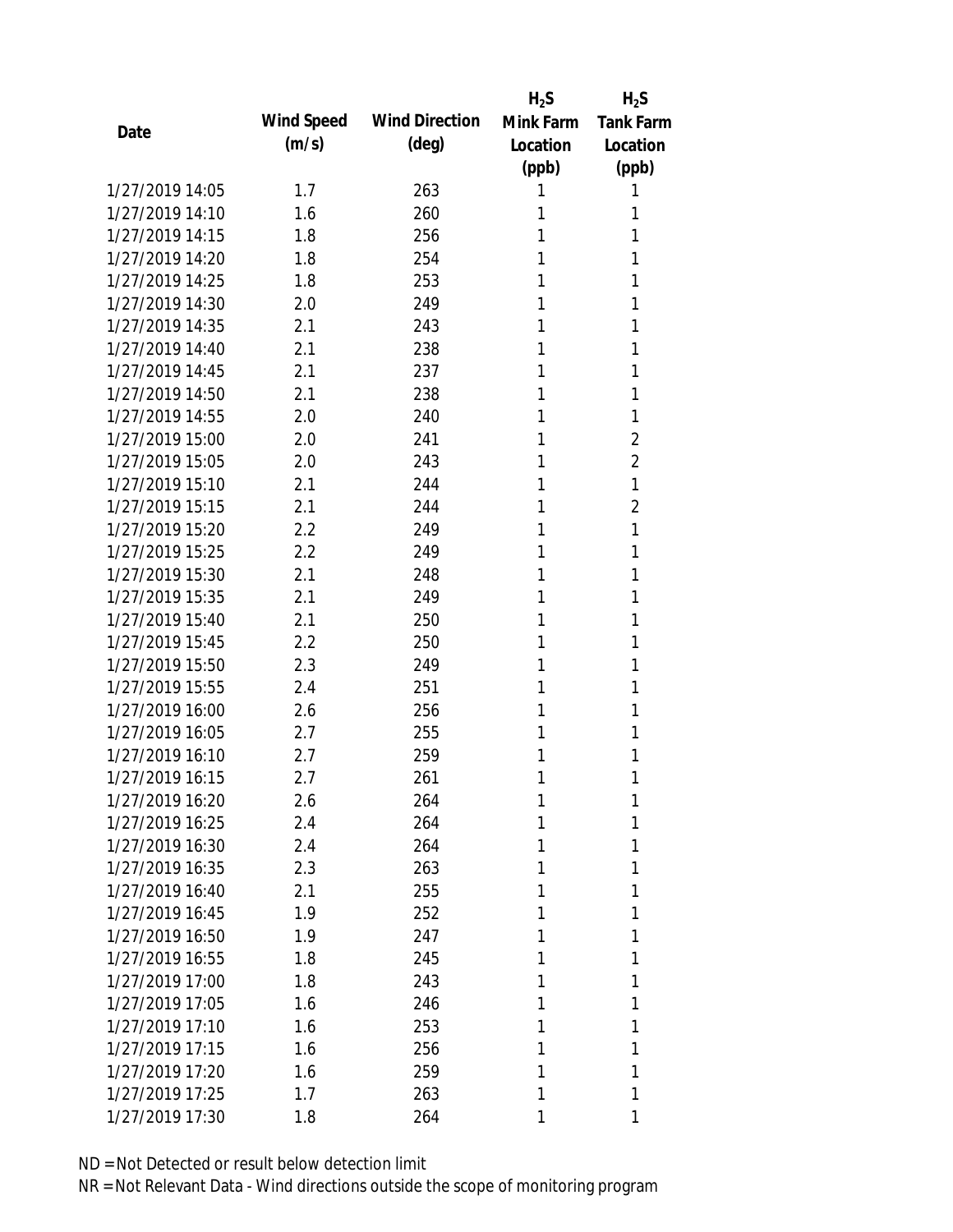|                 |            |                       | $H_2S$    | $H_2S$           |
|-----------------|------------|-----------------------|-----------|------------------|
| Date            | Wind Speed | <b>Wind Direction</b> | Mink Farm | <b>Tank Farm</b> |
|                 | (m/s)      | $(\text{deg})$        | Location  | Location         |
|                 |            |                       | (ppb)     | (ppb)            |
| 1/27/2019 17:35 | 1.8        | 264                   | 1         | 1                |
| 1/27/2019 17:40 | 1.6        | 265                   | 1         | 1                |
| 1/27/2019 17:45 | 1.4        | 267                   | 1         | 1                |
| 1/27/2019 17:50 | 1.3        | 270                   | 1         | 1                |
| 1/27/2019 17:55 | 1.2        | 263                   | 1         | 1                |
| 1/27/2019 18:00 | 1.1        | 254                   | 1         | 1                |
| 1/27/2019 18:05 | 1.0        | 248                   | 1         | 1                |
| 1/27/2019 18:10 | 1.1        | 244                   | 1         | 1                |
| 1/27/2019 18:15 | 1.2        | 232                   | <b>ND</b> | 1                |
| 1/27/2019 18:20 | 1.2        | 217                   | <b>NR</b> | 1                |
| 1/27/2019 18:25 | 1.3        | 205                   | <b>NR</b> | 1                |
| 1/27/2019 18:30 | 1.4        | 206                   | <b>NR</b> | 1                |
| 1/27/2019 18:35 | 1.5        | 203                   | <b>NR</b> | 1                |
| 1/27/2019 18:40 | 1.6        | 189                   | <b>NR</b> | 1                |
| 1/27/2019 18:45 | 1.6        | 181                   | <b>NR</b> | 1                |
| 1/27/2019 18:50 | 1.7        | 170                   | <b>NR</b> | <b>NR</b>        |
| 1/27/2019 18:55 | 1.8        | 164                   | <b>NR</b> | <b>NR</b>        |
| 1/27/2019 19:00 | 1.9        | 153                   | <b>NR</b> | <b>NR</b>        |
| 1/27/2019 19:05 | 2.1        | 143                   | <b>NR</b> | <b>NR</b>        |
| 1/27/2019 19:10 | 2.2        | 140                   | <b>NR</b> | <b>NR</b>        |
| 1/27/2019 19:15 | 2.3        | 140                   | <b>NR</b> | <b>NR</b>        |
| 1/27/2019 19:20 | 2.3        | 140                   | <b>NR</b> | <b>NR</b>        |
| 1/27/2019 19:25 | 2.1        | 132                   | <b>NR</b> | <b>NR</b>        |
| 1/27/2019 19:30 | 1.9        | 120                   | <b>NR</b> | <b>NR</b>        |
| 1/27/2019 19:35 | 1.7        | 113                   | <b>NR</b> | <b>NR</b>        |
| 1/27/2019 19:40 | 1.6        | 107                   | <b>NR</b> | <b>NR</b>        |
| 1/27/2019 19:45 | 1.6        | 107                   | <b>NR</b> | <b>NR</b>        |
| 1/27/2019 19:50 | 1.7        | 108                   | <b>NR</b> | <b>NR</b>        |
| 1/27/2019 19:55 | 2.0        | 112                   | <b>NR</b> | <b>NR</b>        |
| 1/27/2019 20:00 | 2.3        | 118                   | <b>NR</b> | <b>NR</b>        |
| 1/27/2019 20:05 | 2.5        | 121                   | <b>NR</b> | <b>NR</b>        |
| 1/27/2019 20:10 | 2.6        | 122                   | <b>NR</b> | <b>NR</b>        |
| 1/27/2019 20:15 | 2.7        | 121                   | <b>NR</b> | <b>NR</b>        |
| 1/27/2019 20:20 | 2.7        | 121                   | <b>NR</b> | <b>NR</b>        |
| 1/27/2019 20:25 | 2.6        | 124                   | <b>NR</b> | <b>NR</b>        |
| 1/27/2019 20:30 | 2.5        | 127                   | <b>NR</b> | <b>NR</b>        |
| 1/27/2019 20:35 | 2.5        | 130                   | <b>NR</b> | <b>NR</b>        |
| 1/27/2019 20:40 | 2.6        | 133                   | <b>NR</b> | <b>NR</b>        |
| 1/27/2019 20:45 | 2.6        | 133                   | <b>NR</b> | <b>NR</b>        |
| 1/27/2019 20:50 | 2.6        | 133                   | <b>NR</b> | <b>NR</b>        |
| 1/27/2019 20:55 | 2.7        | 133                   | <b>NR</b> | <b>NR</b>        |
| 1/27/2019 21:00 | 2.9        | 133                   | <b>NR</b> | <b>NR</b>        |
|                 |            |                       |           |                  |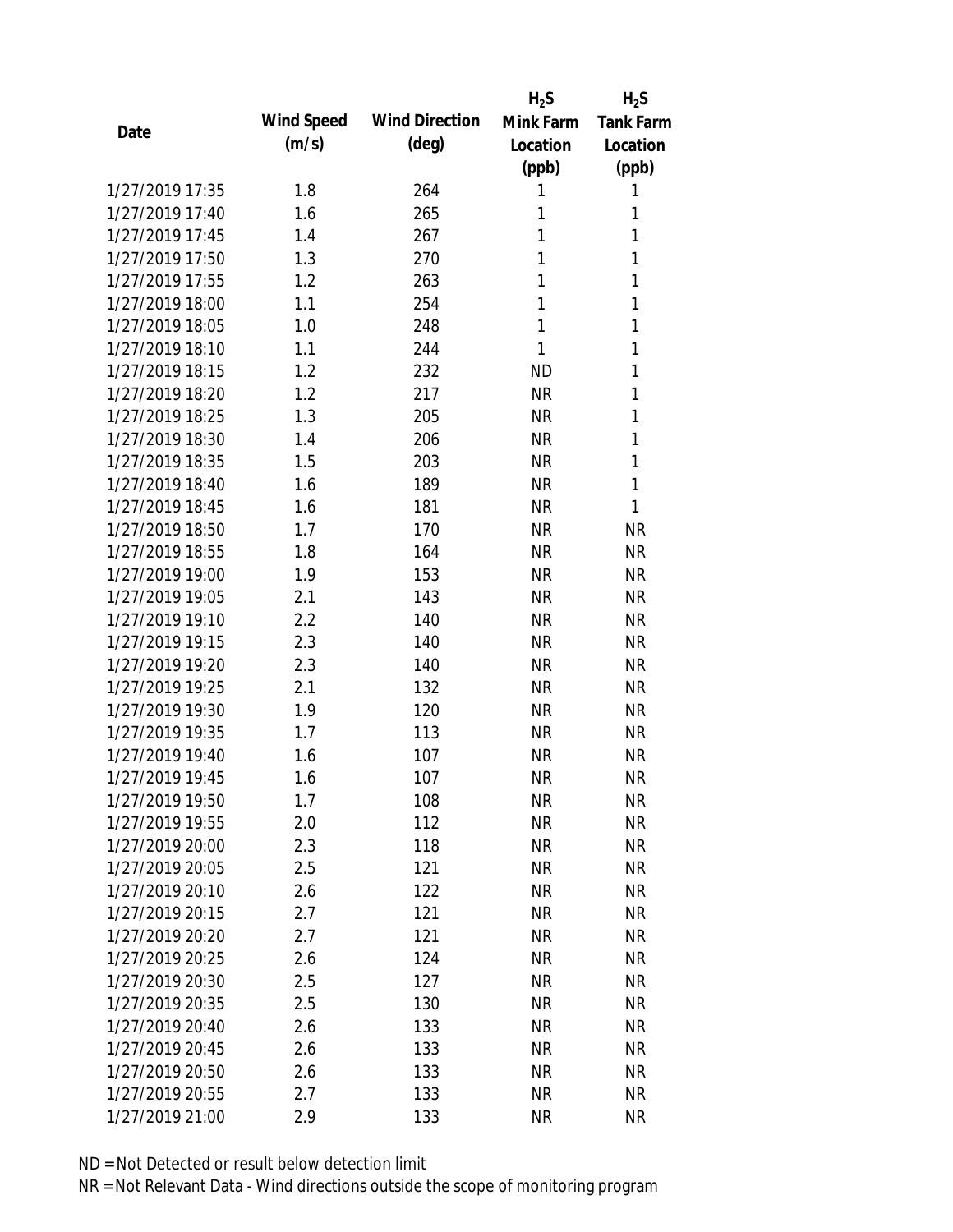|                 |            |                       | $H_2S$    | $H_2S$           |
|-----------------|------------|-----------------------|-----------|------------------|
| Date            | Wind Speed | <b>Wind Direction</b> | Mink Farm | <b>Tank Farm</b> |
|                 | (m/s)      | $(\text{deg})$        | Location  | Location         |
|                 |            |                       | (ppb)     | (ppb)            |
| 1/27/2019 21:05 | 3.0        | 131                   | <b>NR</b> | <b>NR</b>        |
| 1/27/2019 21:10 | 3.0        | 132                   | <b>NR</b> | <b>NR</b>        |
| 1/27/2019 21:15 | 3.2        | 133                   | <b>NR</b> | <b>NR</b>        |
| 1/27/2019 21:20 | 3.4        | 135                   | <b>NR</b> | <b>NR</b>        |
| 1/27/2019 21:25 | 3.5        | 134                   | <b>NR</b> | <b>NR</b>        |
| 1/27/2019 21:30 | 3.6        | 134                   | <b>NR</b> | <b>NR</b>        |
| 1/27/2019 21:35 | 3.8        | 134                   | <b>NR</b> | <b>NR</b>        |
| 1/27/2019 21:40 | 4.0        | 133                   | <b>NR</b> | <b>NR</b>        |
| 1/27/2019 21:45 | 4.1        | 133                   | <b>NR</b> | <b>NR</b>        |
| 1/27/2019 21:50 | 4.3        | 132                   | <b>NR</b> | <b>NR</b>        |
| 1/27/2019 21:55 | 4.3        | 132                   | <b>NR</b> | <b>NR</b>        |
| 1/27/2019 22:00 | 4.3        | 131                   | <b>NR</b> | <b>NR</b>        |
| 1/27/2019 22:05 | 4.3        | 131                   | <b>NR</b> | <b>NR</b>        |
| 1/27/2019 22:10 | 4.5        | 131                   | <b>NR</b> | <b>NR</b>        |
| 1/27/2019 22:15 | 4.4        | 131                   | <b>NR</b> | <b>NR</b>        |
| 1/27/2019 22:20 | 4.4        | 132                   | <b>NR</b> | <b>NR</b>        |
| 1/27/2019 22:25 | 4.3        | 130                   | <b>NR</b> | <b>NR</b>        |
| 1/27/2019 22:30 | 4.4        | 132                   | <b>NR</b> | <b>NR</b>        |
| 1/27/2019 22:35 | 4.4        | 132                   | <b>NR</b> | <b>NR</b>        |
| 1/27/2019 22:40 | 4.2        | 130                   | <b>NR</b> | <b>NR</b>        |
| 1/27/2019 22:45 | 4.3        | 128                   | <b>NR</b> | <b>NR</b>        |
| 1/27/2019 22:50 | 4.1        | 126                   | <b>NR</b> | <b>NR</b>        |
| 1/27/2019 22:55 | 4.2        | 124                   | <b>NR</b> | <b>NR</b>        |
| 1/27/2019 23:00 | 4.2        | 121                   | <b>NR</b> | <b>NR</b>        |
| 1/27/2019 23:05 | 4.2        | 119                   | <b>NR</b> | <b>NR</b>        |
| 1/27/2019 23:10 | 4.3        | 119                   | <b>NR</b> | <b>NR</b>        |
| 1/27/2019 23:15 | 4.1        | 119                   | <b>NR</b> | <b>NR</b>        |
| 1/27/2019 23:20 | 4.0        | 117                   | <b>NR</b> | <b>NR</b>        |
| 1/27/2019 23:25 | 3.8        | 117                   | <b>NR</b> | <b>NR</b>        |
| 1/27/2019 23:30 | 3.8        | 117                   | <b>NR</b> | <b>NR</b>        |
| 1/27/2019 23:35 | 3.8        | 116                   | <b>NR</b> | <b>NR</b>        |
| 1/27/2019 23:40 | 3.9        | 114                   | <b>NR</b> | NR               |
| 1/27/2019 23:45 | 4.1        | 114                   | <b>NR</b> | <b>NR</b>        |
| 1/27/2019 23:50 | 4.3        | 113                   | <b>NR</b> | <b>NR</b>        |
| 1/27/2019 23:55 | 4.3        | 110                   | <b>NR</b> | <b>NR</b>        |
| 1/27/2019 24:00 | 4.2        | 107                   | <b>NR</b> | <b>NR</b>        |
| 1/28/2019 00:05 | 4.1        | 104                   | <b>NR</b> | <b>NR</b>        |
| 1/28/2019 00:10 | 4.0        | 102                   | NR        | <b>NR</b>        |
| 1/28/2019 00:15 | 3.8        | 100                   | <b>NR</b> | <b>NR</b>        |
| 1/28/2019 00:20 | 3.8        | 98                    | <b>NR</b> | <b>NR</b>        |
| 1/28/2019 00:25 | 3.8        | 97                    | <b>NR</b> | <b>NR</b>        |
| 1/28/2019 00:30 | 3.7        | 97                    | <b>NR</b> | <b>NR</b>        |
|                 |            |                       |           |                  |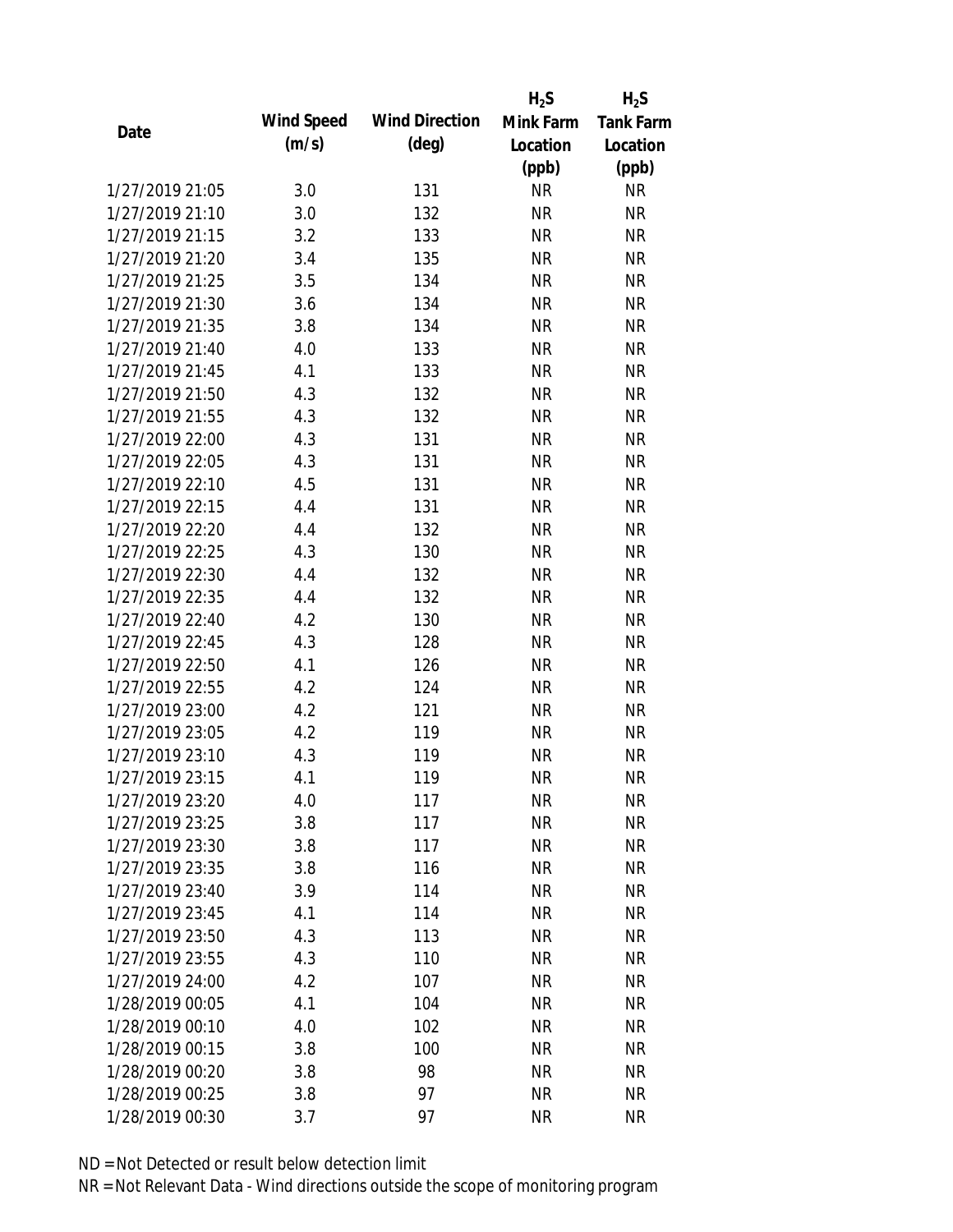|                 |            |                       | $H_2S$    | $H_2S$           |
|-----------------|------------|-----------------------|-----------|------------------|
| Date            | Wind Speed | <b>Wind Direction</b> | Mink Farm | <b>Tank Farm</b> |
|                 | (m/s)      | $(\text{deg})$        | Location  | Location         |
|                 |            |                       | (ppb)     | (ppb)            |
| 1/28/2019 00:35 | 3.8        | 97                    | <b>NR</b> | NR               |
| 1/28/2019 00:40 | 3.9        | 97                    | <b>NR</b> | <b>NR</b>        |
| 1/28/2019 00:45 | 3.9        | 98                    | <b>NR</b> | <b>NR</b>        |
| 1/28/2019 00:50 | 4.0        | 100                   | <b>NR</b> | <b>NR</b>        |
| 1/28/2019 00:55 | 4.0        | 102                   | <b>NR</b> | <b>NR</b>        |
| 1/28/2019 01:00 | 4.2        | 104                   | <b>NR</b> | <b>NR</b>        |
| 1/28/2019 01:05 | 4.2        | 105                   | <b>NR</b> | <b>NR</b>        |
| 1/28/2019 01:10 | 4.3        | 106                   | <b>NR</b> | <b>NR</b>        |
| 1/28/2019 01:15 | 4.3        | 106                   | <b>NR</b> | <b>NR</b>        |
| 1/28/2019 01:20 | 4.4        | 106                   | <b>NR</b> | <b>NR</b>        |
| 1/28/2019 01:25 | 4.6        | 105                   | <b>NR</b> | <b>NR</b>        |
| 1/28/2019 01:30 | 4.8        | 105                   | <b>NR</b> | <b>NR</b>        |
| 1/28/2019 01:35 | 5.0        | 105                   | <b>NR</b> | <b>NR</b>        |
| 1/28/2019 01:40 | 5.4        | 106                   | <b>NR</b> | <b>NR</b>        |
| 1/28/2019 01:45 | 5.6        | 106                   | <b>NR</b> | <b>NR</b>        |
| 1/28/2019 01:50 | 5.8        | 107                   | <b>NR</b> | <b>NR</b>        |
| 1/28/2019 01:55 | 6.0        | 108                   | <b>NR</b> | <b>NR</b>        |
| 1/28/2019 02:00 | 6.2        | 109                   | <b>NR</b> | <b>NR</b>        |
| 1/28/2019 02:05 | 6.3        | 110                   | <b>NR</b> | <b>NR</b>        |
| 1/28/2019 02:10 | 6.2        | 109                   | <b>NR</b> | <b>NR</b>        |
| 1/28/2019 02:15 | 6.5        | 111                   | <b>NR</b> | <b>NR</b>        |
| 1/28/2019 02:20 | 6.6        | 112                   | <b>NR</b> | <b>NR</b>        |
| 1/28/2019 02:25 | 6.7        | 112                   | <b>NR</b> | <b>NR</b>        |
| 1/28/2019 02:30 | 6.8        | 113                   | <b>NR</b> | <b>NR</b>        |
| 1/28/2019 02:35 | 6.7        | 115                   | <b>NR</b> | <b>NR</b>        |
| 1/28/2019 02:40 | 6.8        | 116                   | <b>NR</b> | <b>NR</b>        |
| 1/28/2019 02:45 | 6.9        | 116                   | <b>NR</b> | <b>NR</b>        |
| 1/28/2019 02:50 | 6.8        | 117                   | <b>NR</b> | <b>NR</b>        |
| 1/28/2019 02:55 | 6.6        | 118                   | <b>NR</b> | <b>NR</b>        |
| 1/28/2019 03:00 | 6.4        | 119                   | <b>NR</b> | <b>NR</b>        |
| 1/28/2019 03:05 | 6.3        | 119                   | <b>NR</b> | <b>NR</b>        |
| 1/28/2019 03:10 | 6.1        | 120                   | <b>NR</b> | <b>NR</b>        |
| 1/28/2019 03:15 | 5.8        | 121                   | <b>NR</b> | <b>NR</b>        |
| 1/28/2019 03:20 | 5.8        | 122                   | <b>NR</b> | <b>NR</b>        |
| 1/28/2019 03:25 | 5.9        | 123                   | <b>NR</b> | <b>NR</b>        |
| 1/28/2019 03:30 | 5.9        | 123                   | <b>NR</b> | <b>NR</b>        |
| 1/28/2019 03:35 | 6.0        | 125                   | <b>NR</b> | <b>NR</b>        |
| 1/28/2019 03:40 | 6.0        | 126                   | NR        | <b>NR</b>        |
| 1/28/2019 03:45 | 6.0        | 127                   | <b>NR</b> | <b>NR</b>        |
| 1/28/2019 03:50 | 5.8        | 129                   | <b>NR</b> | <b>NR</b>        |
| 1/28/2019 03:55 | 5.8        | 130                   | <b>NR</b> | <b>NR</b>        |
| 1/28/2019 04:00 | 5.8        | 132                   | <b>NR</b> | <b>NR</b>        |
|                 |            |                       |           |                  |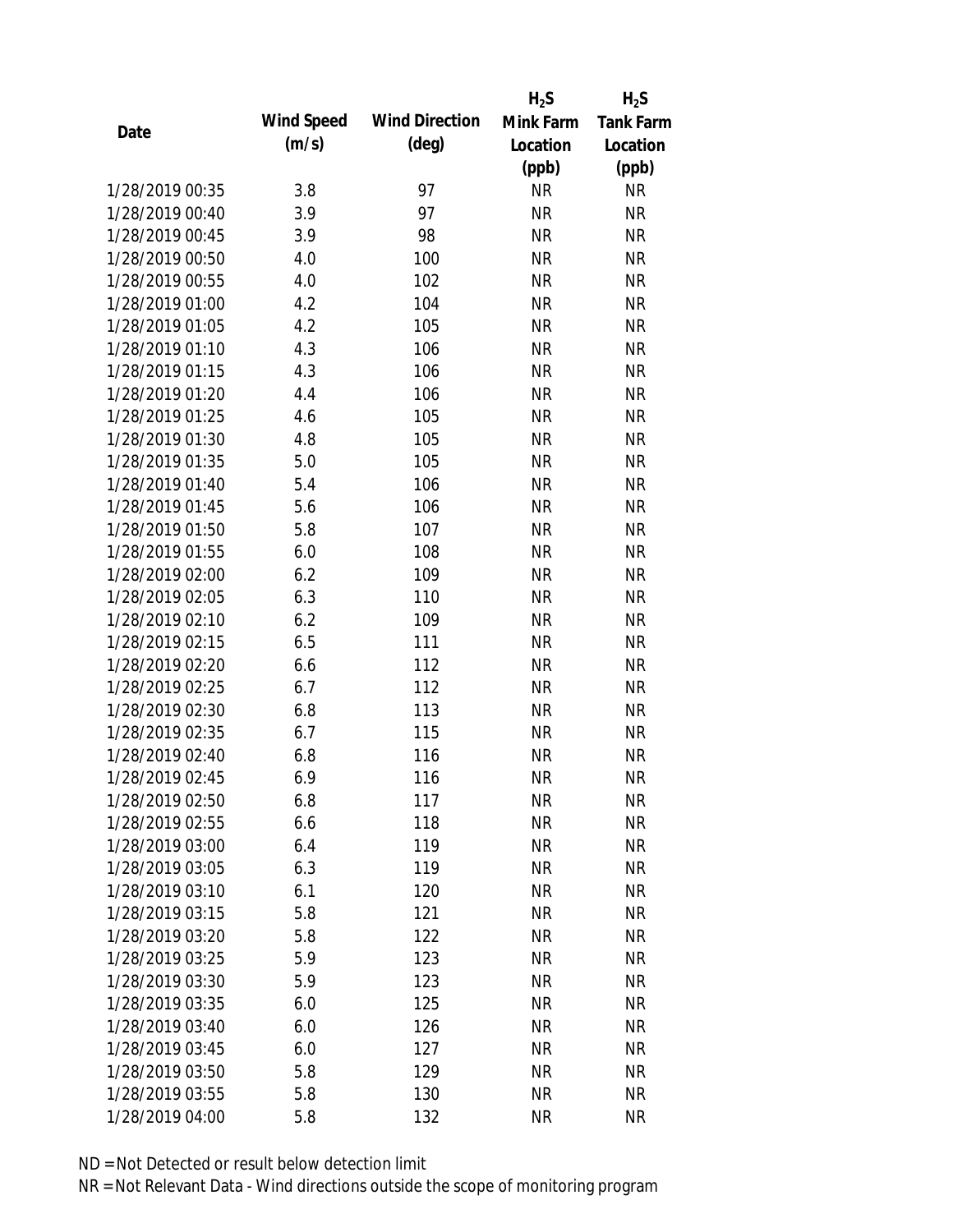|                 |            |                       | $H_2S$    | $H_2S$           |
|-----------------|------------|-----------------------|-----------|------------------|
| Date            | Wind Speed | <b>Wind Direction</b> | Mink Farm | <b>Tank Farm</b> |
|                 | (m/s)      | $(\text{deg})$        | Location  | Location         |
|                 |            |                       | (ppb)     | (ppb)            |
| 1/28/2019 04:05 | 5.8        | 133                   | <b>NR</b> | NR               |
| 1/28/2019 04:10 | 6.0        | 133                   | <b>NR</b> | <b>NR</b>        |
| 1/28/2019 04:15 | 6.0        | 133                   | <b>NR</b> | <b>NR</b>        |
| 1/28/2019 04:20 | 6.1        | 133                   | <b>NR</b> | <b>NR</b>        |
| 1/28/2019 04:25 | 6.0        | 134                   | <b>NR</b> | <b>NR</b>        |
| 1/28/2019 04:30 | 6.0        | 134                   | <b>NR</b> | <b>NR</b>        |
| 1/28/2019 04:35 | 6.0        | 135                   | <b>NR</b> | <b>NR</b>        |
| 1/28/2019 04:40 | 5.8        | 137                   | <b>NR</b> | <b>NR</b>        |
| 1/28/2019 04:45 | 6.0        | 139                   | <b>NR</b> | <b>NR</b>        |
| 1/28/2019 04:50 | 6.2        | 140                   | <b>NR</b> | <b>NR</b>        |
| 1/28/2019 04:55 | 6.4        | 141                   | <b>NR</b> | <b>NR</b>        |
| 1/28/2019 05:00 | 6.5        | 144                   | <b>NR</b> | <b>NR</b>        |
| 1/28/2019 05:05 | 6.7        | 146                   | <b>NR</b> | <b>NR</b>        |
| 1/28/2019 05:10 | 6.8        | 147                   | <b>NR</b> | <b>NR</b>        |
| 1/28/2019 05:15 | 6.8        | 149                   | <b>NR</b> | <b>NR</b>        |
| 1/28/2019 05:20 | 7.1        | 151                   | <b>NR</b> | <b>NR</b>        |
| 1/28/2019 05:25 | 7.3        | 154                   | <b>NR</b> | <b>NR</b>        |
| 1/28/2019 05:30 | 7.4        | 156                   | <b>NR</b> | <b>NR</b>        |
| 1/28/2019 05:35 | 7.4        | 158                   | <b>NR</b> | <b>NR</b>        |
| 1/28/2019 05:40 | 7.3        | 159                   | <b>NR</b> | <b>NR</b>        |
| 1/28/2019 05:45 | 7.0        | 162                   | <b>NR</b> | <b>NR</b>        |
| 1/28/2019 05:50 | 6.6        | 164                   | <b>NR</b> | <b>NR</b>        |
| 1/28/2019 05:55 | 6.0        | 166                   | <b>NR</b> | <b>NR</b>        |
| 1/28/2019 06:00 | 5.8        | 167                   | <b>NR</b> | <b>NR</b>        |
| 1/28/2019 06:05 | 5.7        | 167                   | <b>NR</b> | <b>NR</b>        |
| 1/28/2019 06:10 | 5.6        | 166                   | <b>NR</b> | <b>NR</b>        |
| 1/28/2019 06:15 | 5.7        | 165                   | <b>NR</b> | <b>NR</b>        |
| 1/28/2019 06:20 | 5.6        | 165                   | <b>NR</b> | <b>NR</b>        |
| 1/28/2019 06:25 | 5.7        | 164                   | <b>NR</b> | <b>NR</b>        |
| 1/28/2019 06:30 | 5.6        | 164                   | <b>NR</b> | <b>NR</b>        |
| 1/28/2019 06:35 | 5.4        | 164                   | <b>NR</b> | <b>NR</b>        |
| 1/28/2019 06:40 | 5.2        | 165                   | <b>NR</b> | NR               |
| 1/28/2019 06:45 | 5.1        | 166                   | <b>NR</b> | <b>NR</b>        |
| 1/28/2019 06:50 | 5.3        | 166                   | <b>NR</b> | NR               |
| 1/28/2019 06:55 | 5.4        | 166                   | <b>NR</b> | NR               |
| 1/28/2019 07:00 | 5.5        | 167                   | <b>NR</b> | <b>NR</b>        |
| 1/28/2019 07:05 | 5.7        | 166                   | <b>NR</b> | NR               |
| 1/28/2019 07:10 | 5.7        | 169                   | <b>NR</b> | <b>NR</b>        |
| 1/28/2019 07:15 | 5.9        | 170                   | <b>NR</b> | 1                |
| 1/28/2019 07:20 | 5.6        | 171                   | <b>NR</b> | 1                |
| 1/28/2019 07:25 | 5.6        | 173                   | <b>NR</b> | 1                |
| 1/28/2019 07:30 | 5.5        | 175                   | <b>NR</b> | 1                |
|                 |            |                       |           |                  |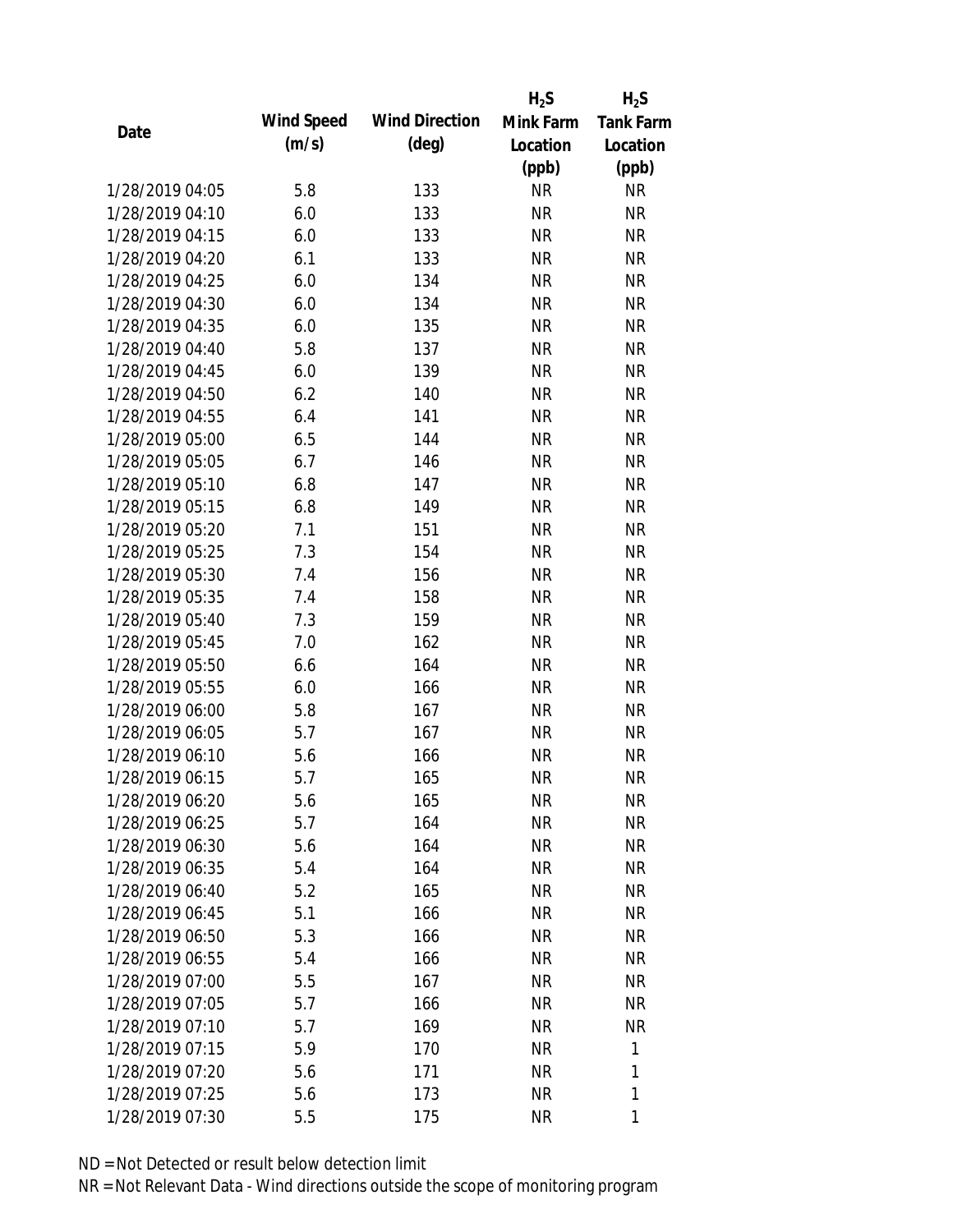|                 |            |                       | $H_2S$    | $H_2S$           |
|-----------------|------------|-----------------------|-----------|------------------|
| Date            | Wind Speed | <b>Wind Direction</b> | Mink Farm | <b>Tank Farm</b> |
|                 | (m/s)      | $(\text{deg})$        | Location  | Location         |
|                 |            |                       | (ppb)     | (ppb)            |
| 1/28/2019 07:35 | 5.3        | 179                   | <b>NR</b> | 1                |
| 1/28/2019 07:40 | 5.4        | 178                   | <b>NR</b> | 1                |
| 1/28/2019 07:45 | 5.3        | 180                   | <b>NR</b> | 1                |
| 1/28/2019 07:50 | 5.7        | 182                   | <b>NR</b> | 1                |
| 1/28/2019 07:55 | 5.9        | 185                   | <b>NR</b> | 1                |
| 1/28/2019 08:00 | 6.0        | 186                   | <b>NR</b> | 1                |
| 1/28/2019 08:05 | 6.1        | 187                   | <b>NR</b> | 1                |
| 1/28/2019 08:10 | 6.1        | 189                   | <b>NR</b> | 1                |
| 1/28/2019 08:15 | 5.9        | 190                   | <b>NR</b> | 1                |
| 1/28/2019 08:20 | 5.9        | 191                   | <b>NR</b> | 1                |
| 1/28/2019 08:25 | 5.6        | 190                   | <b>NR</b> | 1                |
| 1/28/2019 08:30 | 5.4        | 190                   | <b>NR</b> | 1                |
| 1/28/2019 08:35 | 5.3        | 190                   | <b>NR</b> | 1                |
| 1/28/2019 08:40 | 5.1        | 190                   | <b>NR</b> | 1                |
| 1/28/2019 08:45 | 5.1        | 190                   | <b>NR</b> | 1                |
| 1/28/2019 08:50 | 4.8        | 191                   | <b>NR</b> | 1                |
| 1/28/2019 08:55 | 4.9        | 192                   | <b>NR</b> | 1                |
| 1/28/2019 09:00 | 4.9        | 194                   | <b>NR</b> | 1                |
| 1/28/2019 09:05 | 5.0        | 195                   | <b>NR</b> | 1                |
| 1/28/2019 09:10 | 5.1        | 196                   | <b>NR</b> | 1                |
| 1/28/2019 09:15 | 5.2        | 199                   | <b>NR</b> | 1                |
| 1/28/2019 09:20 | 5.4        | 201                   | <b>NR</b> | 1                |
| 1/28/2019 09:25 | 5.3        | 203                   | <b>NR</b> | 1                |
| 1/28/2019 09:30 | 5.3        | 204                   | <b>NR</b> | 1                |
| 1/28/2019 09:35 | 5.3        | 205                   | <b>NR</b> | 1                |
| 1/28/2019 09:40 | 5.3        | 206                   | <b>NR</b> | 1                |
| 1/28/2019 09:45 | 5.2        | 206                   | <b>NR</b> | 1                |
| 1/28/2019 09:50 | 5.2        | 206                   | <b>NR</b> | 1                |
| 1/28/2019 09:55 | 5.2        | 207                   | <b>NR</b> | 1                |
| 1/28/2019 10:00 | 5.1        | 209                   | <b>NR</b> | 1                |
| 1/28/2019 10:05 | 5.1        | 209                   | <b>NR</b> | $\overline{2}$   |
| 1/28/2019 10:10 | 5.0        | 210                   | <b>NR</b> | $\overline{2}$   |
| 1/28/2019 10:15 | 5.0        | 210                   | <b>NR</b> | $\overline{2}$   |
| 1/28/2019 10:20 | 5.0        | 212                   | <b>NR</b> | $\overline{2}$   |
| 1/28/2019 10:25 | 5.0        | 212                   | <b>NR</b> | $\overline{2}$   |
| 1/28/2019 10:30 | 5.1        | 211                   | <b>NR</b> | $\overline{2}$   |
| 1/28/2019 10:35 | 5.1        | 212                   | <b>NR</b> | $\overline{2}$   |
| 1/28/2019 10:40 | 5.2        | 211                   | NR        | 1                |
| 1/28/2019 10:45 | 5.3        | 211                   | NR        | 1                |
| 1/28/2019 10:50 | 5.4        | 212                   | <b>NR</b> | 1                |
| 1/28/2019 10:55 | 5.5        | 213                   | <b>NR</b> | 1                |
| 1/28/2019 11:00 | 5.5        | 215                   | <b>NR</b> | 1                |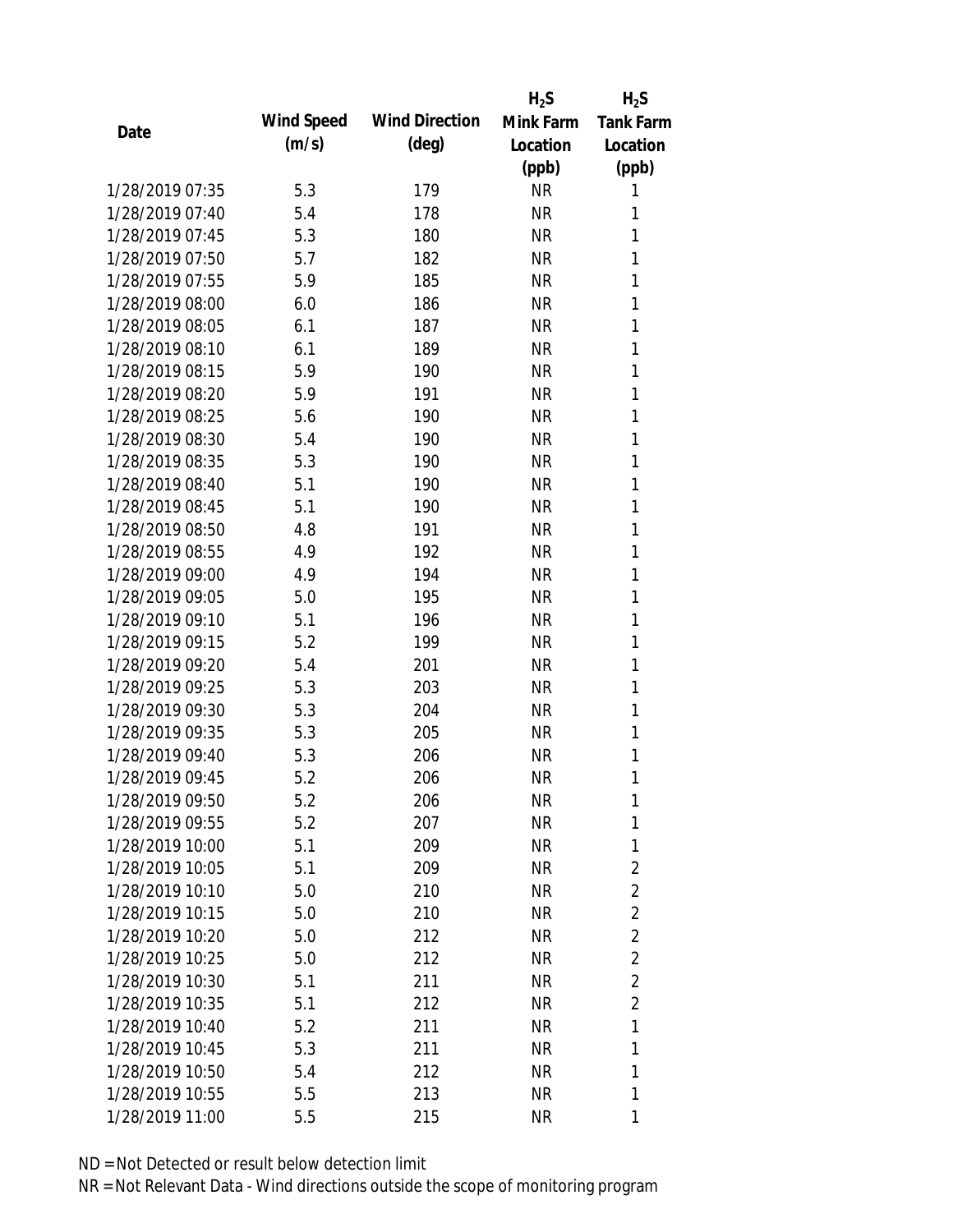|                 |            |                       | $H_2S$    | $H_2S$           |
|-----------------|------------|-----------------------|-----------|------------------|
| Date            | Wind Speed | <b>Wind Direction</b> | Mink Farm | <b>Tank Farm</b> |
|                 | (m/s)      | $(\text{deg})$        | Location  | Location         |
|                 |            |                       | (ppb)     | (ppb)            |
| 1/28/2019 11:05 | 5.4        | 216                   | <b>NR</b> | 1                |
| 1/28/2019 11:10 | 5.3        | 219                   | <b>NR</b> | 1                |
| 1/28/2019 11:15 | 5.3        | 226                   | <b>NR</b> | 1                |
| 1/28/2019 11:20 | 5.4        | 232                   | 1         | 1                |
| 1/28/2019 11:25 | 5.5        | 238                   | 1         | 1                |
| 1/28/2019 11:30 | 5.8        | 241                   | 1         | 1                |
| 1/28/2019 11:35 | 6.1        | 245                   | 1         | 1                |
| 1/28/2019 11:40 | 6.4        | 249                   | 1         | 1                |
| 1/28/2019 11:45 | 6.5        | 250                   | 1         | 1                |
| 1/28/2019 11:50 | 6.5        | 251                   | 1         | 1                |
| 1/28/2019 11:55 | 6.3        | 252                   | 1         | 1                |
| 1/28/2019 12:00 | 6.3        | 255                   | 1         | 1                |
| 1/28/2019 12:05 | 6.5        | 258                   | 1         | 1                |
| 1/28/2019 12:10 | 6.5        | 260                   | 1         | 1                |
| 1/28/2019 12:15 | 6.5        | 263                   | 1         | 1                |
| 1/28/2019 12:20 | 6.5        | 265                   | 1         | 1                |
| 1/28/2019 12:25 | 6.7        | 268                   | 1         | 1                |
| 1/28/2019 12:30 | 6.4        | 270                   | 1         | 1                |
| 1/28/2019 12:35 | 6.3        | 272                   | 1         | 1                |
| 1/28/2019 12:40 | 6.3        | 273                   | 1         | 1                |
| 1/28/2019 12:45 | 6.3        | 272                   | 1         | 2                |
| 1/28/2019 12:50 | 6.1        | 271                   | 1         | $\overline{2}$   |
| 1/28/2019 12:55 | 5.9        | 270                   | 1         | $\overline{2}$   |
| 1/28/2019 13:00 | 5.9        | 268                   | 1         | $\overline{2}$   |
| 1/28/2019 13:05 | 5.9        | 265                   | 1         | 1                |
| 1/28/2019 13:10 | 5.8        | 263                   | 1         | 1                |
| 1/28/2019 13:15 | 5.5        | 265                   | 1         | 1                |
| 1/28/2019 13:20 | 5.7        | 267                   | 1         | 1                |
| 1/28/2019 13:25 | 5.8        | 270                   | 1         | 1                |
| 1/28/2019 13:30 | 5.7        | 271                   | 1         | 1                |
| 1/28/2019 13:35 | 5.5        | 274                   | 1         | 1                |
| 1/28/2019 13:40 | 5.4        | 279                   | 1         | <b>NR</b>        |
| 1/28/2019 13:45 | 5.5        | 280                   | 1         | <b>NR</b>        |
| 1/28/2019 13:50 | 5.4        | 280                   | 1         | <b>NR</b>        |
| 1/28/2019 13:55 | 5.3        | 281                   | 1         | <b>NR</b>        |
| 1/28/2019 14:00 | 5.4        | 279                   | 1         | <b>NR</b>        |
| 1/28/2019 14:05 | 5.5        | 278                   | 1         | <b>NR</b>        |
| 1/28/2019 14:10 | 5.6        | 277                   | 1         | <b>NR</b>        |
| 1/28/2019 14:15 | 5.9        | 275                   | 1         | $\mathbf{1}$     |
| 1/28/2019 14:20 | 6.1        | 276                   | 1         | <b>NR</b>        |
| 1/28/2019 14:25 | 6.2        | 274                   | 1         | 1                |
| 1/28/2019 14:30 | 6.4        | 275                   | 1         | 1                |
|                 |            |                       |           |                  |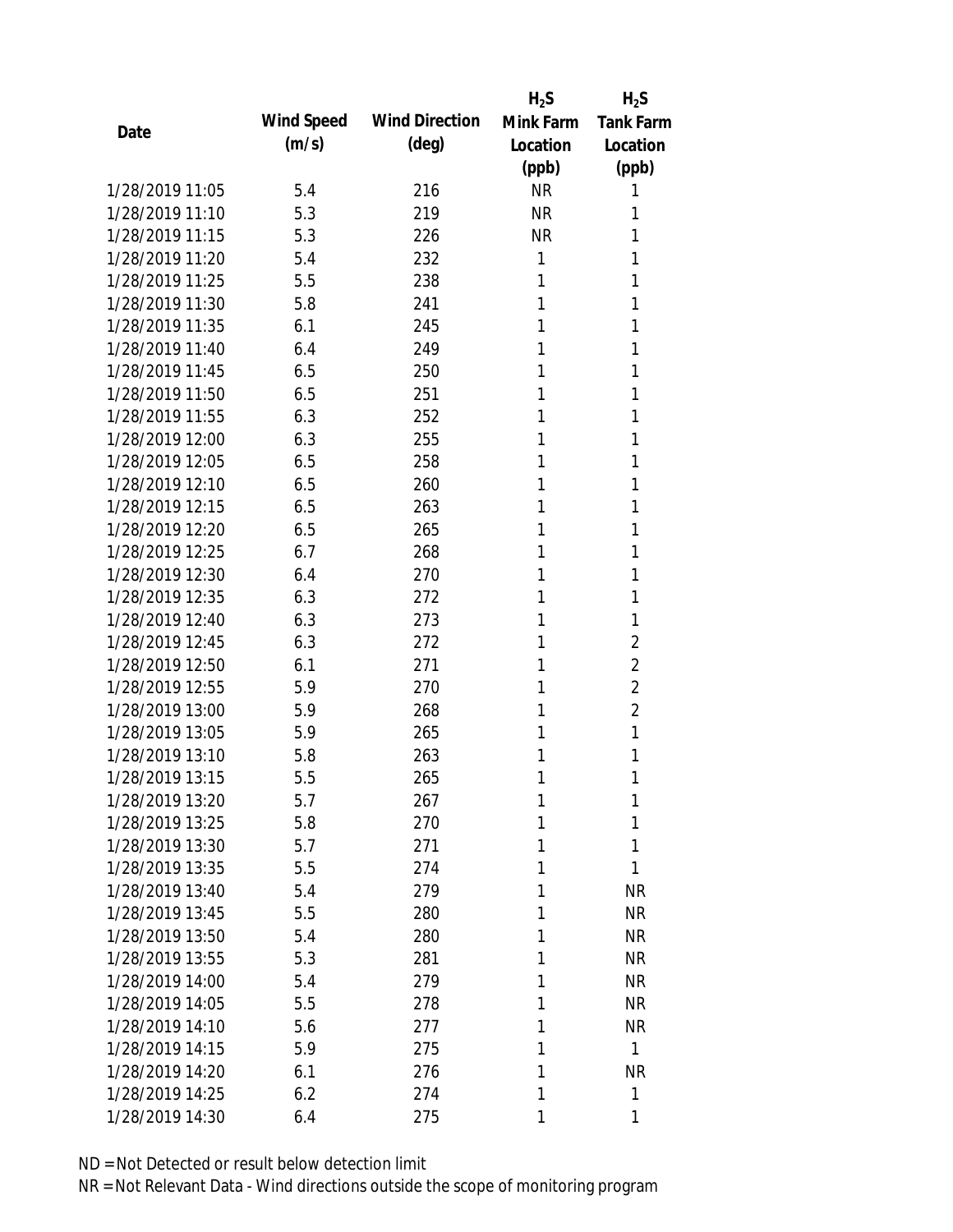|                 |            |                       | $H_2S$         | $H_2S$           |
|-----------------|------------|-----------------------|----------------|------------------|
| Date            | Wind Speed | <b>Wind Direction</b> | Mink Farm      | <b>Tank Farm</b> |
|                 | (m/s)      | $(\text{deg})$        | Location       | Location         |
|                 |            |                       | (ppb)          | (ppb)            |
| 1/28/2019 14:35 | 6.4        | 274                   | 1              | 1                |
| 1/28/2019 14:40 | 6.2        | 273                   | 1              | 1                |
| 1/28/2019 14:45 | 6.0        | 271                   | 1              | 1                |
| 1/28/2019 14:50 | 5.9        | 269                   | 1              | 1                |
| 1/28/2019 14:55 | 6.0        | 268                   | 1              | 1                |
| 1/28/2019 15:00 | 5.9        | 266                   | 1              | 1                |
| 1/28/2019 15:05 | 5.9        | 268                   | 1              | 1                |
| 1/28/2019 15:10 | 6.0        | 268                   | 1              | 1                |
| 1/28/2019 15:15 | 6.4        | 270                   | 1              | 1                |
| 1/28/2019 15:20 | 6.6        | 270                   | $\overline{2}$ | 1                |
| 1/28/2019 15:25 | 6.8        | 271                   | $\overline{2}$ | 1                |
| 1/28/2019 15:30 | 7.0        | 272                   | $\overline{2}$ | 1                |
| 1/28/2019 15:35 | 7.2        | 272                   | $\overline{2}$ | 1                |
| 1/28/2019 15:40 | 7.2        | 273                   | $\overline{2}$ | 1                |
| 1/28/2019 15:45 | 7.1        | 274                   | $\overline{2}$ | $\overline{2}$   |
| 1/28/2019 15:50 | 6.9        | 276                   | $\overline{2}$ | <b>NR</b>        |
| 1/28/2019 15:55 | 6.7        | 278                   | $\overline{2}$ | <b>NR</b>        |
| 1/28/2019 16:00 | 6.7        | 277                   | $\overline{2}$ | <b>NR</b>        |
| 1/28/2019 16:05 | 6.5        | 277                   | $\overline{2}$ | <b>NR</b>        |
| 1/28/2019 16:10 | 6.5        | 275                   | $\overline{2}$ | $\overline{2}$   |
| 1/28/2019 16:15 | 6.5        | 274                   | $\overline{2}$ | 1                |
| 1/28/2019 16:20 | 6.4        | 275                   | $\overline{2}$ | 1                |
| 1/28/2019 16:25 | 6.6        | 274                   | $\overline{2}$ | 1                |
| 1/28/2019 16:30 | 6.6        | 275                   | $\overline{2}$ | 1                |
| 1/28/2019 16:35 | 6.7        | 276                   | $\overline{2}$ | <b>NR</b>        |
| 1/28/2019 16:40 | 6.7        | 276                   | $\overline{2}$ | <b>NR</b>        |
| 1/28/2019 16:45 | 6.9        | 275                   | $\overline{2}$ | 1                |
| 1/28/2019 16:50 | 7.2        | 273                   | 2              | 1                |
| 1/28/2019 16:55 | 7.0        | 272                   | $\overline{2}$ | 1                |
| 1/28/2019 17:00 | 6.8        | 272                   | 1              | 1                |
| 1/28/2019 17:05 | 6.8        | 272                   | 1              | 1                |
| 1/28/2019 17:10 | 6.7        | 270                   | 1              | 1                |
| 1/28/2019 17:15 | 6.5        | 269                   | 1              | 1                |
| 1/28/2019 17:20 | 6.0        | 268                   | 1              | 1                |
| 1/28/2019 17:25 | 6.0        | 266                   | 1              | 1                |
| 1/28/2019 17:30 | 6.3        | 264                   | 1              | 1                |
| 1/28/2019 17:35 | 6.2        | 263                   | 1              | 1                |
| 1/28/2019 17:40 | 6.4        | 262                   | 1              | 1                |
| 1/28/2019 17:45 | 6.4        | 261                   | 1              | 1                |
| 1/28/2019 17:50 | 6.6        | 262                   | 1              | 1                |
| 1/28/2019 17:55 | 6.6        | 263                   | 1              | 1                |
| 1/28/2019 18:00 | 6.4        | 263                   | 1              | 1                |
|                 |            |                       |                |                  |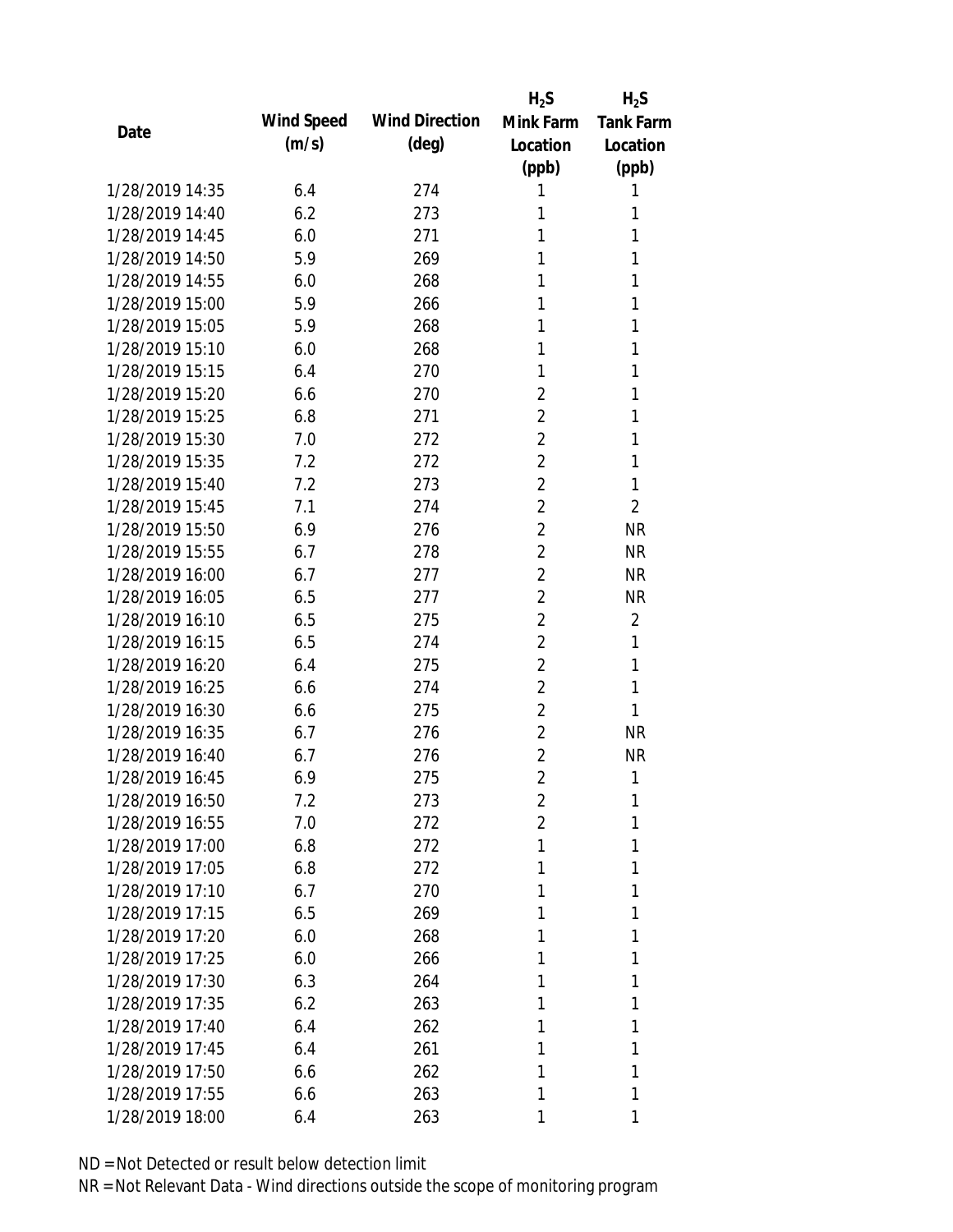|                 |            |                       | $H_2S$         | $H_2S$           |
|-----------------|------------|-----------------------|----------------|------------------|
| Date            | Wind Speed | <b>Wind Direction</b> | Mink Farm      | <b>Tank Farm</b> |
|                 | (m/s)      | $(\text{deg})$        | Location       | Location         |
|                 |            |                       | (ppb)          | (ppb)            |
| 1/28/2019 18:05 | 6.3        | 264                   | 1              | 1                |
| 1/28/2019 18:10 | 6.1        | 263                   | 1              | 1                |
| 1/28/2019 18:15 | 6.0        | 263                   | 1              | 1                |
| 1/28/2019 18:20 | 5.9        | 263                   | 1              | 1                |
| 1/28/2019 18:25 | 6.0        | 264                   | 1              | 1                |
| 1/28/2019 18:30 | 6.0        | 265                   | 1              | 1                |
| 1/28/2019 18:35 | 5.9        | 266                   | 1              | 1                |
| 1/28/2019 18:40 | 5.9        | 268                   | 1              | 1                |
| 1/28/2019 18:45 | 5.8        | 270                   | 1              | 1                |
| 1/28/2019 18:50 | 5.7        | 272                   | 1              | 1                |
| 1/28/2019 18:55 | 5.4        | 273                   | 1              | 1                |
| 1/28/2019 19:00 | 5.3        | 275                   | 1              | 1                |
| 1/28/2019 19:05 | 5.1        | 277                   | 1              | <b>NR</b>        |
| 1/28/2019 19:10 | 5.0        | 279                   | 1              | <b>NR</b>        |
| 1/28/2019 19:15 | 4.8        | 278                   | 1              | <b>NR</b>        |
| 1/28/2019 19:20 | 4.7        | 279                   | 1              | <b>NR</b>        |
| 1/28/2019 19:25 | 4.7        | 282                   | 1              | <b>NR</b>        |
| 1/28/2019 19:30 | 4.9        | 286                   | 1              | <b>NR</b>        |
| 1/28/2019 19:35 | 5.4        | 290                   | 1              | <b>NR</b>        |
| 1/28/2019 19:40 | 5.8        | 296                   | 1              | <b>NR</b>        |
| 1/28/2019 19:45 | 6.1        | 301                   | 1              | <b>NR</b>        |
| 1/28/2019 19:50 | 6.6        | 305                   | 1              | <b>NR</b>        |
| 1/28/2019 19:55 | 6.8        | 306                   | $\overline{2}$ | <b>NR</b>        |
| 1/28/2019 20:00 | 6.9        | 307                   | 1              | <b>NR</b>        |
| 1/28/2019 20:05 | 6.8        | 308                   | 1              | <b>NR</b>        |
| 1/28/2019 20:10 | 7.1        | 308                   | 1              | <b>NR</b>        |
| 1/28/2019 20:15 | 7.6        | 310                   | 1              | <b>NR</b>        |
| 1/28/2019 20:20 | 8.0        | 312                   | $\mathbf{1}$   | <b>NR</b>        |
| 1/28/2019 20:25 | 8.2        | 314                   | 1              | <b>NR</b>        |
| 1/28/2019 20:30 | 8.6        | 314                   | 1              | <b>NR</b>        |
| 1/28/2019 20:35 | 8.7        | 314                   | 1              | <b>NR</b>        |
| 1/28/2019 20:40 | 8.6        | 313                   | 1              | <b>NR</b>        |
| 1/28/2019 20:45 | 8.4        | 310                   | 1              | <b>NR</b>        |
| 1/28/2019 20:50 | 8.2        | 310                   | 1              | <b>NR</b>        |
| 1/28/2019 20:55 | 8.2        | 309                   | 1              | <b>NR</b>        |
| 1/28/2019 21:00 | 7.6        | 310                   | 1              | <b>NR</b>        |
| 1/28/2019 21:05 | 7.4        | 310                   | 1              | <b>NR</b>        |
| 1/28/2019 21:10 | 7.4        | 312                   | 1              | <b>NR</b>        |
| 1/28/2019 21:15 | 7.2        | 314                   | 1              | <b>NR</b>        |
| 1/28/2019 21:20 | 7.1        | 314                   | 1              | <b>NR</b>        |
| 1/28/2019 21:25 | 7.2        | 314                   | <b>ND</b>      | <b>NR</b>        |
| 1/28/2019 21:30 | 7.3        | 312                   | <b>ND</b>      | <b>NR</b>        |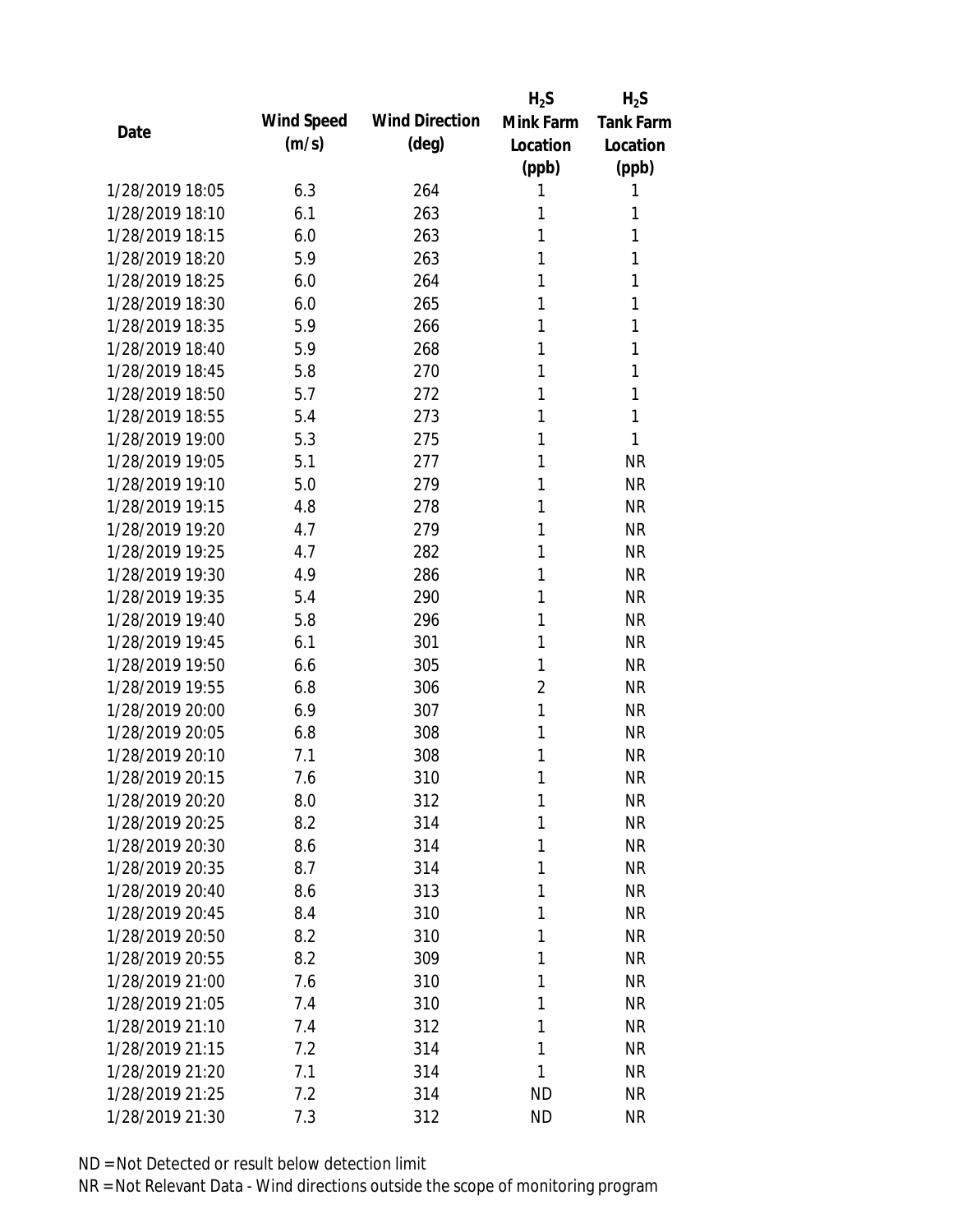|                 |            |                       | $H_2S$    | $H_2S$           |
|-----------------|------------|-----------------------|-----------|------------------|
|                 | Wind Speed | <b>Wind Direction</b> | Mink Farm | <b>Tank Farm</b> |
| Date            | (m/s)      | $(\text{deg})$        | Location  | Location         |
|                 |            |                       | (ppb)     | (ppb)            |
| 1/28/2019 21:35 | 7.5        | 312                   | <b>ND</b> | <b>NR</b>        |
| 1/28/2019 21:40 | 7.2        | 311                   | <b>ND</b> | <b>NR</b>        |
| 1/28/2019 21:45 | 7.2        | 311                   | <b>ND</b> | <b>NR</b>        |
| 1/28/2019 21:50 | 7.1        | 311                   | <b>ND</b> | <b>NR</b>        |
| 1/28/2019 21:55 | 6.9        | 311                   | 1         | <b>NR</b>        |
| 1/28/2019 22:00 | 6.8        | 311                   | 1         | <b>NR</b>        |
| 1/28/2019 22:05 | 6.5        | 312                   | 1         | <b>NR</b>        |
| 1/28/2019 22:10 | 6.5        | 311                   | 1         | <b>NR</b>        |
| 1/28/2019 22:15 | 6.6        | 312                   | 1         | <b>NR</b>        |
| 1/28/2019 22:20 | 6.5        | 311                   | 1         | <b>NR</b>        |
| 1/28/2019 22:25 | 6.5        | 311                   | 1         | <b>NR</b>        |
| 1/28/2019 22:30 | 6.7        | 311                   | 1         | <b>NR</b>        |
| 1/28/2019 22:35 | 6.7        | 311                   | 1         | <b>NR</b>        |
| 1/28/2019 22:40 | 6.7        | 313                   | 1         | <b>NR</b>        |
| 1/28/2019 22:45 | 6.5        | 313                   | 1         | <b>NR</b>        |
| 1/28/2019 22:50 | 6.6        | 313                   | 1         | <b>NR</b>        |
| 1/28/2019 22:55 | 6.4        | 313                   | <b>ND</b> | <b>NR</b>        |
| 1/28/2019 23:00 | 6.3        | 315                   | 1         | <b>NR</b>        |
| 1/28/2019 23:05 | 6.2        | 315                   | 1         | <b>NR</b>        |
| 1/28/2019 23:10 | 6.0        | 314                   | 1         | <b>NR</b>        |
| 1/28/2019 23:15 | 5.6        | 313                   | 1         | <b>NR</b>        |
| 1/28/2019 23:20 | 5.5        | 313                   | 1         | <b>NR</b>        |
| 1/28/2019 23:25 | 5.4        | 311                   | 1         | <b>NR</b>        |
| 1/28/2019 23:30 | 5.1        | 308                   | 1         | <b>NR</b>        |
| 1/28/2019 23:35 | 5.0        | 306                   | 1         | <b>NR</b>        |
| 1/28/2019 23:40 | 4.9        | 304                   | 1         | <b>NR</b>        |
| 1/28/2019 23:45 | 5.2        | 303                   | 1         | <b>NR</b>        |
| 1/28/2019 23:50 | 5.2        | 304                   | 1         | <b>NR</b>        |
| 1/28/2019 23:55 | 5.2        | 305                   | 1         | <b>NR</b>        |
| 1/28/2019 24:00 | 5.3        | 305                   | 1         | <b>NR</b>        |
| 1/29/2019 00:05 | 5.3        | 305                   | 1         | <b>NR</b>        |
| 1/29/2019 00:10 | 5.4        | 306                   | 1         | <b>NR</b>        |
| 1/29/2019 00:15 | 4.9        | 305                   | 1         | <b>NR</b>        |
| 1/29/2019 00:20 | 4.9        | 306                   | 1         | <b>NR</b>        |
| 1/29/2019 00:25 | 4.6        | 302                   | 1         | <b>NR</b>        |
| 1/29/2019 00:30 | 4.3        | 298                   | 1         | <b>NR</b>        |
| 1/29/2019 00:35 | 4.1        | 295                   | 1         | <b>NR</b>        |
| 1/29/2019 00:40 | 4.0        | 293                   | 1         | NR               |
| 1/29/2019 00:45 | 4.2        | 291                   | 1         | NR               |
| 1/29/2019 00:50 | 4.2        | 288                   | 1         | NR               |
| 1/29/2019 00:55 | 4.6        | 288                   | 1         | <b>NR</b>        |
| 1/29/2019 01:00 | 4.8        | 290                   | 1         | <b>NR</b>        |
|                 |            |                       |           |                  |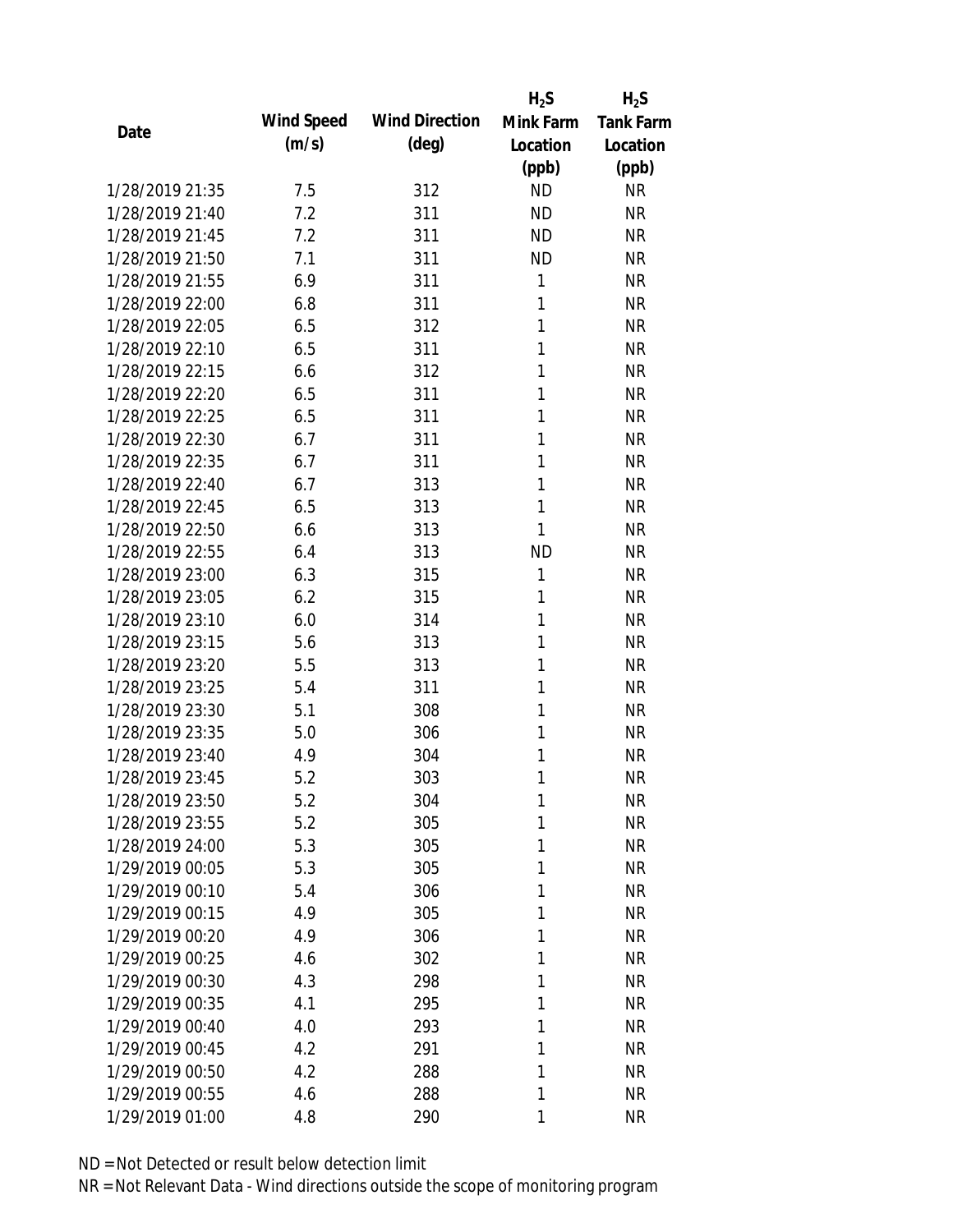|                 |            |                       | $H_2S$    | $H_2S$           |
|-----------------|------------|-----------------------|-----------|------------------|
| Date            | Wind Speed | <b>Wind Direction</b> | Mink Farm | <b>Tank Farm</b> |
|                 | (m/s)      | $(\text{deg})$        | Location  | Location         |
|                 |            |                       | (ppb)     | (ppb)            |
| 1/29/2019 01:05 | 5.3        | 290                   | 2         | <b>NR</b>        |
| 1/29/2019 01:10 | 5.6        | 293                   | 1         | <b>NR</b>        |
| 1/29/2019 01:15 | 5.8        | 296                   | 1         | <b>NR</b>        |
| 1/29/2019 01:20 | 5.7        | 297                   | 1         | <b>NR</b>        |
| 1/29/2019 01:25 | 5.7        | 299                   | 1         | <b>NR</b>        |
| 1/29/2019 01:30 | 5.7        | 299                   | 1         | <b>NR</b>        |
| 1/29/2019 01:35 | 5.8        | 302                   | 1         | <b>NR</b>        |
| 1/29/2019 01:40 | 5.6        | 301                   | 1         | <b>NR</b>        |
| 1/29/2019 01:45 | 5.7        | 300                   | 1         | <b>NR</b>        |
| 1/29/2019 01:50 | 5.5        | 297                   | 1         | <b>NR</b>        |
| 1/29/2019 01:55 | 5.3        | 296                   | 1         | <b>NR</b>        |
| 1/29/2019 02:00 | 5.3        | 293                   | 1         | <b>NR</b>        |
| 1/29/2019 02:05 | 5.1        | 290                   | 1         | <b>NR</b>        |
| 1/29/2019 02:10 | 5.1        | 287                   | 1         | <b>NR</b>        |
| 1/29/2019 02:15 | 5.1        | 286                   | 1         | <b>NR</b>        |
| 1/29/2019 02:20 | 5.0        | 287                   | 1         | <b>NR</b>        |
| 1/29/2019 02:25 | 5.1        | 287                   | 1         | <b>NR</b>        |
| 1/29/2019 02:30 | 4.9        | 287                   | 1         | <b>NR</b>        |
| 1/29/2019 02:35 | 4.6        | 287                   | 1         | <b>NR</b>        |
| 1/29/2019 02:40 | 4.4        | 286                   | 1         | <b>NR</b>        |
| 1/29/2019 02:45 | 4.3        | 285                   | 1         | <b>NR</b>        |
| 1/29/2019 02:50 | 4.3        | 283                   | 1         | <b>NR</b>        |
| 1/29/2019 02:55 | 4.2        | 283                   | 1         | <b>NR</b>        |
| 1/29/2019 03:00 | 4.2        | 283                   | 1         | <b>NR</b>        |
| 1/29/2019 03:05 | 4.2        | 282                   | 1         | <b>NR</b>        |
| 1/29/2019 03:10 | 4.2        | 281                   | 1         | <b>NR</b>        |
| 1/29/2019 03:15 | 4.2        | 280                   | 1         | <b>NR</b>        |
| 1/29/2019 03:20 | 4.1        | 278                   | 1         | <b>NR</b>        |
| 1/29/2019 03:25 | 4.1        | 276                   | 1         | <b>NR</b>        |
| 1/29/2019 03:30 | 4.0        | 274                   | 1         | 1                |
| 1/29/2019 03:35 | 4.2        | 272                   | 1         | 1                |
| 1/29/2019 03:40 | 4.3        | 270                   | 1         | 1                |
| 1/29/2019 03:45 | 4.4        | 269                   | 1         | 1                |
| 1/29/2019 03:50 | 4.4        | 268                   | 1         | 1                |
| 1/29/2019 03:55 | 4.3        | 266                   | 1         | 1                |
| 1/29/2019 04:00 | 4.4        | 263                   | 1         | 1                |
| 1/29/2019 04:05 | 4.3        | 261                   | 1         | 2                |
| 1/29/2019 04:10 | 4.4        | 260                   | 1         | 1                |
| 1/29/2019 04:15 | 4.5        | 256                   | 1         | 1                |
| 1/29/2019 04:20 | 4.9        | 253                   | 1         | 1                |
| 1/29/2019 04:25 | 5.3        | 252                   | 1         | 1                |
| 1/29/2019 04:30 | 5.8        | 251                   | 1         | 1                |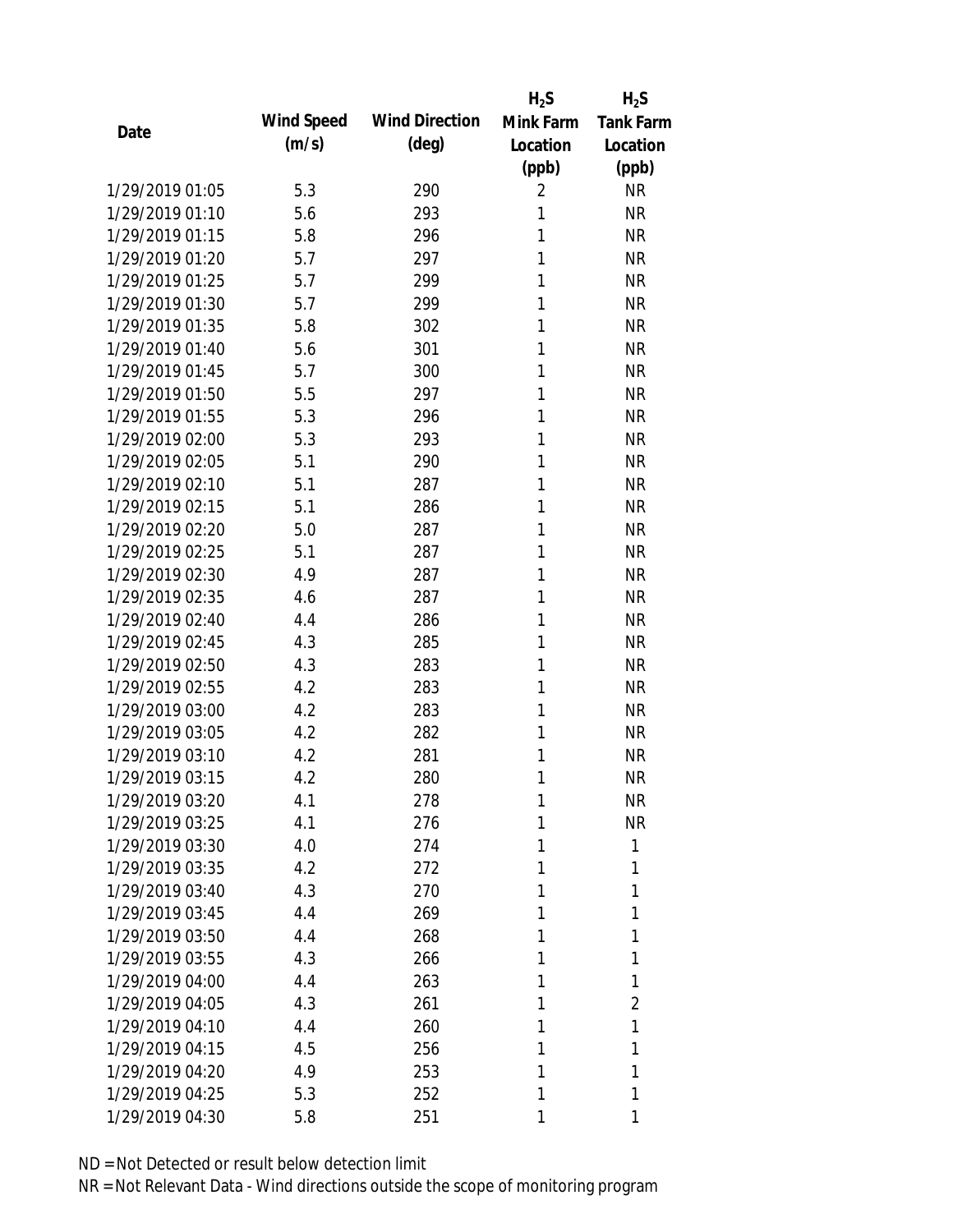|                 |            |                       | $H_2S$    | $H_2S$           |
|-----------------|------------|-----------------------|-----------|------------------|
| Date            | Wind Speed | <b>Wind Direction</b> | Mink Farm | <b>Tank Farm</b> |
|                 | (m/s)      | $(\text{deg})$        | Location  | Location         |
|                 |            |                       | (ppb)     | (ppb)            |
| 1/29/2019 04:35 | 6.2        | 251                   | 1         | 1                |
| 1/29/2019 04:40 | 6.4        | 251                   | 1         | 1                |
| 1/29/2019 04:45 | 6.7        | 251                   | 1         | 1                |
| 1/29/2019 04:50 | 6.8        | 251                   | 1         | 1                |
| 1/29/2019 04:55 | 7.0        | 252                   | 1         | 1                |
| 1/29/2019 05:00 | 6.7        | 251                   | 1         | 1                |
| 1/29/2019 05:05 | 6.7        | 250                   | 1         | 1                |
| 1/29/2019 05:10 | 6.7        | 250                   | 1         | 1                |
| 1/29/2019 05:15 | 6.7        | 251                   | 1         | 1                |
| 1/29/2019 05:20 | 6.6        | 252                   | 1         | 1                |
| 1/29/2019 05:25 | 6.6        | 252                   | 1         | 1                |
| 1/29/2019 05:30 | 6.9        | 253                   | 1         | $\overline{2}$   |
| 1/29/2019 05:35 | 6.8        | 255                   | 1         | 1                |
| 1/29/2019 05:40 | 6.5        | 255                   | 1         | 1                |
| 1/29/2019 05:45 | 6.5        | 255                   | 1         | 1                |
| 1/29/2019 05:50 | 6.6        | 256                   | 1         | 1                |
| 1/29/2019 05:55 | 6.4        | 256                   | 1         | 1                |
| 1/29/2019 06:00 | 6.1        | 256                   | 1         | 1                |
| 1/29/2019 06:05 | 6.1        | 255                   | 1         | 1                |
| 1/29/2019 06:10 | 6.2        | 257                   | 1         | 1                |
| 1/29/2019 06:15 | 6.0        | 256                   | 1         | 2                |
| 1/29/2019 06:20 | 5.9        | 256                   | 1         | $\overline{2}$   |
| 1/29/2019 06:25 | 5.9        | 256                   | 1         | $\overline{2}$   |
| 1/29/2019 06:30 | 6.0        | 256                   | 1         | 1                |
| 1/29/2019 06:35 | 5.9        | 256                   | 1         | 1                |
| 1/29/2019 06:40 | 6.0        | 255                   | 1         | $\overline{2}$   |
| 1/29/2019 06:45 | 5.9        | 255                   | 1         | 1                |
| 1/29/2019 06:50 | 5.8        | 254                   | 1         | 1                |
| 1/29/2019 06:55 | 5.7        | 254                   | 1         | 1                |
| 1/29/2019 07:00 | 5.6        | 253                   | 1         | 1                |
| 1/29/2019 07:05 | 5.6        | 252                   | 1         | 1                |
| 1/29/2019 07:10 | 5.5        | 252                   | 1         | 1                |
| 1/29/2019 07:15 | 5.5        | 252                   | <b>ND</b> | 1                |
| 1/29/2019 07:20 | 5.4        | 252                   | <b>ND</b> | 1                |
| 1/29/2019 07:25 | 5.5        | 252                   | ND.       | 1                |
| 1/29/2019 07:30 | 5.5        | 252                   | 1         | 1                |
| 1/29/2019 07:35 | 5.3        | 251                   | 1         | 1                |
| 1/29/2019 07:40 | 5.3        | 249                   | 1         | 1                |
| 1/29/2019 07:45 | 5.4        | 248                   | 1         | 1                |
| 1/29/2019 07:50 | 5.4        | 247                   | 1         | $\overline{2}$   |
| 1/29/2019 07:55 | 5.3        | 248                   | 1         | 1                |
| 1/29/2019 08:00 | 5.3        | 247                   | 1         | 1                |
|                 |            |                       |           |                  |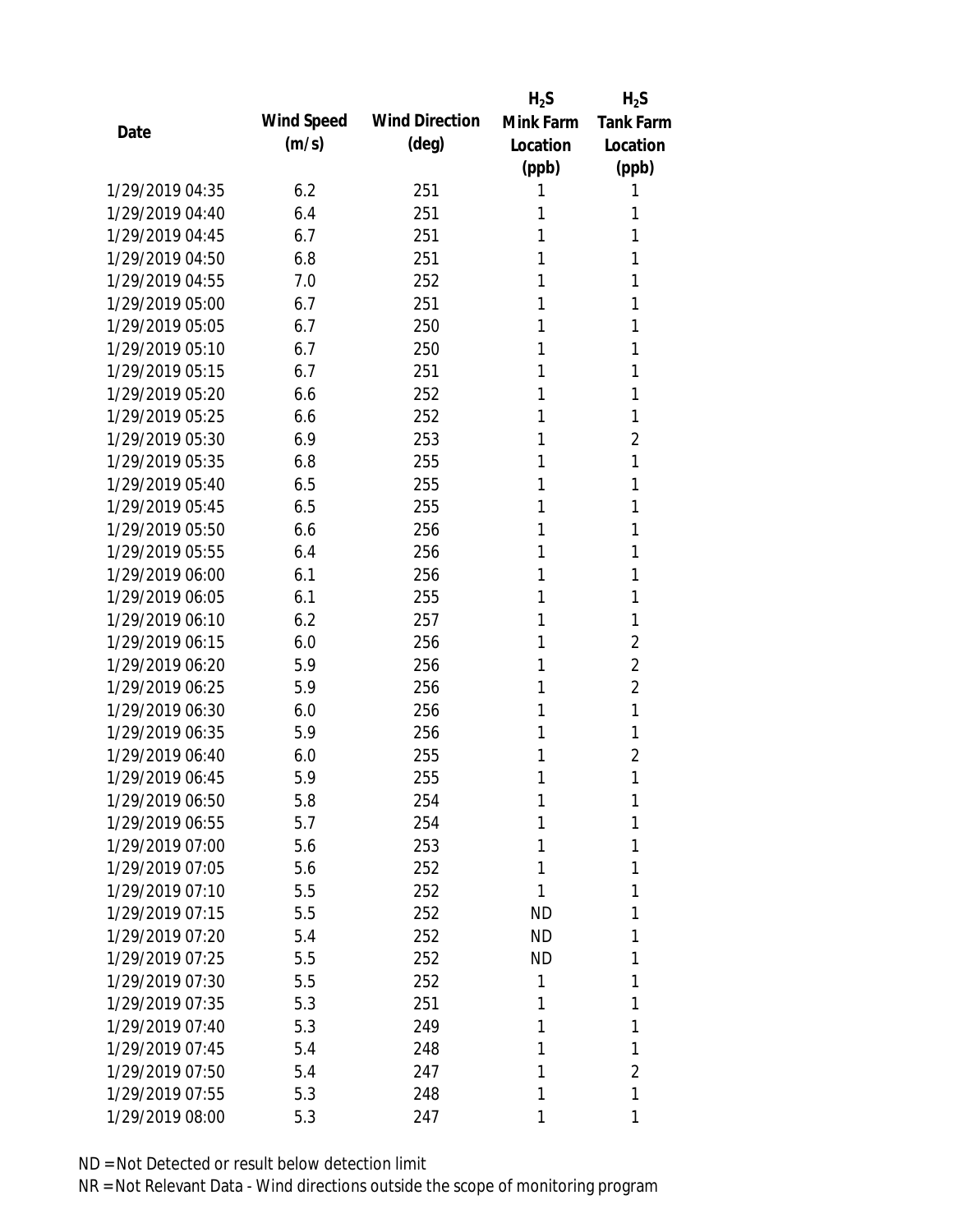|                 |            |                       | $H_2S$    | $H_2S$           |
|-----------------|------------|-----------------------|-----------|------------------|
| Date            | Wind Speed | <b>Wind Direction</b> | Mink Farm | <b>Tank Farm</b> |
|                 | (m/s)      | $(\text{deg})$        | Location  | Location         |
|                 |            |                       | (ppb)     | (ppb)            |
| 1/29/2019 08:05 | 5.2        | 248                   | 1         | 1                |
| 1/29/2019 08:10 | 5.0        | 248                   | 1         | 2                |
| 1/29/2019 08:15 | 5.0        | 249                   | 1         | $\overline{2}$   |
| 1/29/2019 08:20 | 5.1        | 250                   | 1         | 1                |
| 1/29/2019 08:25 | 5.1        | 250                   | 1         | 1                |
| 1/29/2019 08:30 | 5.0        | 250                   | 1         | 1                |
| 1/29/2019 08:35 | 5.1        | 251                   | 1         | 1                |
| 1/29/2019 08:40 | 5.2        | 251                   | 1         | 1                |
| 1/29/2019 08:45 | 5.1        | 251                   | 1         | 1                |
| 1/29/2019 08:50 | 5.1        | 251                   | 1         | 1                |
| 1/29/2019 08:55 | 5.0        | 251                   | 1         | 1                |
| 1/29/2019 09:00 | 5.0        | 252                   | 1         | 1                |
| 1/29/2019 09:05 | 4.8        | 251                   | 1         | 1                |
| 1/29/2019 09:10 | 4.7        | 251                   | 1         | 1                |
| 1/29/2019 09:15 | 4.6        | 252                   | 1         | 1                |
| 1/29/2019 09:20 | 4.5        | 253                   | 1         | 1                |
| 1/29/2019 09:25 | 4.5        | 253                   | 1         | 1                |
| 1/29/2019 09:30 | 4.5        | 253                   | 1         | 1                |
| 1/29/2019 09:35 | 4.8        | 253                   | 1         | 1                |
| 1/29/2019 09:40 | 5.0        | 253                   | 1         | 1                |
| 1/29/2019 09:45 | 5.3        | 253                   | 1         | 1                |
| 1/29/2019 09:50 | 5.5        | 251                   | 1         | 1                |
| 1/29/2019 09:55 | 5.7        | 251                   | 1         | 1                |
| 1/29/2019 10:00 | 5.9        | 251                   | 1         | $\overline{2}$   |
| 1/29/2019 10:05 | 5.9        | 251                   | 1         | $\overline{2}$   |
| 1/29/2019 10:10 | 5.9        | 251                   | 1         | 1                |
| 1/29/2019 10:15 | 5.8        | 251                   | 1         | 1                |
| 1/29/2019 10:20 | 5.6        | 251                   | 1         | 1                |
| 1/29/2019 10:25 | 5.6        | 252                   | 1         | 1                |
| 1/29/2019 10:30 | 5.4        | 253                   | 1         | 1                |
| 1/29/2019 10:35 | 5.5        | 252                   | 1         | 1                |
| 1/29/2019 10:40 | 5.8        | 253                   | 1         | 1                |
| 1/29/2019 10:45 | 6.0        | 253                   | 1         | 1                |
| 1/29/2019 10:50 | 6.2        | 253                   | 1         | 1                |
| 1/29/2019 10:55 | 6.6        | 253                   | 1         | 1                |
| 1/29/2019 11:00 | 6.9        | 253                   | 1         | 1                |
| 1/29/2019 11:05 | 7.1        | 253                   | 1         | 1                |
| 1/29/2019 11:10 | 6.8        | 254                   | 1         | 1                |
| 1/29/2019 11:15 | 6.8        | 254                   | 1         | 1                |
| 1/29/2019 11:20 | 7.0        | 255                   | 1         | 1                |
| 1/29/2019 11:25 | 6.8        | 255                   | 1         | 1                |
| 1/29/2019 11:30 | 6.7        | 254                   | 1         | 1                |
|                 |            |                       |           |                  |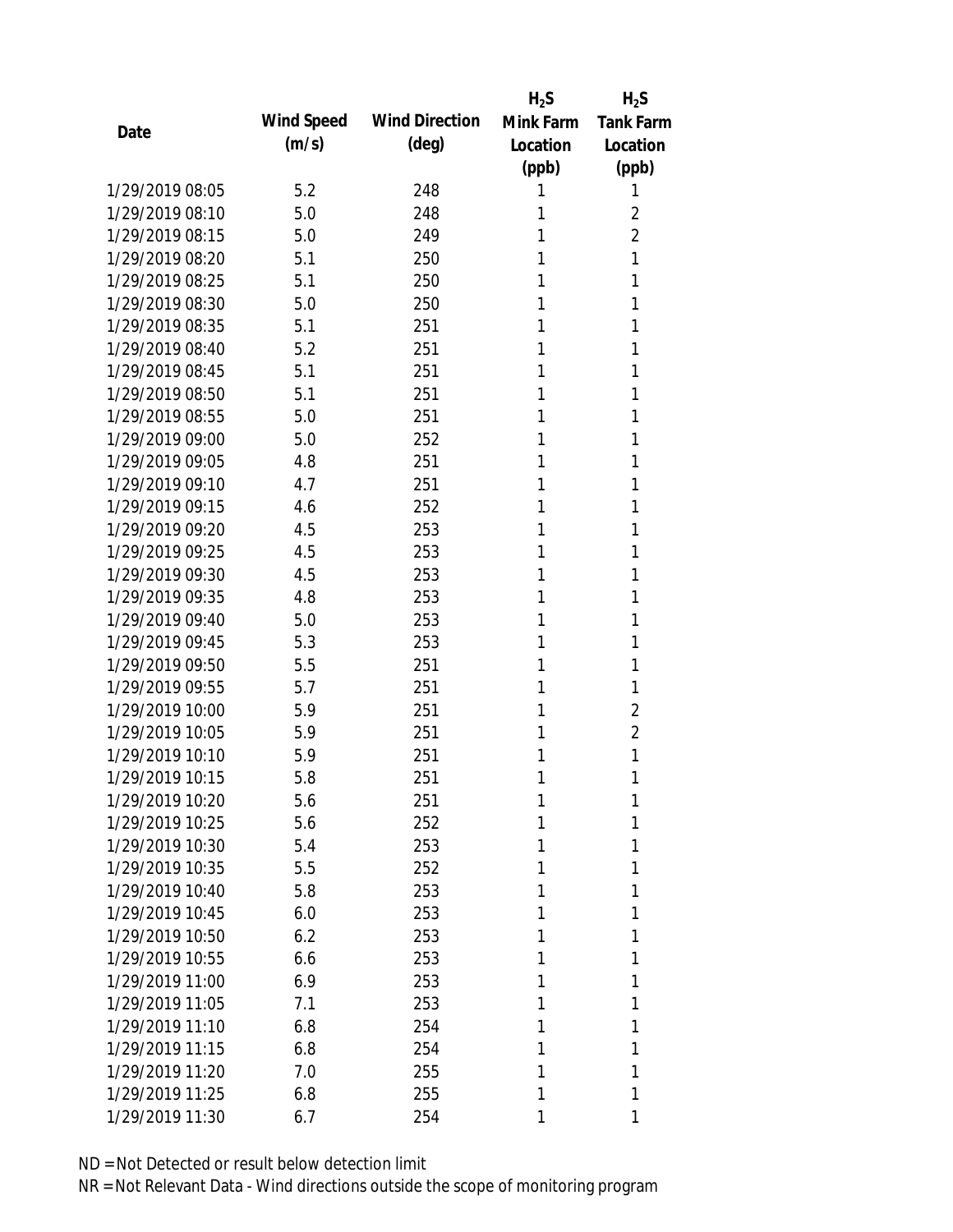|                 |            |                       | $H_2S$    | $H_2S$           |
|-----------------|------------|-----------------------|-----------|------------------|
|                 | Wind Speed | <b>Wind Direction</b> | Mink Farm | <b>Tank Farm</b> |
| Date            | (m/s)      | $(\text{deg})$        | Location  | Location         |
|                 |            |                       | (ppb)     | (ppb)            |
| 1/29/2019 11:35 | 6.6        | 256                   | 1         | 1                |
| 1/29/2019 11:40 | 6.7        | 258                   | 1         | 1                |
| 1/29/2019 11:45 | 6.5        | 260                   | 1         | 1                |
| 1/29/2019 11:50 | 6.5        | 261                   | 1         | 1                |
| 1/29/2019 11:55 | 6.1        | 262                   | 1         | 1                |
| 1/29/2019 12:00 | 6.0        | 265                   | 1         | 2                |
| 1/29/2019 12:05 | 5.8        | 265                   | 1         | 2                |
| 1/29/2019 12:10 | 5.8        | 266                   | 1         | $\overline{2}$   |
| 1/29/2019 12:15 | 5.9        | 266                   | 1         | $\overline{2}$   |
| 1/29/2019 12:20 | 5.6        | 267                   | 1         | $\overline{2}$   |
| 1/29/2019 12:25 | 5.8        | 268                   | 1         | $\overline{2}$   |
| 1/29/2019 12:30 | 5.8        | 269                   | 1         | 2                |
| 1/29/2019 12:35 | 5.7        | 270                   | 1         | $\overline{2}$   |
| 1/29/2019 12:40 | 5.8        | 270                   | 1         | 1                |
| 1/29/2019 12:45 | 5.8        | 270                   | 1         | 1                |
| 1/29/2019 12:50 | 5.9        | 270                   | 1         | 1                |
| 1/29/2019 12:55 | 5.9        | 269                   | 1         | 1                |
| 1/29/2019 13:00 | 6.0        | 269                   | 1         | 1                |
| 1/29/2019 13:05 | 6.2        | 267                   | 1         | 1                |
| 1/29/2019 13:10 | 6.3        | 266                   | 1         | 1                |
| 1/29/2019 13:15 | 6.5        | 267                   | 1         | 1                |
| 1/29/2019 13:20 | 6.5        | 267                   | 1         | 1                |
| 1/29/2019 13:25 | 6.5        | 267                   | 1         | 1                |
| 1/29/2019 13:30 | 6.7        | 267                   | 1         | 1                |
| 1/29/2019 13:35 | 6.6        | 268                   | 1         | 1                |
| 1/29/2019 13:40 | 6.7        | 268                   | 1         | 1                |
| 1/29/2019 13:45 | 6.9        | 268                   | 1         | 1                |
| 1/29/2019 13:50 | 6.9        | 270                   | 1         | 1                |
| 1/29/2019 13:55 | 7.1        | 269                   | 1         | $\overline{2}$   |
| 1/29/2019 14:00 | 7.3        | 270                   | 1         | $\overline{2}$   |
| 1/29/2019 14:05 | 7.3        | 272                   | 1         | $\overline{2}$   |
| 1/29/2019 14:10 | 7.2        | 273                   | 1         | $\overline{2}$   |
| 1/29/2019 14:15 | 7.2        | 274                   | 1         | $\overline{2}$   |
| 1/29/2019 14:20 | 7.4        | 272                   | 1         | 1                |
| 1/29/2019 14:25 | 7.3        | 272                   | 1         | 1                |
| 1/29/2019 14:30 | 7.2        | 270                   | 1         | 2                |
| 1/29/2019 14:35 | 7.4        | 268                   | 1         | $\overline{2}$   |
| 1/29/2019 14:40 | 7.4        | 269                   | 1         | $\overline{2}$   |
| 1/29/2019 14:45 | 7.2        | 269                   | 1         | $\overline{2}$   |
| 1/29/2019 14:50 | 7.1        | 272                   | 1         | $\overline{2}$   |
| 1/29/2019 14:55 | 7.0        | 272                   | 1         | $\overline{2}$   |
| 1/29/2019 15:00 | 6.7        | 271                   | 2         | 2                |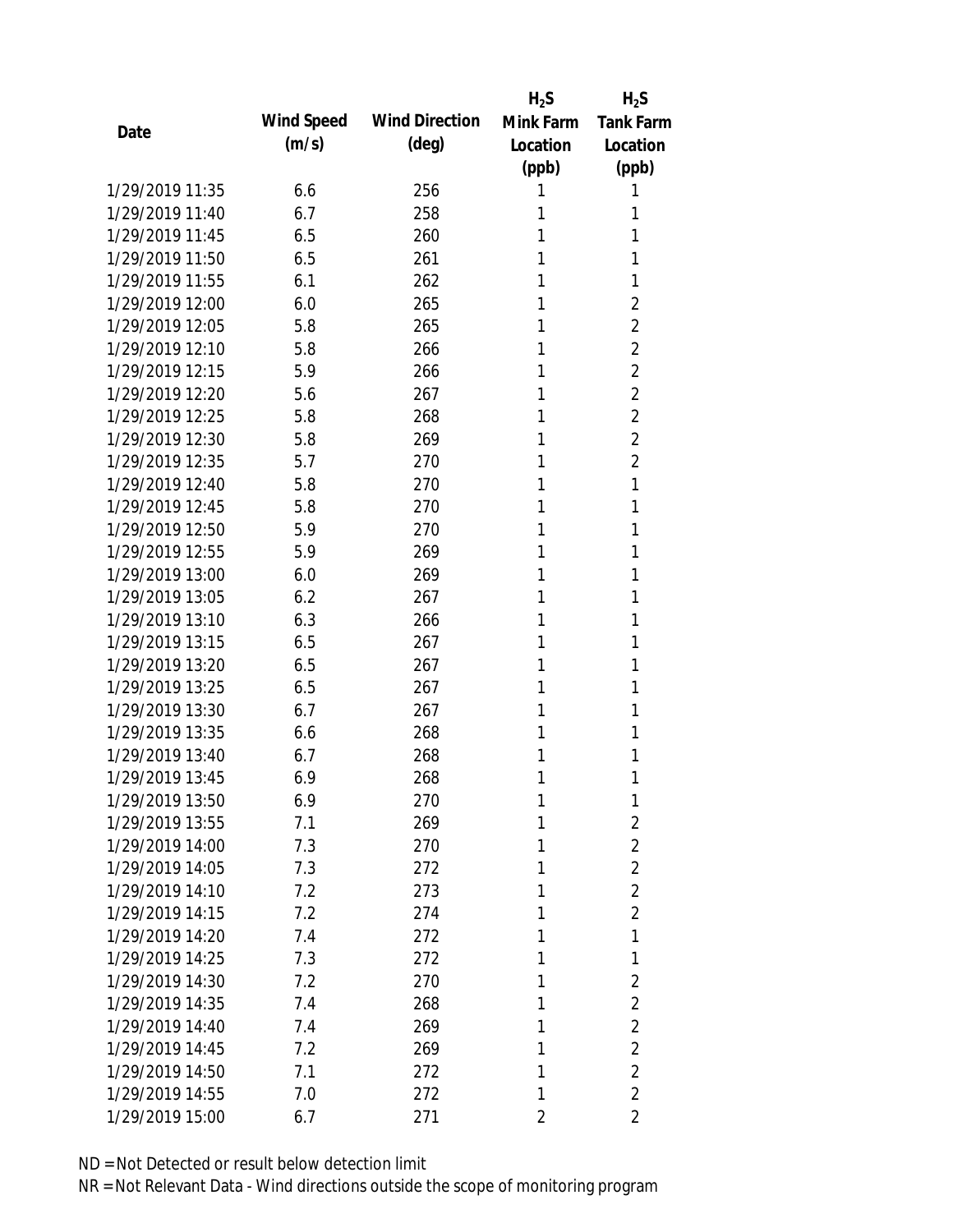|                 |            |                       | $H_2S$         | $H_2S$           |
|-----------------|------------|-----------------------|----------------|------------------|
| Date            | Wind Speed | <b>Wind Direction</b> | Mink Farm      | <b>Tank Farm</b> |
|                 | (m/s)      | $(\text{deg})$        | Location       | Location         |
|                 |            |                       | (ppb)          | (ppb)            |
| 1/29/2019 15:05 | 6.7        | 271                   | 2              | 1                |
| 1/29/2019 15:10 | 6.6        | 269                   | 1              | 1                |
| 1/29/2019 15:15 | 7.0        | 269                   | 1              | 1                |
| 1/29/2019 15:20 | 6.9        | 268                   | 2              | 1                |
| 1/29/2019 15:25 | 7.0        | 271                   | $\overline{2}$ | 1                |
| 1/29/2019 15:30 | 7.2        | 273                   | 1              | 1                |
| 1/29/2019 15:35 | 7.3        | 274                   | 2              | 1                |
| 1/29/2019 15:40 | 7.3        | 275                   | $\overline{2}$ | 1                |
| 1/29/2019 15:45 | 7.1        | 275                   | 1              | 1                |
| 1/29/2019 15:50 | 7.0        | 273                   | 1              | 1                |
| 1/29/2019 15:55 | 6.8        | 271                   | 1              | 1                |
| 1/29/2019 16:00 | 7.1        | 271                   | 1              | 1                |
| 1/29/2019 16:05 | 7.0        | 272                   | 1              | 1                |
| 1/29/2019 16:10 | 6.8        | 273                   | 1              | 1                |
| 1/29/2019 16:15 | 6.8        | 272                   | 1              | 1                |
| 1/29/2019 16:20 | 7.0        | 273                   | 1              | 1                |
| 1/29/2019 16:25 | 7.3        | 273                   | 1              | 1                |
| 1/29/2019 16:30 | 7.2        | 271                   | 1              | 1                |
| 1/29/2019 16:35 | 7.4        | 273                   | $\overline{2}$ | 1                |
| 1/29/2019 16:40 | 7.5        | 273                   | $\overline{2}$ | 1                |
| 1/29/2019 16:45 | 7.5        | 274                   | $\overline{2}$ | 1                |
| 1/29/2019 16:50 | 7.3        | 274                   | $\overline{2}$ | $\overline{2}$   |
| 1/29/2019 16:55 | 7.0        | 274                   | $\overline{2}$ | 1                |
| 1/29/2019 17:00 | 7.2        | 274                   | $\overline{2}$ | 1                |
| 1/29/2019 17:05 | 6.9        | 273                   | $\overline{2}$ | 1                |
| 1/29/2019 17:10 | 6.9        | 273                   | 1              | 1                |
| 1/29/2019 17:15 | 7.0        | 272                   | 1              | 1                |
| 1/29/2019 17:20 | 6.9        | 273                   | 1              | 1                |
| 1/29/2019 17:25 | 7.0        | 275                   | 1              | 1                |
| 1/29/2019 17:30 | 6.7        | 276                   | 1              | <b>NR</b>        |
| 1/29/2019 17:35 | 6.7        | 277                   | 1              | <b>NR</b>        |
| 1/29/2019 17:40 | 6.8        | 276                   | 1              | <b>NR</b>        |
| 1/29/2019 17:45 | 6.7        | 277                   | 1              | <b>NR</b>        |
| 1/29/2019 17:50 | 7.1        | 277                   | 1              | <b>NR</b>        |
| 1/29/2019 17:55 | 7.3        | 275                   | 1              | 1                |
| 1/29/2019 18:00 | 7.2        | 272                   | 1              | 1                |
| 1/29/2019 18:05 | 7.3        | 271                   | 2              | 1                |
| 1/29/2019 18:10 | 7.1        | 271                   | 1              | 1                |
| 1/29/2019 18:15 | 7.2        | 271                   | $\overline{2}$ | 1                |
| 1/29/2019 18:20 | 7.1        | 271                   | 1              | 1                |
| 1/29/2019 18:25 | 7.1        | 272                   | $\overline{2}$ | 1                |
| 1/29/2019 18:30 | 7.1        | 272                   | 1              | 1                |
|                 |            |                       |                |                  |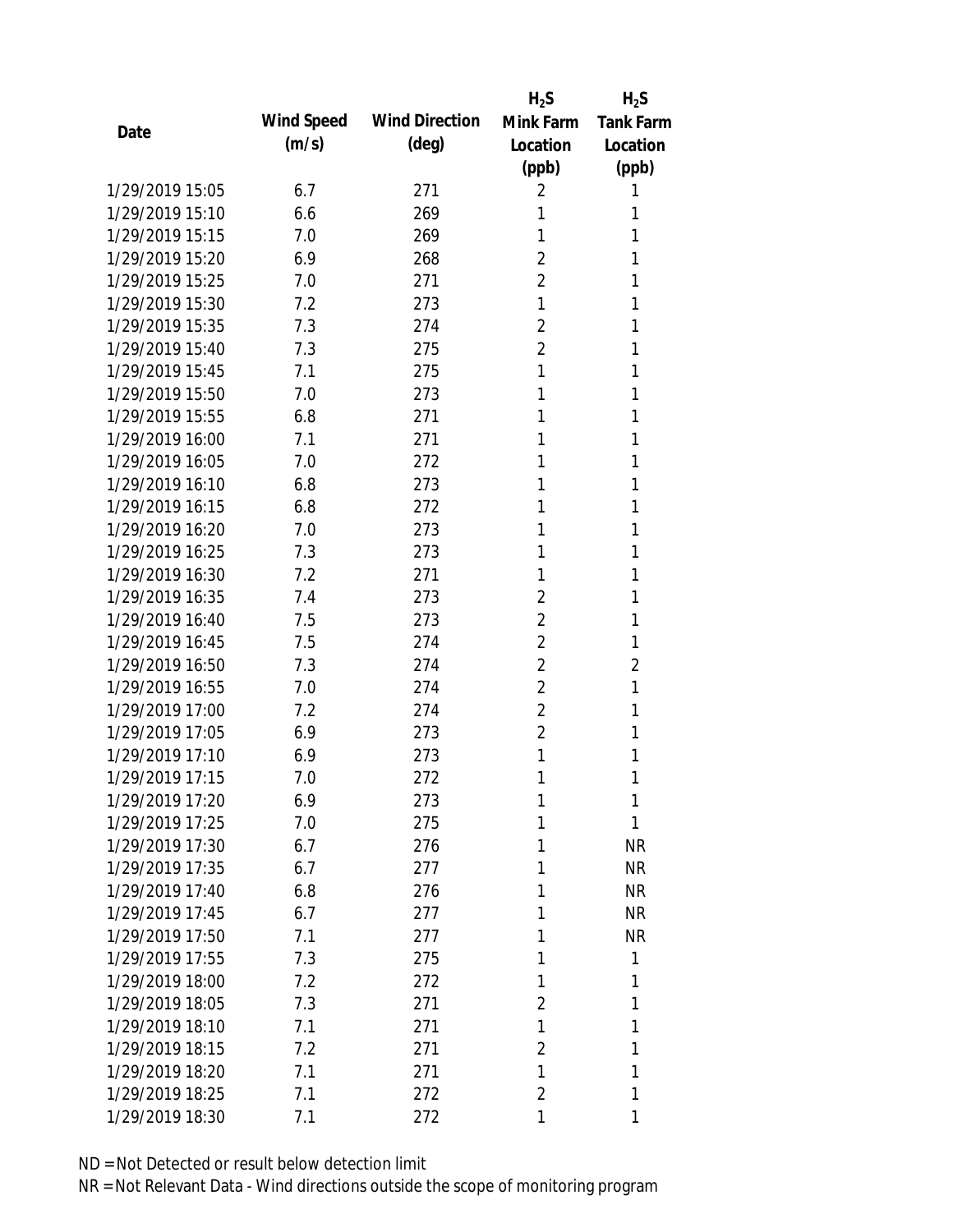|                 |            |                       | $H_2S$    | $H_2S$           |
|-----------------|------------|-----------------------|-----------|------------------|
| Date            | Wind Speed | <b>Wind Direction</b> | Mink Farm | <b>Tank Farm</b> |
|                 | (m/s)      | $(\text{deg})$        | Location  | Location         |
|                 |            |                       | (ppb)     | (ppb)            |
| 1/29/2019 18:35 | 6.8        | 272                   | 1         | 1                |
| 1/29/2019 18:40 | 6.8        | 273                   | 1         | 1                |
| 1/29/2019 18:45 | 6.6        | 271                   | 1         | 1                |
| 1/29/2019 18:50 | 6.6        | 271                   | 1         | 1                |
| 1/29/2019 18:55 | 6.5        | 270                   | 1         | 1                |
| 1/29/2019 19:00 | 6.5        | 271                   | 1         | 1                |
| 1/29/2019 19:05 | 6.7        | 269                   | 1         | $\overline{2}$   |
| 1/29/2019 19:10 | 6.8        | 268                   | 1         | $\overline{2}$   |
| 1/29/2019 19:15 | 6.8        | 267                   | 1         | $\overline{2}$   |
| 1/29/2019 19:20 | 6.6        | 267                   | 1         | 1                |
| 1/29/2019 19:25 | 6.4        | 266                   | 1         | 1                |
| 1/29/2019 19:30 | 6.3        | 266                   | 1         | 1                |
| 1/29/2019 19:35 | 6.1        | 267                   | 1         | 1                |
| 1/29/2019 19:40 | 6.1        | 267                   | 1         | 1                |
| 1/29/2019 19:45 | 5.9        | 267                   | 1         | 1                |
| 1/29/2019 19:50 | 6.1        | 267                   | 1         | 1                |
| 1/29/2019 19:55 | 6.1        | 268                   | 1         | 1                |
| 1/29/2019 20:00 | 6.1        | 269                   | 1         | 2                |
| 1/29/2019 20:05 | 6.1        | 269                   | 1         | $\overline{2}$   |
| 1/29/2019 20:10 | 6.1        | 271                   | 1         | $\overline{2}$   |
| 1/29/2019 20:15 | 6.2        | 270                   | 1         | 1                |
| 1/29/2019 20:20 | 6.1        | 271                   | 1         | 1                |
| 1/29/2019 20:25 | 6.1        | 269                   | 1         | 1                |
| 1/29/2019 20:30 | 6.1        | 268                   | 1         | 1                |
| 1/29/2019 20:35 | 6.3        | 268                   | 1         | 1                |
| 1/29/2019 20:40 | 6.2        | 268                   | 1         | 1                |
| 1/29/2019 20:45 | 6.1        | 267                   | 1         | 1                |
| 1/29/2019 20:50 | 5.9        | 267                   | 1         | 1                |
| 1/29/2019 20:55 | 5.8        | 268                   | 1         | 1                |
| 1/29/2019 21:00 | 5.8        | 269                   | 1         | 1                |
| 1/29/2019 21:05 | 5.7        | 270                   | 1         | 1                |
| 1/29/2019 21:10 | 5.8        |                       | 1         | 1                |
| 1/29/2019 21:15 | 6.0        | 270<br>271            | 1         | 2                |
| 1/29/2019 21:20 |            |                       | 1         | 1                |
|                 | 6.3        | 272                   |           |                  |
| 1/29/2019 21:25 | 6.3        | 272                   | 1         | 1                |
| 1/29/2019 21:30 | 6.3        | 271                   | 1         | 1                |
| 1/29/2019 21:35 | 6.4        | 271                   | 1         | 1                |
| 1/29/2019 21:40 | 6.2        | 271                   | 1         | 1                |
| 1/29/2019 21:45 | 6.0        | 271                   | 1         | 1                |
| 1/29/2019 21:50 | 5.9        | 272                   | 1         | 1                |
| 1/29/2019 21:55 | 6.1        | 272                   | 1         | 1                |
| 1/29/2019 22:00 | 6.2        | 272                   | 1         | 1                |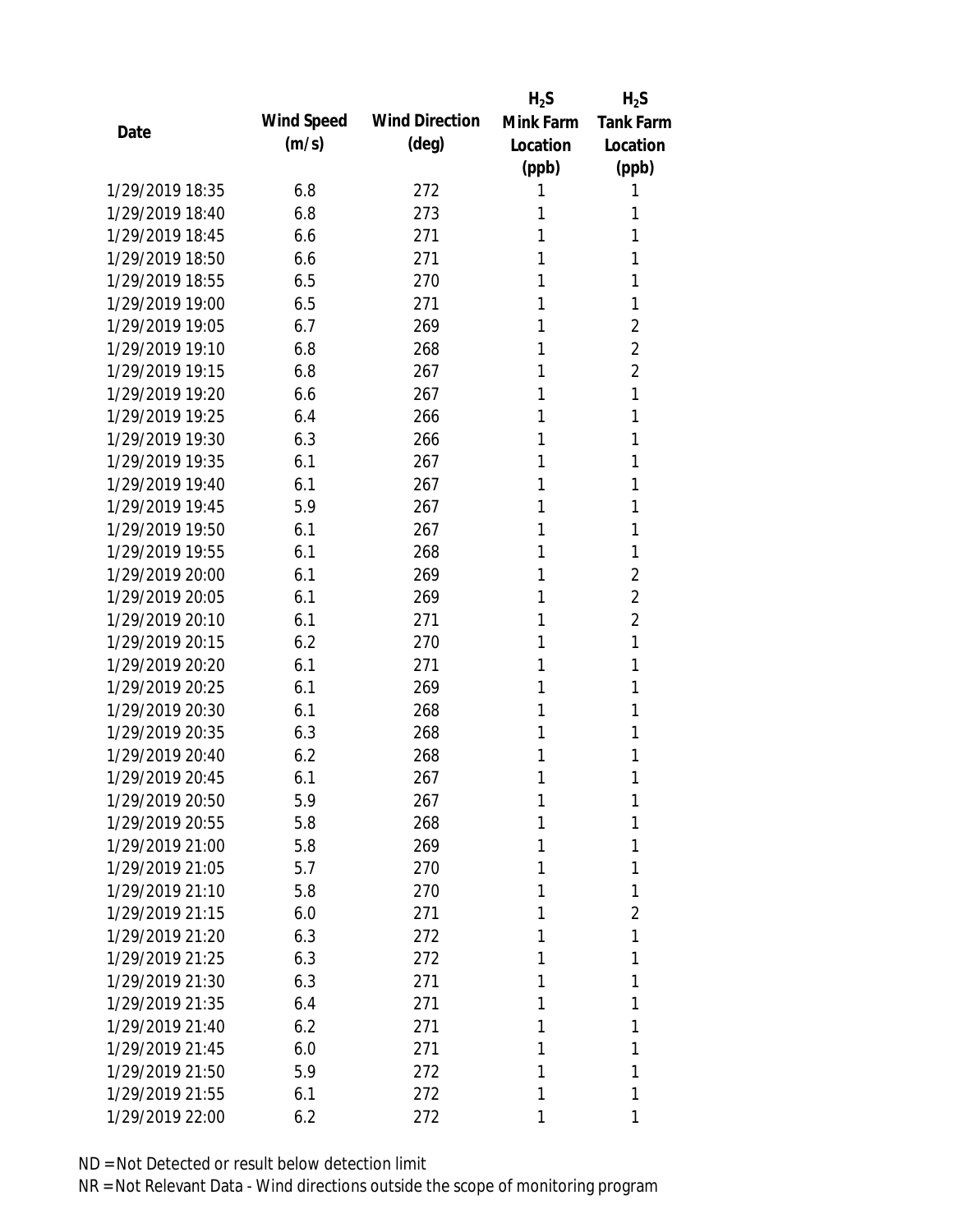|                 |            |                       | $H_2S$         | $H_2S$           |
|-----------------|------------|-----------------------|----------------|------------------|
| Date            | Wind Speed | <b>Wind Direction</b> | Mink Farm      | <b>Tank Farm</b> |
|                 | (m/s)      | $(\text{deg})$        | Location       | Location         |
|                 |            |                       | (ppb)          | (ppb)            |
| 1/29/2019 22:05 | 6.0        | 274                   | 1              | 2                |
| 1/29/2019 22:10 | 6.2        | 274                   | 1              | 1                |
| 1/29/2019 22:15 | 6.3        | 274                   | 1              | 1                |
| 1/29/2019 22:20 | 6.1        | 273                   | 1              | 1                |
| 1/29/2019 22:25 | 6.0        | 273                   | 1              | 1                |
| 1/29/2019 22:30 | 5.9        | 273                   | 1              | 1                |
| 1/29/2019 22:35 | 5.9        | 272                   | 1              | 1                |
| 1/29/2019 22:40 | 6.0        | 273                   | 1              | 1                |
| 1/29/2019 22:45 | 5.8        | 274                   | 1              | 1                |
| 1/29/2019 22:50 | 5.8        | 274                   | 1              | 1                |
| 1/29/2019 22:55 | 5.8        | 275                   | 1              | 1                |
| 1/29/2019 23:00 | 5.8        | 276                   | 1              | <b>NR</b>        |
| 1/29/2019 23:05 | 5.6        | 276                   | 1              | <b>NR</b>        |
| 1/29/2019 23:10 | 5.5        | 276                   | 1              | <b>NR</b>        |
| 1/29/2019 23:15 | 5.5        | 275                   | 1              | 1                |
| 1/29/2019 23:20 | 5.5        | 275                   | 1              | 1                |
| 1/29/2019 23:25 | 5.5        | 274                   | 1              | 1                |
| 1/29/2019 23:30 | 5.3        | 274                   | 1              | 1                |
| 1/29/2019 23:35 | 5.2        | 274                   | 1              | 1                |
| 1/29/2019 23:40 | 5.3        | 274                   | 1              | 1                |
| 1/29/2019 23:45 | 5.2        | 275                   | 1              | 1                |
| 1/29/2019 23:50 | 5.3        | 275                   | 1              | 1                |
| 1/29/2019 23:55 | 5.2        | 275                   | 1              | 1                |
| 1/29/2019 24:00 | 5.3        | 275                   | 1              | 1                |
| 1/30/2019 00:05 | 5.4        | 275                   | 1              | 1                |
| 1/30/2019 00:10 | 5.3        | 275                   | 1              | 1                |
| 1/30/2019 00:15 | 5.3        | 276                   | 1              | <b>NR</b>        |
| 1/30/2019 00:20 | 5.5        | 277                   | 1              | <b>NR</b>        |
| 1/30/2019 00:25 | 5.6        | 279                   | 1              | <b>NR</b>        |
| 1/30/2019 00:30 | 5.8        | 280                   | $\overline{2}$ | <b>NR</b>        |
| 1/30/2019 00:35 | 6.0        | 282                   | $\overline{2}$ | <b>NR</b>        |
| 1/30/2019 00:40 | 6.4        | 283                   | $\overline{2}$ | NR               |
| 1/30/2019 00:45 | 6.8        | 284                   | $\overline{2}$ | <b>NR</b>        |
| 1/30/2019 00:50 | 6.8        | 284                   | $\overline{2}$ | <b>NR</b>        |
| 1/30/2019 00:55 | 7.1        | 284                   | $\overline{2}$ | <b>NR</b>        |
| 1/30/2019 01:00 | 7.2        | 283                   | $\overline{2}$ | <b>NR</b>        |
| 1/30/2019 01:05 | 7.3        | 282                   | $\overline{2}$ | <b>NR</b>        |
| 1/30/2019 01:10 | 7.1        | 282                   | $\overline{2}$ | <b>NR</b>        |
| 1/30/2019 01:15 | 7.0        | 281                   | $\overline{2}$ | <b>NR</b>        |
| 1/30/2019 01:20 | 6.8        | 281                   | 1              | <b>NR</b>        |
| 1/30/2019 01:25 | 6.6        | 282                   | 1              | <b>NR</b>        |
| 1/30/2019 01:30 | 6.5        | 282                   | 1              | <b>NR</b>        |
|                 |            |                       |                |                  |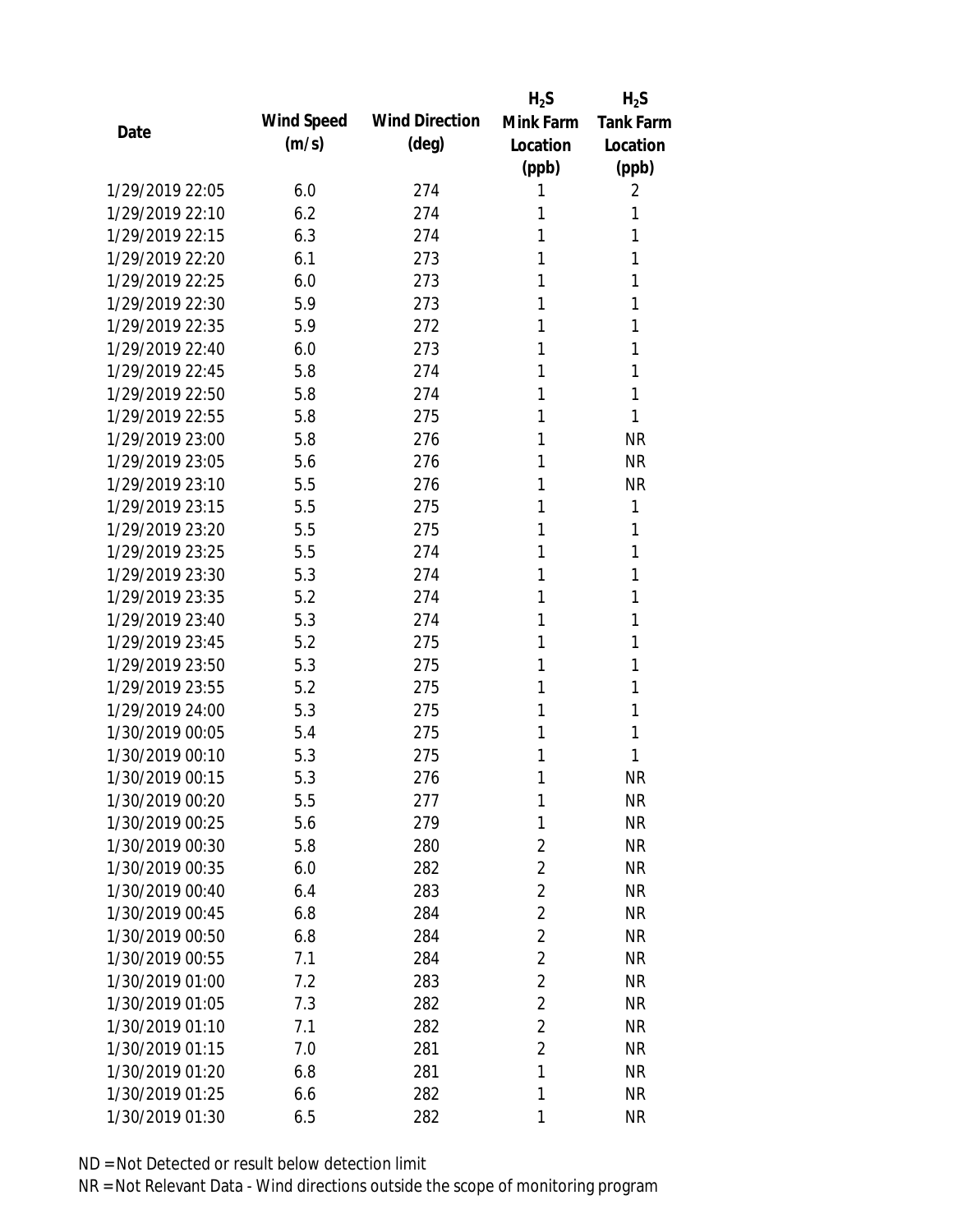|                 |            |                       | $H_2S$         | $H_2S$           |
|-----------------|------------|-----------------------|----------------|------------------|
| Date            | Wind Speed | <b>Wind Direction</b> | Mink Farm      | <b>Tank Farm</b> |
|                 | (m/s)      | $(\text{deg})$        | Location       | Location         |
|                 |            |                       | (ppb)          | (ppb)            |
| 1/30/2019 01:35 | 6.2        | 281                   | 1              | <b>NR</b>        |
| 1/30/2019 01:40 | 6.2        | 282                   | 1              | <b>NR</b>        |
| 1/30/2019 01:45 | 6.2        | 282                   | $\overline{2}$ | <b>NR</b>        |
| 1/30/2019 01:50 | 6.0        | 282                   | $\overline{2}$ | <b>NR</b>        |
| 1/30/2019 01:55 | 5.9        | 281                   | $\overline{2}$ | <b>NR</b>        |
| 1/30/2019 02:00 | 5.7        | 281                   | $\overline{2}$ | <b>NR</b>        |
| 1/30/2019 02:05 | 5.7        | 282                   | $\overline{2}$ | <b>NR</b>        |
| 1/30/2019 02:10 | 5.6        | 281                   | $\overline{2}$ | <b>NR</b>        |
| 1/30/2019 02:15 | 5.6        | 282                   | $\overline{2}$ | <b>NR</b>        |
| 1/30/2019 02:20 | 5.6        | 283                   | $\overline{2}$ | <b>NR</b>        |
| 1/30/2019 02:25 | 5.9        | 287                   | $\overline{2}$ | <b>NR</b>        |
| 1/30/2019 02:30 | 6.2        | 291                   | $\overline{2}$ | <b>NR</b>        |
| 1/30/2019 02:35 | 6.4        | 297                   | $\overline{2}$ | <b>NR</b>        |
| 1/30/2019 02:40 | 6.6        | 301                   | $\overline{2}$ | <b>NR</b>        |
| 1/30/2019 02:45 | 7.0        | 305                   | $\mathbf{1}$   | <b>NR</b>        |
| 1/30/2019 02:50 | 7.2        | 307                   | 1              | <b>NR</b>        |
| 1/30/2019 02:55 | 7.0        | 306                   | 1              | <b>NR</b>        |
| 1/30/2019 03:00 | 6.9        | 303                   | 1              | <b>NR</b>        |
| 1/30/2019 03:05 | 6.7        | 299                   | 1              | <b>NR</b>        |
| 1/30/2019 03:10 | 6.5        | 297                   | 1              | <b>NR</b>        |
| 1/30/2019 03:15 | 6.4        | 295                   | 1              | <b>NR</b>        |
| 1/30/2019 03:20 | 6.5        | 295                   | 1              | <b>NR</b>        |
| 1/30/2019 03:25 | 6.4        | 293                   | 1              | <b>NR</b>        |
| 1/30/2019 03:30 | 6.3        | 292                   | 1              | <b>NR</b>        |
| 1/30/2019 03:35 | 6.4        | 292                   | 1              | <b>NR</b>        |
| 1/30/2019 03:40 | 6.3        | 291                   | 1              | <b>NR</b>        |
| 1/30/2019 03:45 | 6.3        | 291                   | 1              | <b>NR</b>        |
| 1/30/2019 03:50 | 6.3        | 289                   | 1              | <b>NR</b>        |
| 1/30/2019 03:55 | 6.5        | 290                   | 1              | <b>NR</b>        |
| 1/30/2019 04:00 | 6.7        | 290                   | 1              | <b>NR</b>        |
| 1/30/2019 04:05 | 6.6        | 290                   | 1              | <b>NR</b>        |
| 1/30/2019 04:10 | 6.9        | 290                   | 1              | <b>NR</b>        |
| 1/30/2019 04:15 | 6.9        | 289                   | 1              | <b>NR</b>        |
| 1/30/2019 04:20 | 6.9        | 290                   | 1              | <b>NR</b>        |
| 1/30/2019 04:25 | 6.7        | 289                   | 1              | <b>NR</b>        |
| 1/30/2019 04:30 | 6.6        | 290                   | 1              | <b>NR</b>        |
| 1/30/2019 04:35 | 6.7        | 289                   | $\overline{2}$ | NR               |
| 1/30/2019 04:40 | 6.6        | 289                   | $\overline{2}$ | NR               |
| 1/30/2019 04:45 | 6.7        | 290                   | $\overline{2}$ | NR               |
| 1/30/2019 04:50 | 6.7        | 288                   | $\overline{2}$ | NR               |
| 1/30/2019 04:55 | 6.9        | 289                   | 2              | <b>NR</b>        |
|                 |            |                       | $\overline{2}$ |                  |
| 1/30/2019 05:00 | 7.0        | 288                   |                | <b>NR</b>        |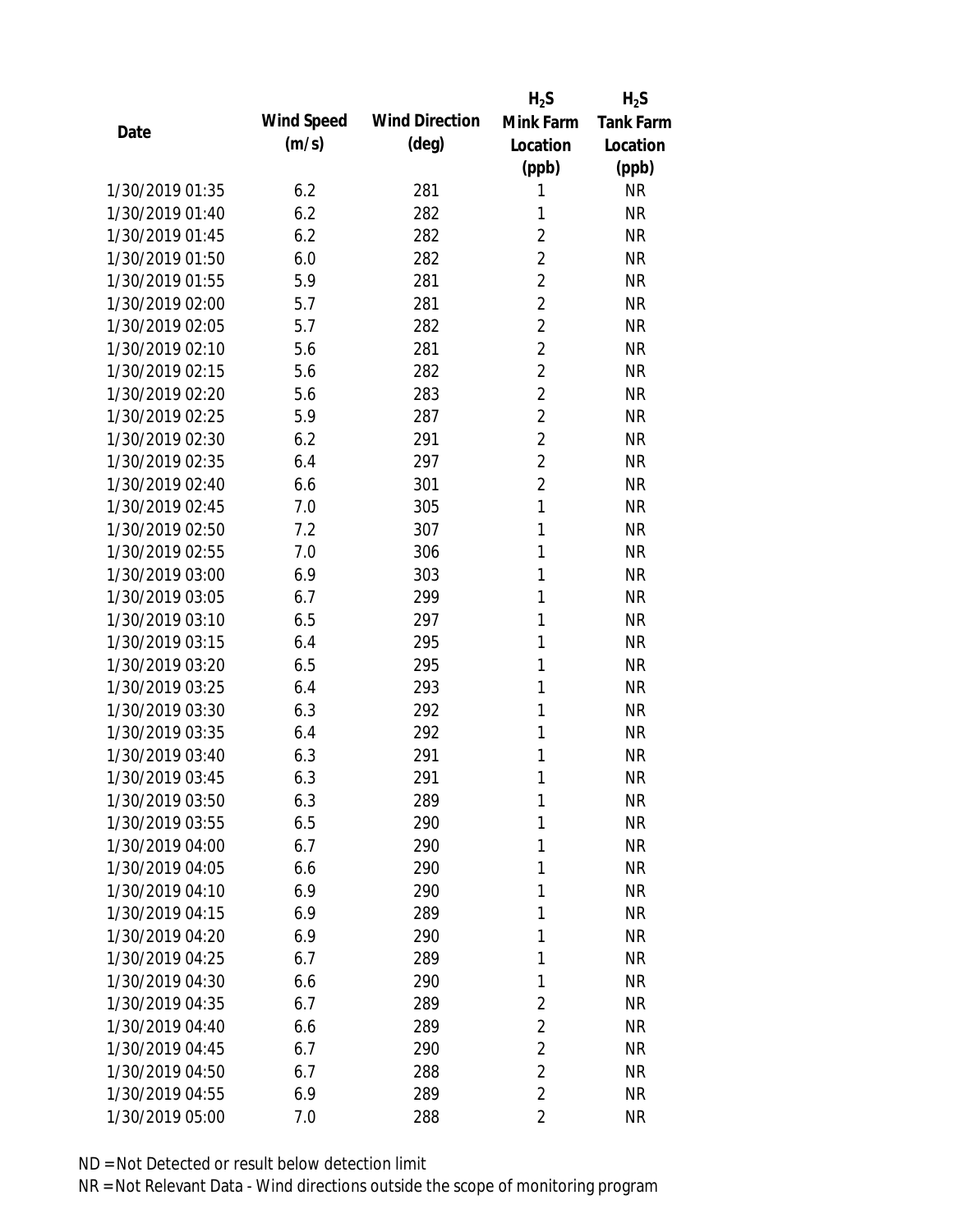|                 |            |                       | $H_2S$         | $H_2S$           |
|-----------------|------------|-----------------------|----------------|------------------|
|                 | Wind Speed | <b>Wind Direction</b> | Mink Farm      | <b>Tank Farm</b> |
| Date            | (m/s)      | $(\text{deg})$        | Location       | Location         |
|                 |            |                       | (ppb)          | (ppb)            |
| 1/30/2019 05:05 | 7.0        | 289                   | 2              | NR               |
| 1/30/2019 05:10 | 6.9        | 288                   | 1              | <b>NR</b>        |
| 1/30/2019 05:15 | 6.8        | 286                   | 1              | <b>NR</b>        |
| 1/30/2019 05:20 | 6.8        | 287                   | 1              | <b>NR</b>        |
| 1/30/2019 05:25 | 6.7        | 286                   | 1              | <b>NR</b>        |
| 1/30/2019 05:30 | 6.7        | 285                   | 1              | <b>NR</b>        |
| 1/30/2019 05:35 | 6.8        | 285                   | 1              | <b>NR</b>        |
| 1/30/2019 05:40 | 6.9        | 285                   | 1              | <b>NR</b>        |
| 1/30/2019 05:45 | 7.0        | 285                   | 1              | <b>NR</b>        |
| 1/30/2019 05:50 | 6.7        | 285                   | 1              | <b>NR</b>        |
| 1/30/2019 05:55 | 6.6        | 287                   | 1              | <b>NR</b>        |
| 1/30/2019 06:00 | 6.6        | 287                   | 1              | <b>NR</b>        |
| 1/30/2019 06:05 | 6.6        | 286                   | 1              | <b>NR</b>        |
| 1/30/2019 06:10 | 6.6        | 286                   | 1              | <b>NR</b>        |
| 1/30/2019 06:15 | 6.6        | 285                   | 1              | <b>NR</b>        |
| 1/30/2019 06:20 | 6.8        | 286                   | 1              | <b>NR</b>        |
| 1/30/2019 06:25 | 6.8        | 285                   | 1              | <b>NR</b>        |
| 1/30/2019 06:30 | 6.9        | 285                   | 1              | <b>NR</b>        |
| 1/30/2019 06:35 | 6.9        | 286                   | 1              | <b>NR</b>        |
| 1/30/2019 06:40 | 7.0        | 286                   | 1              | <b>NR</b>        |
| 1/30/2019 06:45 | 7.0        | 287                   | 1              | <b>NR</b>        |
| 1/30/2019 06:50 | 6.8        | 285                   | 1              | <b>NR</b>        |
| 1/30/2019 06:55 | 6.7        | 285                   | 1              | <b>NR</b>        |
| 1/30/2019 07:00 | 6.5        | 284                   | 1              | <b>NR</b>        |
| 1/30/2019 07:05 | 6.1        | 282                   | 1              | <b>NR</b>        |
| 1/30/2019 07:10 | 5.8        | 279                   | 1              | <b>NR</b>        |
| 1/30/2019 07:15 | 5.6        | 277                   | 1              | <b>NR</b>        |
| 1/30/2019 07:20 | 5.7        | 276                   | 2              | <b>NR</b>        |
| 1/30/2019 07:25 | 5.8        | 275                   | 2              | $\mathbf{1}$     |
| 1/30/2019 07:30 | 5.7        | 275                   | 2              | 1                |
| 1/30/2019 07:35 | 5.7        | 275                   | $\overline{2}$ | 1                |
| 1/30/2019 07:40 | 5.7        | 275                   | $\overline{2}$ | 1                |
| 1/30/2019 07:45 | 5.8        | 276                   | $\overline{2}$ | <b>NR</b>        |
| 1/30/2019 07:50 | 5.6        | 276                   | $\overline{2}$ | <b>NR</b>        |
| 1/30/2019 07:55 | 5.5        | 275                   | 1              | 1                |
| 1/30/2019 08:00 | 5.5        | 272                   | 1              | 1                |
| 1/30/2019 08:05 | 5.5        | 271                   | 1              | 1                |
| 1/30/2019 08:10 | 5.5        | 269                   | 1              | 1                |
| 1/30/2019 08:15 | 5.4        | 268                   | 1              | 1                |
| 1/30/2019 08:20 | 5.7        | 267                   | 1              | 1                |
| 1/30/2019 08:25 | 5.8        | 267                   | 1              | 1                |
| 1/30/2019 08:30 | 5.8        | 269                   | 1              | 1                |
|                 |            |                       |                |                  |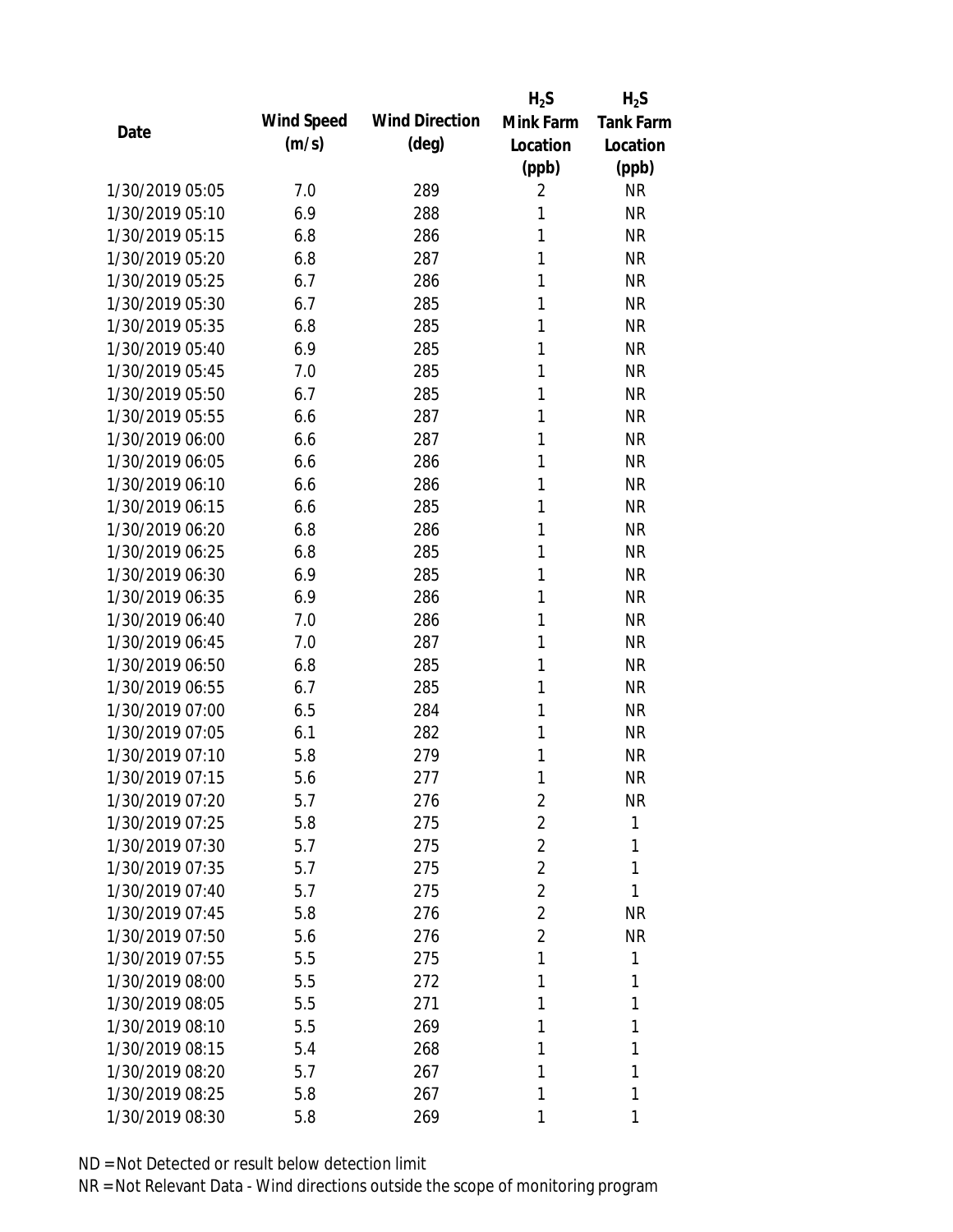|                 |            |                       | $H_2S$         | $H_2S$           |
|-----------------|------------|-----------------------|----------------|------------------|
| Date            | Wind Speed | <b>Wind Direction</b> | Mink Farm      | <b>Tank Farm</b> |
|                 | (m/s)      | (deg)                 | Location       | Location         |
|                 |            |                       | (ppb)          | (ppb)            |
| 1/30/2019 08:35 | 6.2        | 270                   | 1              | 1                |
| 1/30/2019 08:40 | 6.2        | 270                   | 1              | 1                |
| 1/30/2019 08:45 | 6.3        | 270                   | 1              | 1                |
| 1/30/2019 08:50 | 6.2        | 269                   | 1              | 1                |
| 1/30/2019 08:55 | 6.2        | 267                   | 1              | 1                |
| 1/30/2019 09:00 | 6.2        | 267                   | 1              | 1                |
| 1/30/2019 09:05 | 6.0        | 266                   | 1              | 1                |
| 1/30/2019 09:10 | 6.1        | 266                   | 1              | 1                |
| 1/30/2019 09:15 | 6.1        | 267                   | <b>ND</b>      | 1                |
| 1/30/2019 09:20 | 6.1        | 267                   | <b>ND</b>      | 1                |
| 1/30/2019 09:25 | 6.2        | 269                   | 1              | 1                |
| 1/30/2019 09:30 | 6.2        | 268                   | 1              | 1                |
| 1/30/2019 09:35 | 6.5        | 267                   | 1              | 1                |
| 1/30/2019 09:40 | 6.4        | 267                   | 1              | 1                |
| 1/30/2019 09:45 | 6.4        | 267                   | 1              | 1                |
| 1/30/2019 09:50 | 6.3        | 268                   | 1              | 1                |
| 1/30/2019 09:55 | 6.3        | 269                   | 1              | 1                |
| 1/30/2019 10:00 | 6.2        | 268                   | 1              | 1                |
| 1/30/2019 10:05 | 5.9        | 269                   | 1              | 1                |
| 1/30/2019 10:10 | 5.9        | 270                   | 1              | 1                |
| 1/30/2019 10:15 | 5.9        | 269                   | 1              | 1                |
| 1/30/2019 10:20 | 6.0        | 267                   | 1              | 1                |
| 1/30/2019 10:25 | 6.0        | 265                   | 1              | 1                |
| 1/30/2019 10:30 | 6.2        | 264                   | 1              | 1                |
| 1/30/2019 10:35 | 6.2        | 264                   | 1              | 1                |
| 1/30/2019 10:40 | 6.2        | 263                   | 1              | 1                |
| 1/30/2019 10:45 | 6.4        | 264                   | 1              | 1                |
| 1/30/2019 10:50 | 6.5        | 265                   | 1              | 1                |
| 1/30/2019 10:55 | 6.5        | 266                   | 2              | 1                |
| 1/30/2019 11:00 | 6.7        | 267                   | $\overline{2}$ | 1                |
| 1/30/2019 11:05 | 7.0        | 269                   | 1              | 1                |
| 1/30/2019 11:10 | 7.0        | 268                   | 1              | 1                |
| 1/30/2019 11:15 | 7.1        | 269                   | 1              | 1                |
| 1/30/2019 11:20 | 7.0        | 270                   | <b>ND</b>      | 1                |
| 1/30/2019 11:25 | 7.0        | 271                   | ND             | 1                |
| 1/30/2019 11:30 | 6.7        | 270                   | 27             | 1                |
| 1/30/2019 11:35 | 6.5        | 268                   | 28             | 1                |
| 1/30/2019 11:40 | 6.5        | 268                   | 29             | 1                |
| 1/30/2019 11:45 | 6.4        | 265                   | 30             | 1                |
| 1/30/2019 11:50 | 6.3        | 264                   | 30             | $\overline{2}$   |
| 1/30/2019 11:55 | 6.3        | 262                   | 35             | $\overline{2}$   |
| 1/30/2019 12:00 | 6.6        | 264                   | 5              | 2                |
|                 |            |                       |                |                  |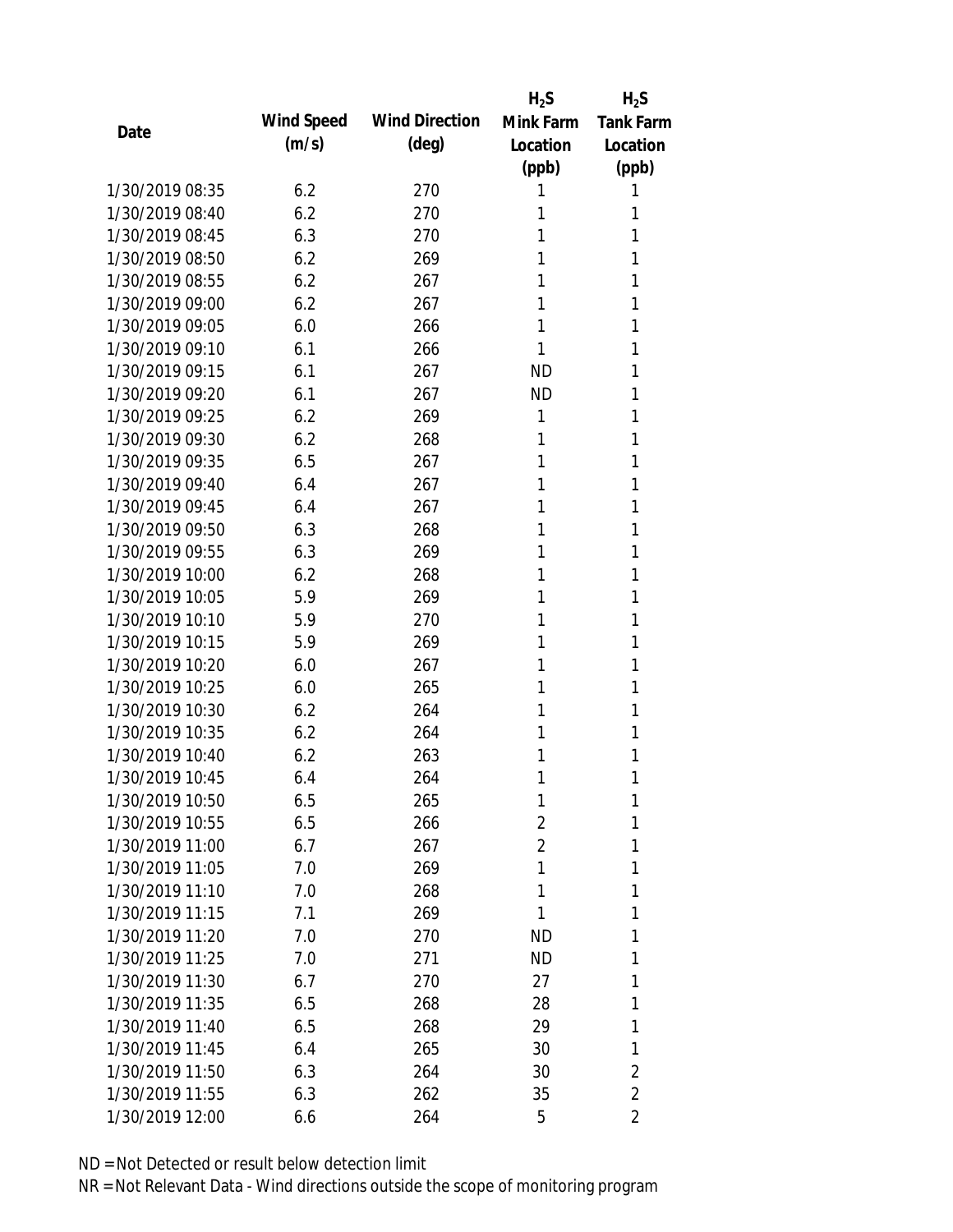|                 |            |                       | $H_2S$    | $H_2S$           |
|-----------------|------------|-----------------------|-----------|------------------|
| Date            | Wind Speed | <b>Wind Direction</b> | Mink Farm | <b>Tank Farm</b> |
|                 | (m/s)      | $(\text{deg})$        | Location  | Location         |
|                 |            |                       | (ppb)     | (ppb)            |
| 1/30/2019 12:05 | 6.7        | 266                   | 8         | 2                |
| 1/30/2019 12:10 | 6.7        | 267                   | 9         | $\overline{2}$   |
| 1/30/2019 12:15 | 6.6        | 270                   | 13        | $\overline{2}$   |
| 1/30/2019 12:20 | 6.8        | 271                   | 15        | $\overline{2}$   |
| 1/30/2019 12:25 | 6.7        | 272                   | 9         | $\overline{2}$   |
| 1/30/2019 12:30 | 6.5        | 271                   | 12        | $\overline{2}$   |
| 1/30/2019 12:35 | 6.1        | 269                   | 9         | $\overline{2}$   |
| 1/30/2019 12:40 | 6.0        | 268                   | 6         | $\overline{2}$   |
| 1/30/2019 12:45 | 6.1        | 266                   | 5         | $\overline{2}$   |
| 1/30/2019 12:50 | 6.2        | 262                   | 5         | $\overline{2}$   |
| 1/30/2019 12:55 | 6.2        | 259                   | 5         | $\overline{2}$   |
| 1/30/2019 13:00 | 6.5        | 258                   | 5         | $\mathbf{1}$     |
| 1/30/2019 13:05 | 6.7        | 256                   | 5         | 1                |
| 1/30/2019 13:10 | 6.9        | 251                   | 5         | 1                |
| 1/30/2019 13:15 | 6.9        | 248                   | 1         | 1                |
| 1/30/2019 13:20 | 6.5        | 251                   | <b>ND</b> | 1                |
| 1/30/2019 13:25 | 6.6        | 250                   | 1         | 1                |
| 1/30/2019 13:30 | 6.5        | 250                   | 1         | $\overline{2}$   |
| 1/30/2019 13:35 | 6.4        | 251                   | 1         | $\mathbf{1}$     |
| 1/30/2019 13:40 | 6.3        | 252                   | 1         | 1                |
| 1/30/2019 13:45 | 6.5        | 252                   | 1         | $\overline{2}$   |
| 1/30/2019 13:50 | 6.7        | 248                   | 1         | 4                |
| 1/30/2019 13:55 | 6.6        | 247                   | 1         | 5                |
| 1/30/2019 14:00 | 6.6        | 245                   | 1         | 5                |
| 1/30/2019 14:05 | 6.7        | 245                   | <b>ND</b> | 5                |
| 1/30/2019 14:10 | 6.6        | 244                   | <b>ND</b> | 6                |
| 1/30/2019 14:15 | 6.4        | 246                   | <b>ND</b> | 6                |
| 1/30/2019 14:20 | 6.4        | 247                   | ND        | 4                |
| 1/30/2019 14:25 | 6.5        | 251                   | 1         | 3                |
| 1/30/2019 14:30 | 6.6        | 252                   | 1         | $\overline{2}$   |
| 1/30/2019 14:35 | 6.7        | 252                   | 1         | $\overline{2}$   |
| 1/30/2019 14:40 | 6.6        | 250                   | 1         | $\overline{2}$   |
| 1/30/2019 14:45 | 6.6        | 248                   | 1         | $\overline{2}$   |
| 1/30/2019 14:50 | 6.6        | 250                   | 1         | 1                |
| 1/30/2019 14:55 | 6.7        | 249                   | 1         | 1                |
| 1/30/2019 15:00 | 6.6        | 248                   | 1         | 1                |
| 1/30/2019 15:05 | 6.6        | 250                   | 1         | 1                |
| 1/30/2019 15:10 | 6.7        | 254                   | 1         | 1                |
| 1/30/2019 15:15 | 6.9        | 255                   | 1         | 1                |
| 1/30/2019 15:20 | 6.8        | 256                   | 1         | 1                |
| 1/30/2019 15:25 | 6.8        | 257                   | 1         | 1                |
| 1/30/2019 15:30 | 6.7        | 258                   | 1         | 1                |
|                 |            |                       |           |                  |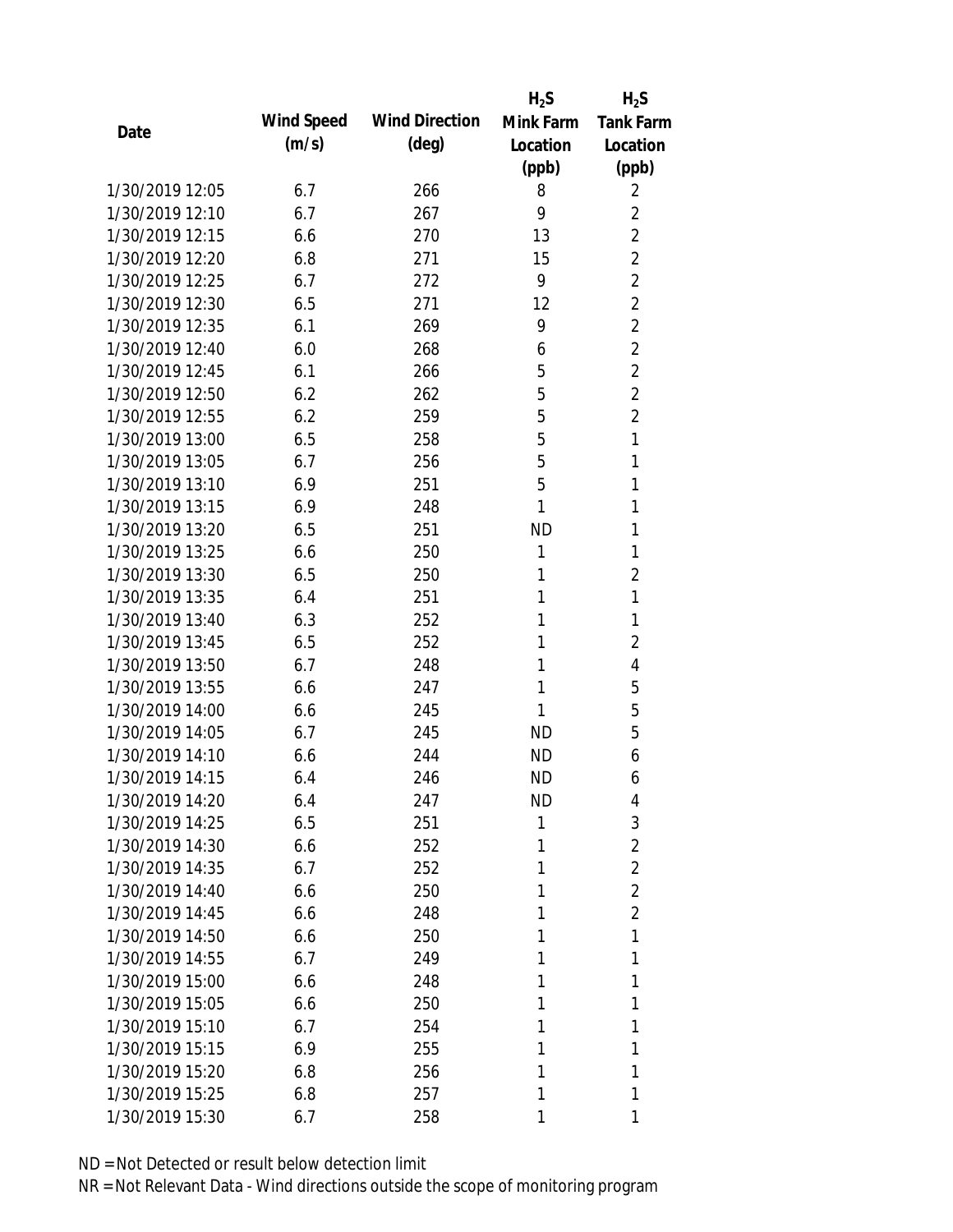|                 |            |                       | $H_2S$    | $H_2S$           |
|-----------------|------------|-----------------------|-----------|------------------|
| Date            | Wind Speed | <b>Wind Direction</b> | Mink Farm | <b>Tank Farm</b> |
|                 | (m/s)      | $(\text{deg})$        | Location  | Location         |
|                 |            |                       | (ppb)     | (ppb)            |
| 1/30/2019 15:35 | 6.5        | 257                   | 1         | 1                |
| 1/30/2019 15:40 | 6.4        | 255                   | 1         | 1                |
| 1/30/2019 15:45 | 6.1        | 255                   | 1         | 1                |
| 1/30/2019 15:50 | 6.0        | 256                   | 1         | 1                |
| 1/30/2019 15:55 | 5.8        | 256                   | 1         | 1                |
| 1/30/2019 16:00 | 5.8        | 257                   | 1         | 1                |
| 1/30/2019 16:05 | 5.9        | 258                   | 1         | 1                |
| 1/30/2019 16:10 | 5.8        | 258                   | 1         | 1                |
| 1/30/2019 16:15 | 5.9        | 258                   | 1         | 1                |
| 1/30/2019 16:20 | 6.0        | 254                   | 1         | 1                |
| 1/30/2019 16:25 | 6.1        | 252                   | 1         | 1                |
| 1/30/2019 16:30 | 6.1        | 248                   | <b>ND</b> | 1                |
| 1/30/2019 16:35 | 6.1        | 245                   | 1         | 1                |
| 1/30/2019 16:40 | 6.2        | 247                   | 1         | 1                |
| 1/30/2019 16:45 | 6.2        | 247                   | 1         | 1                |
| 1/30/2019 16:50 | 6.0        | 244                   | 1         | 1                |
| 1/30/2019 16:55 | 5.8        | 244                   | 1         | 1                |
| 1/30/2019 17:00 | 5.9        | 246                   | 1         | 1                |
| 1/30/2019 17:05 | 5.8        | 247                   | 1         | 1                |
| 1/30/2019 17:10 | 5.7        | 247                   | 1         | 1                |
| 1/30/2019 17:15 | 5.6        | 247                   | 1         | 1                |
| 1/30/2019 17:20 | 5.6        | 249                   | 1         | 1                |
| 1/30/2019 17:25 | 5.9        | 249                   | 1         | 1                |
| 1/30/2019 17:30 | 5.8        | 250                   | 1         | 1                |
| 1/30/2019 17:35 | 5.6        | 249                   | 1         | 1                |
| 1/30/2019 17:40 | 5.8        | 248                   | 1         | 1                |
| 1/30/2019 17:45 | 5.9        | 250                   | 1         | 1                |
| 1/30/2019 17:50 | 5.8        | 252                   | 1         | 1                |
| 1/30/2019 17:55 | 5.3        | 253                   | 1         | 1                |
| 1/30/2019 18:00 | 5.4        | 252                   | 1         | 1                |
| 1/30/2019 18:05 | 5.3        | 253                   | 1         | 1                |
| 1/30/2019 18:10 | 5.0        | 254                   | 1         | 1                |
| 1/30/2019 18:15 | 4.8        | 253                   | 1         | 1                |
| 1/30/2019 18:20 | 5.0        | 253                   | 1         | 1                |
| 1/30/2019 18:25 | 5.1        | 253                   | 1         | 1                |
| 1/30/2019 18:30 | 5.0        | 253                   | 1         | 1                |
| 1/30/2019 18:35 | 5.0        | 253                   | 1         | 1                |
| 1/30/2019 18:40 | 4.9        | 253                   | 1         | 1                |
| 1/30/2019 18:45 | 4.9        | 253                   | 1         | 1                |
| 1/30/2019 18:50 | 4.8        | 254                   | 1         | 1                |
| 1/30/2019 18:55 | 4.8        | 253                   | 1         | 1                |
| 1/30/2019 19:00 | 5.0        | 253                   | <b>ND</b> | 1                |
|                 |            |                       |           |                  |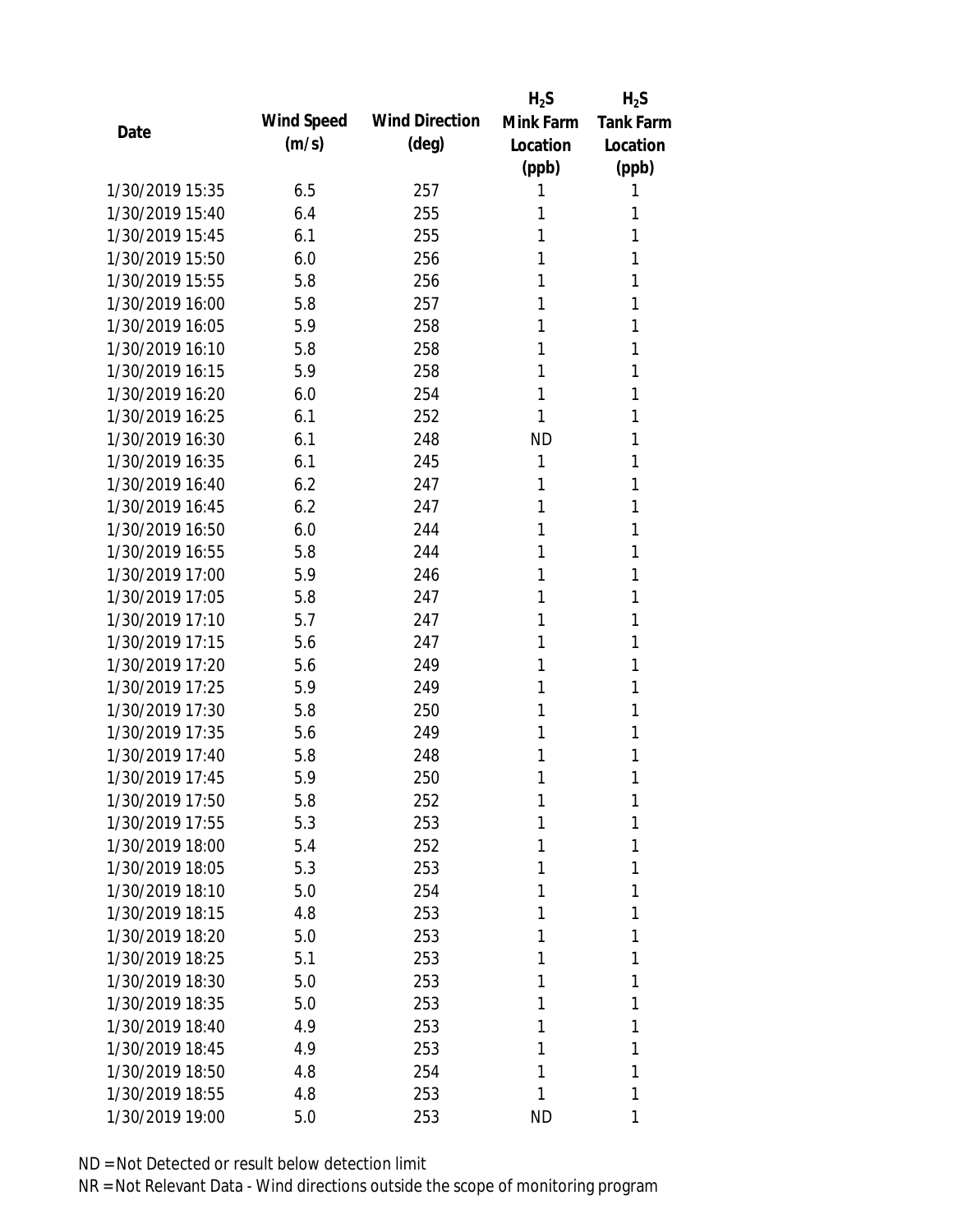|                 |            |                       | $H_2S$    | $H_2S$           |
|-----------------|------------|-----------------------|-----------|------------------|
| Date            | Wind Speed | <b>Wind Direction</b> | Mink Farm | <b>Tank Farm</b> |
|                 | (m/s)      | $(\text{deg})$        | Location  | Location         |
|                 |            |                       | (ppb)     | (ppb)            |
| 1/30/2019 19:05 | 5.0        | 253                   | <b>ND</b> | 1                |
| 1/30/2019 19:10 | 5.2        | 252                   | <b>ND</b> | 1                |
| 1/30/2019 19:15 | 5.2        | 251                   | <b>ND</b> | 1                |
| 1/30/2019 19:20 | 5.1        | 251                   | <b>ND</b> | 1                |
| 1/30/2019 19:25 | 4.9        | 251                   | <b>ND</b> | 1                |
| 1/30/2019 19:30 | 4.7        | 251                   | 1         | 1                |
| 1/30/2019 19:35 | 4.5        | 251                   | 1         | 1                |
| 1/30/2019 19:40 | 4.3        | 253                   | 1         | 1                |
| 1/30/2019 19:45 | 4.2        | 254                   | 1         | 1                |
| 1/30/2019 19:50 | 4.1        | 255                   | 1         | 1                |
| 1/30/2019 19:55 | 4.2        | 256                   | 1         | 1                |
| 1/30/2019 20:00 | 4.2        | 256                   | 1         | 1                |
| 1/30/2019 20:05 | 4.3        | 256                   | 1         | 1                |
| 1/30/2019 20:10 | 4.5        | 255                   | 1         | 1                |
| 1/30/2019 20:15 | 4.5        | 253                   | 1         | 1                |
| 1/30/2019 20:20 | 4.6        | 252                   | 1         | 1                |
| 1/30/2019 20:25 | 4.6        | 252                   | 1         | 1                |
| 1/30/2019 20:30 | 4.7        | 251                   | 1         | 1                |
| 1/30/2019 20:35 | 4.6        | 252                   | 1         | 1                |
| 1/30/2019 20:40 | 4.5        | 254                   | 1         | 1                |
| 1/30/2019 20:45 | 4.6        | 255                   | 1         | 1                |
| 1/30/2019 20:50 | 4.6        | 257                   | 1         | 1                |
| 1/30/2019 20:55 | 4.5        | 258                   | 1         | 1                |
| 1/30/2019 21:00 | 4.4        | 260                   | 1         | $\overline{2}$   |
| 1/30/2019 21:05 | 4.5        | 259                   | 1         | 1                |
| 1/30/2019 21:10 | 4.5        | 258                   | 1         | 2                |
| 1/30/2019 21:15 | 4.4        | 257                   | 1         | $\overline{2}$   |
| 1/30/2019 21:20 | 4.4        | 257                   | 1         | 2                |
| 1/30/2019 21:25 | 4.5        | 256                   | 1         | $\overline{2}$   |
| 1/30/2019 21:30 | 4.3        | 256                   | 1         | $\overline{2}$   |
| 1/30/2019 21:35 | 4.2        | 257                   | 1         | $\overline{2}$   |
| 1/30/2019 21:40 | 4.1        | 257                   | 1         | $\overline{2}$   |
| 1/30/2019 21:45 | 3.9        | 258                   | 1         | $\overline{2}$   |
| 1/30/2019 21:50 | 3.9        | 258                   | 1         | $\overline{2}$   |
| 1/30/2019 21:55 | 3.7        | 257                   | 1         | $\overline{2}$   |
| 1/30/2019 22:00 | 3.7        | 256                   | 1         | 1                |
| 1/30/2019 22:05 | 3.7        | 256                   | 1         | $\overline{2}$   |
| 1/30/2019 22:10 | 3.5        | 256                   | 1         | 1                |
| 1/30/2019 22:15 | 3.6        | 255                   | 1         | 1                |
| 1/30/2019 22:20 | 3.5        | 255                   | 2         | 1                |
| 1/30/2019 22:25 | 3.5        | 256                   | 1         | 1                |
|                 |            |                       |           |                  |
| 1/30/2019 22:30 | 3.5        | 256                   | 1         | 1                |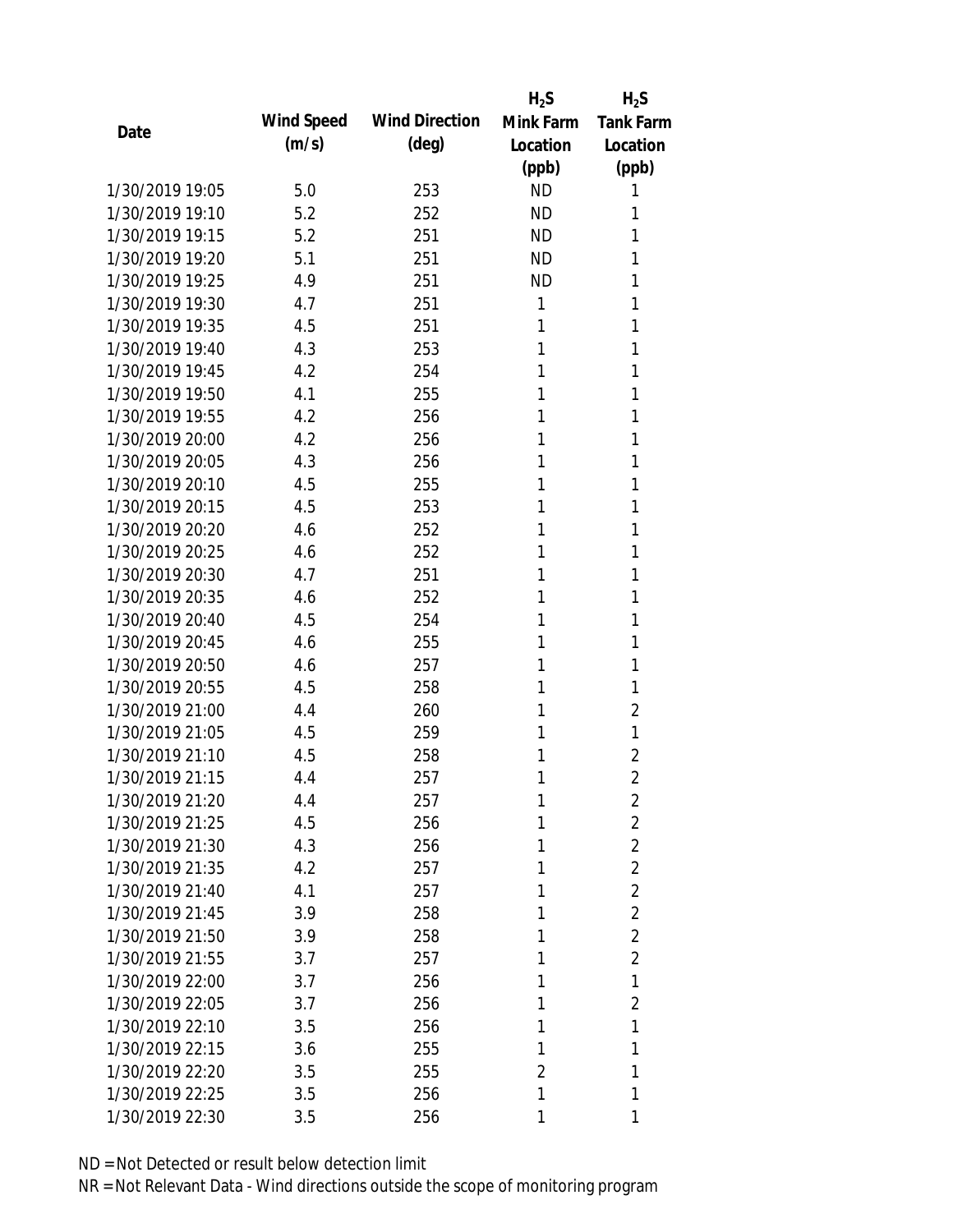|                 |            |                       | $H_2S$    | $H_2S$           |
|-----------------|------------|-----------------------|-----------|------------------|
|                 | Wind Speed | <b>Wind Direction</b> | Mink Farm | <b>Tank Farm</b> |
| Date            | (m/s)      | $(\text{deg})$        | Location  | Location         |
|                 |            |                       | (ppb)     | (ppb)            |
| 1/30/2019 22:35 | 3.5        | 256                   | 1         | 1                |
| 1/30/2019 22:40 | 3.6        | 255                   | 1         | 1                |
| 1/30/2019 22:45 | 3.6        | 254                   | 1         | 1                |
| 1/30/2019 22:50 | 3.7        | 254                   | 1         | 1                |
| 1/30/2019 22:55 | 3.6        | 254                   | 1         | 1                |
| 1/30/2019 23:00 | 3.6        | 254                   | 1         | 2                |
| 1/30/2019 23:05 | 3.5        | 255                   | 1         | 1                |
| 1/30/2019 23:10 | 3.4        | 256                   | 1         | $\overline{2}$   |
| 1/30/2019 23:15 | 3.3        | 258                   | 1         | 1                |
| 1/30/2019 23:20 | 3.2        | 258                   | 1         | 1                |
| 1/30/2019 23:25 | 3.2        | 259                   | 1         | 1                |
| 1/30/2019 23:30 | 3.2        | 260                   | <b>ND</b> | 1                |
| 1/30/2019 23:35 | 3.3        | 259                   | <b>ND</b> | 1                |
| 1/30/2019 23:40 | 3.4        | 257                   | 1         | 1                |
| 1/30/2019 23:45 | 3.6        | 256                   | 1         | 1                |
| 1/30/2019 23:50 | 3.8        | 254                   | 1         | 1                |
| 1/30/2019 23:55 | 3.9        | 252                   | 1         | 1                |
| 1/30/2019 24:00 | 4.0        | 251                   | 1         | 1                |
| 1/31/2019 00:05 | 4.0        | 251                   | 1         | 1                |
| 1/31/2019 00:10 | 3.9        | 251                   | 1         | 1                |
| 1/31/2019 00:15 | 3.7        | 252                   | 1         | 1                |
| 1/31/2019 00:20 | 3.6        | 253                   | 1         | 1                |
| 1/31/2019 00:25 | 3.5        | 254                   | <b>ND</b> | 1                |
| 1/31/2019 00:30 | 3.5        | 254                   | 1         | 1                |
| 1/31/2019 00:35 | 3.5        | 254                   | 1         | 1                |
| 1/31/2019 00:40 | 3.5        | 253                   | 1         | 1                |
| 1/31/2019 00:45 | 3.6        | 252                   | 1         | 1                |
| 1/31/2019 00:50 | 3.6        | 253                   | 1         | 1                |
| 1/31/2019 00:55 | 3.6        | 253                   | 1         | 1                |
| 1/31/2019 01:00 | 3.6        | 253                   | 1         | 1                |
| 1/31/2019 01:05 | 3.6        | 253                   | 1         | 1                |
| 1/31/2019 01:10 | 3.6        | 254                   | 1         | 1                |
| 1/31/2019 01:15 | 3.5        | 254                   | 1         | 1                |
| 1/31/2019 01:20 | 3.5        | 253                   | 1         | 1                |
| 1/31/2019 01:25 | 3.5        | 252                   | 1         | 1                |
| 1/31/2019 01:30 | 3.5        | 252                   | 1         | 1                |
| 1/31/2019 01:35 | 3.5        | 252                   | 1         | 1                |
| 1/31/2019 01:40 | 3.5        | 253                   | 1         | 1                |
| 1/31/2019 01:45 | 3.5        | 254                   | 1         | 1                |
| 1/31/2019 01:50 | 3.5        | 257                   | 1         | 1                |
| 1/31/2019 01:55 | 3.4        | 259                   | 1         | 1                |
| 1/31/2019 02:00 | 3.3        | 259                   | 1         | 2                |
|                 |            |                       |           |                  |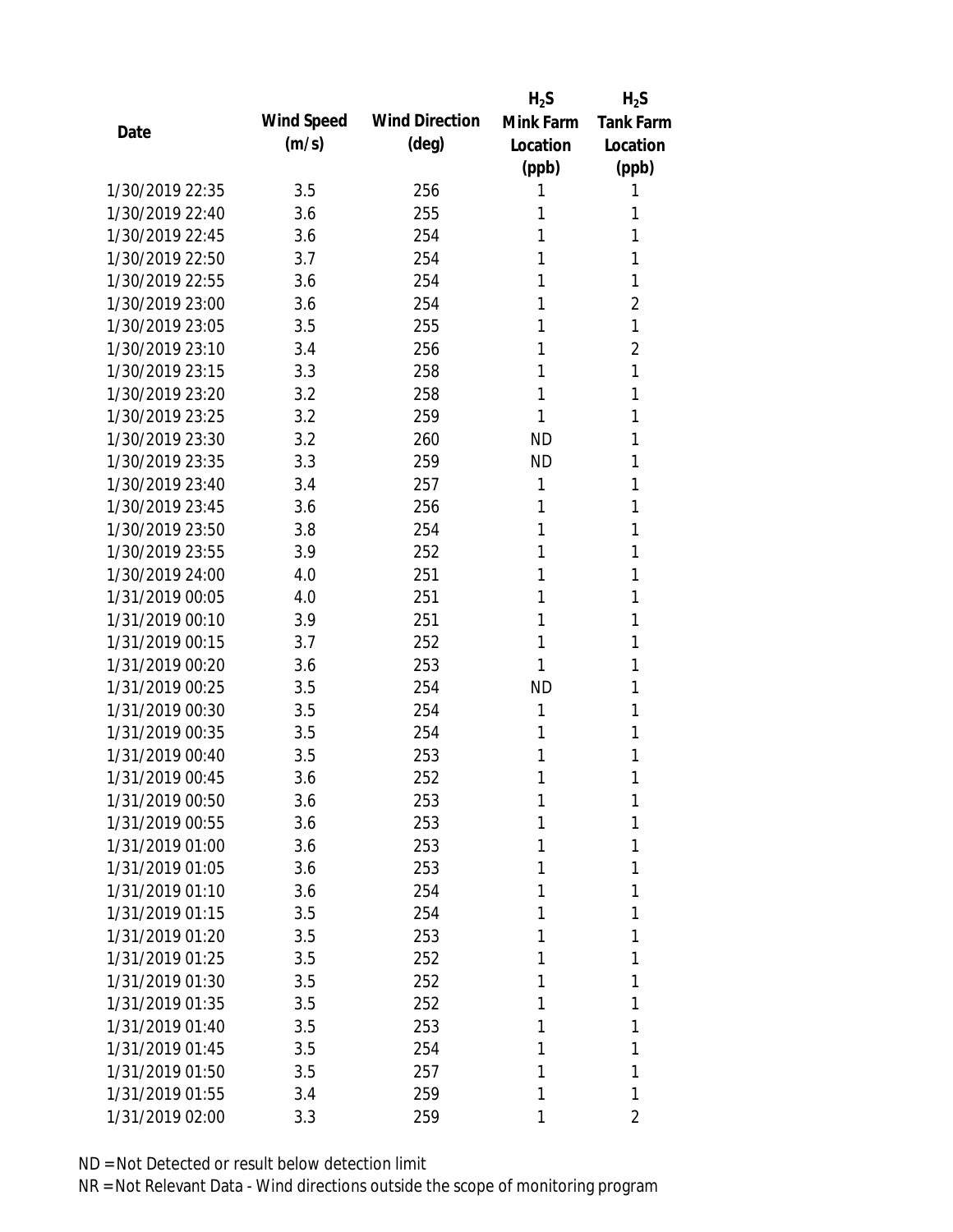|                 |            |                       | $H_2S$    | $H_2S$           |
|-----------------|------------|-----------------------|-----------|------------------|
| Date            | Wind Speed | <b>Wind Direction</b> | Mink Farm | <b>Tank Farm</b> |
|                 | (m/s)      | $(\text{deg})$        | Location  | Location         |
|                 |            |                       | (ppb)     | (ppb)            |
| 1/31/2019 02:05 | 3.3        | 260                   | 1         | 2                |
| 1/31/2019 02:10 | 3.2        | 259                   | <b>ND</b> | $\overline{2}$   |
| 1/31/2019 02:15 | 3.1        | 258                   | 1         | $\overline{2}$   |
| 1/31/2019 02:20 | 3.1        | 255                   | 1         | $\overline{2}$   |
| 1/31/2019 02:25 | 3.2        | 254                   | 1         | 1                |
| 1/31/2019 02:30 | 3.2        | 254                   | 1         | 1                |
| 1/31/2019 02:35 | 3.2        | 254                   | 1         | $\overline{2}$   |
| 1/31/2019 02:40 | 3.2        | 253                   | 1         | 1                |
| 1/31/2019 02:45 | 3.2        | 254                   | 1         | 1                |
| 1/31/2019 02:50 | 3.1        | 254                   | 1         | 1                |
| 1/31/2019 02:55 | 3.0        | 255                   | 1         | 1                |
| 1/31/2019 03:00 | 2.9        | 254                   | 1         | 1                |
| 1/31/2019 03:05 | 2.8        | 253                   | 1         | 1                |
| 1/31/2019 03:10 | 2.7        | 254                   | 1         | 1                |
| 1/31/2019 03:15 | 2.7        | 254                   | 1         | 1                |
| 1/31/2019 03:20 | 2.8        | 253                   | 1         | 1                |
| 1/31/2019 03:25 | 2.9        | 252                   | 1         | 1                |
| 1/31/2019 03:30 | 3.1        | 252                   | 1         | 1                |
| 1/31/2019 03:35 | 3.1        | 254                   | 1         | 1                |
| 1/31/2019 03:40 | 3.3        | 255                   | 1         | 1                |
| 1/31/2019 03:45 | 3.4        | 255                   | 1         | 1                |
| 1/31/2019 03:50 | 3.4        | 255                   | 1         | 1                |
| 1/31/2019 03:55 | 3.5        | 255                   | 1         | 1                |
| 1/31/2019 04:00 | 3.6        | 254                   | 1         | 1                |
| 1/31/2019 04:05 | 3.8        | 252                   | 1         | 1                |
| 1/31/2019 04:10 | 3.9        | 252                   | 1         | 1                |
| 1/31/2019 04:15 | 4.0        | 252                   | 1         | 1                |
| 1/31/2019 04:20 | 4.0        | 252                   | 1         | 1                |
| 1/31/2019 04:25 | 3.9        | 253                   | <b>ND</b> | 1                |
| 1/31/2019 04:30 | 3.7        | 253                   | <b>ND</b> | 1                |
| 1/31/2019 04:35 | 3.5        | 253                   | <b>ND</b> | $\overline{2}$   |
| 1/31/2019 04:40 | 3.4        | 252                   | 1         | $\overline{2}$   |
| 1/31/2019 04:45 | 3.4        | 251                   | 1         | $\overline{2}$   |
| 1/31/2019 04:50 | 3.3        | 252                   | 1         | $\overline{2}$   |
| 1/31/2019 04:55 | 3.2        | 253                   | 1         | $\overline{2}$   |
| 1/31/2019 05:00 | 3.1        | 254                   | 1         | 1                |
| 1/31/2019 05:05 | 3.1        | 255                   | 1         | 1                |
| 1/31/2019 05:10 | 3.0        | 256                   | 1         | 1                |
| 1/31/2019 05:15 | 3.0        | 256                   | 1         | $\overline{2}$   |
| 1/31/2019 05:20 | 3.0        | 255                   | 1         | $\overline{2}$   |
| 1/31/2019 05:25 | 3.0        | 254                   | 1         | $\overline{2}$   |
| 1/31/2019 05:30 | 3.0        | 254                   | 1         | 2                |
|                 |            |                       |           |                  |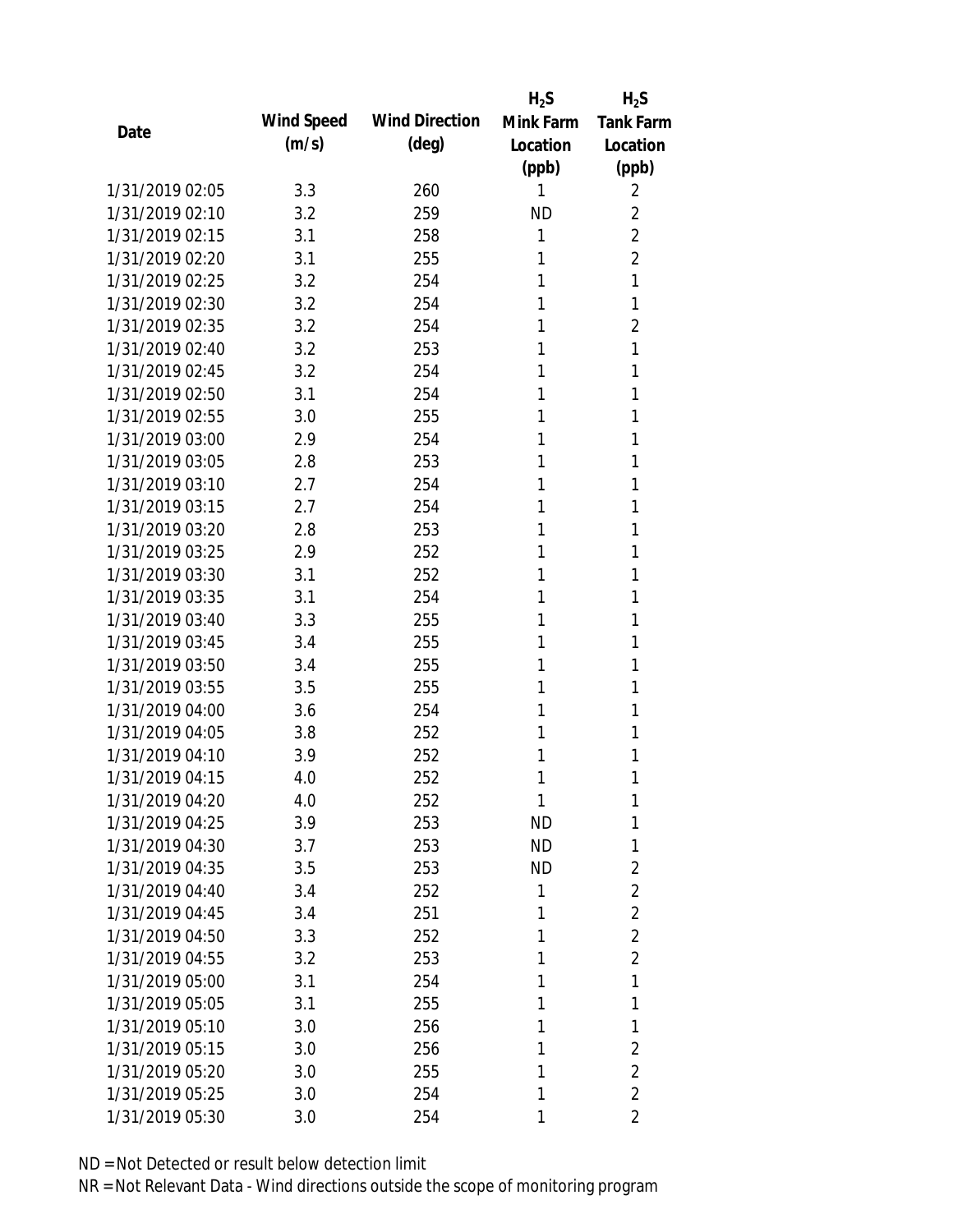|                 |            |                       | $H_2S$    | $H_2S$           |
|-----------------|------------|-----------------------|-----------|------------------|
|                 | Wind Speed | <b>Wind Direction</b> | Mink Farm | <b>Tank Farm</b> |
| Date            | (m/s)      | $(\text{deg})$        | Location  | Location         |
|                 |            |                       | (ppb)     | (ppb)            |
| 1/31/2019 05:35 | 3.0        | 253                   | 1         | 2                |
| 1/31/2019 05:40 | 3.1        | 252                   | <b>ND</b> | $\overline{2}$   |
| 1/31/2019 05:45 | 3.0        | 252                   | 1         | 1                |
| 1/31/2019 05:50 | 3.0        | 254                   | 1         | 1                |
| 1/31/2019 05:55 | 2.9        | 256                   | 1         | 1                |
| 1/31/2019 06:00 | 2.8        | 256                   | 1         | 1                |
| 1/31/2019 06:05 | 2.8        | 257                   | 1         | 1                |
| 1/31/2019 06:10 | 2.8        | 256                   | 1         | 1                |
| 1/31/2019 06:15 | 2.9        | 255                   | 1         | 1                |
| 1/31/2019 06:20 | 3.1        | 254                   | 1         | 1                |
| 1/31/2019 06:25 | 3.2        | 251                   | 1         | 1                |
| 1/31/2019 06:30 | 3.4        | 251                   | 1         | 1                |
| 1/31/2019 06:35 | 3.6        | 250                   | 1         | 1                |
| 1/31/2019 06:40 | 3.6        | 250                   | 1         | 1                |
| 1/31/2019 06:45 | 3.5        | 251                   | 1         | 1                |
| 1/31/2019 06:50 | 3.3        | 252                   | 1         | 1                |
| 1/31/2019 06:55 | 3.1        | 254                   | 1         | $\overline{2}$   |
| 1/31/2019 07:00 | 2.9        | 254                   | 1         | 2                |
| 1/31/2019 07:05 | 2.6        | 254                   | 1         | 1                |
| 1/31/2019 07:10 | 2.5        | 254                   | 1         | 2                |
| 1/31/2019 07:15 | 2.5        | 253                   | 1         | $\overline{2}$   |
| 1/31/2019 07:20 | 2.5        | 252                   | 1         | 1                |
| 1/31/2019 07:25 | 2.6        | 251                   | 1         | 1                |
| 1/31/2019 07:30 | 2.8        | 250                   | 1         | 1                |
| 1/31/2019 07:35 | 2.9        | 249                   | 1         | $\overline{2}$   |
| 1/31/2019 07:40 | 3.0        | 250                   | 1         | 1                |
| 1/31/2019 07:45 | 3.0        | 249                   | 1         | 1                |
| 1/31/2019 07:50 | 3.2        | 249                   | 1         | 1                |
| 1/31/2019 07:55 | 3.2        | 245                   | 1         | 1                |
| 1/31/2019 08:00 | 3.1        | 239                   | 1         | 1                |
| 1/31/2019 08:05 | 3.1        | 234                   | 1         | 1                |
| 1/31/2019 08:10 | 3.1        | 228                   | NR        | 1                |
| 1/31/2019 08:15 | 3.0        | 223                   | NR        | 1                |
| 1/31/2019 08:20 | 2.9        | 219                   | NR        | 1                |
| 1/31/2019 08:25 | 2.9        | 217                   | <b>NR</b> | 1                |
| 1/31/2019 08:30 | 2.8        | 218                   | NR        | 2                |
| 1/31/2019 08:35 | 2.9        | 219                   | NR        | 1                |
| 1/31/2019 08:40 | 2.9        | 219                   | NR        | 2                |
| 1/31/2019 08:45 | 2.9        | 220                   | NR        | $\overline{2}$   |
| 1/31/2019 08:50 | 2.9        | 221                   | NR        | $\overline{2}$   |
| 1/31/2019 08:55 | 3.0        | 222                   | NR        | $\overline{2}$   |
| 1/31/2019 09:00 | 3.2        | 227                   | <b>NR</b> | $\overline{2}$   |
|                 |            |                       |           |                  |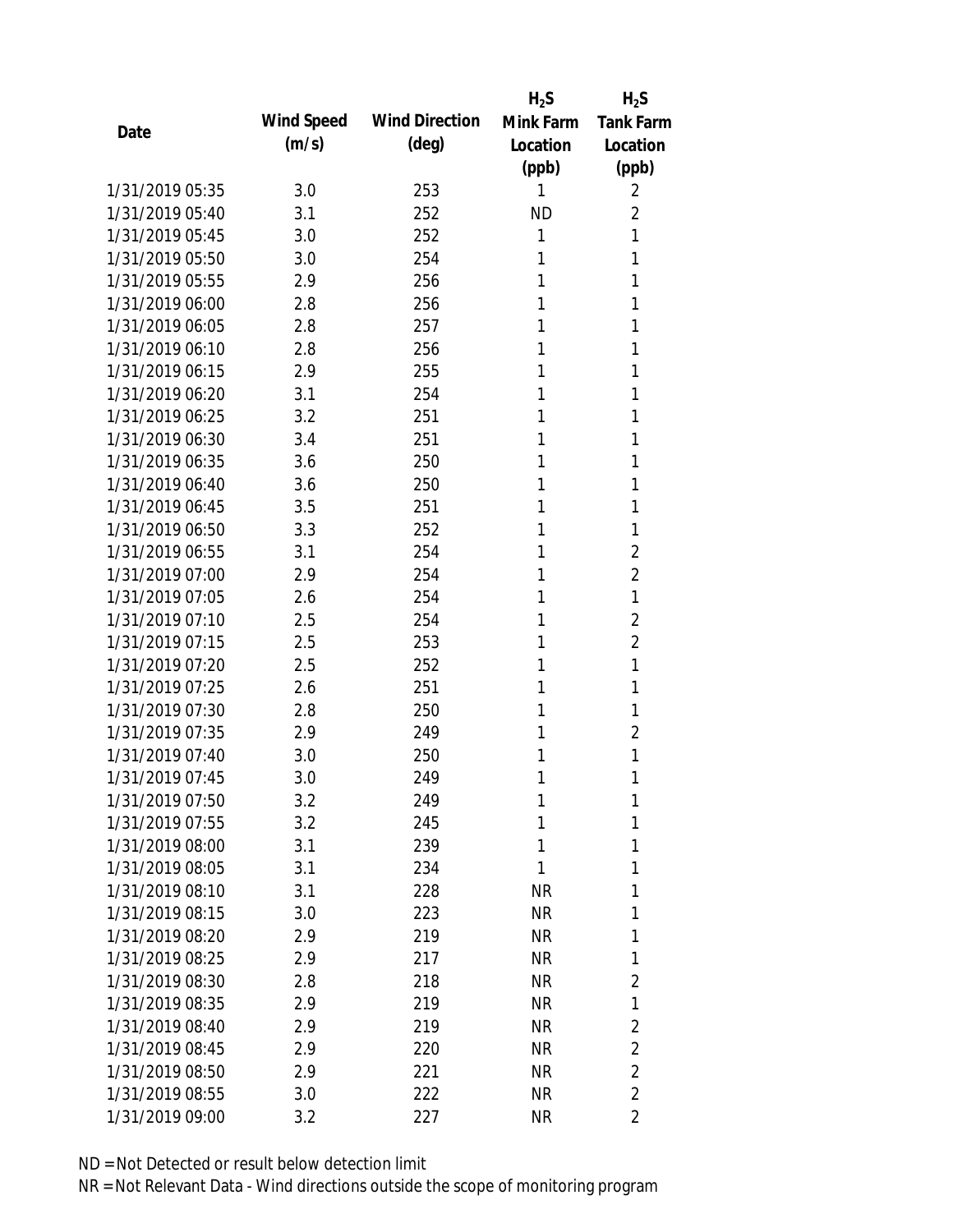|                 |            |                       | $H_2S$         | $H_2S$           |
|-----------------|------------|-----------------------|----------------|------------------|
| Date            | Wind Speed | <b>Wind Direction</b> | Mink Farm      | <b>Tank Farm</b> |
|                 | (m/s)      | $(\text{deg})$        | Location       | Location         |
|                 |            |                       | (ppb)          | (ppb)            |
| 1/31/2019 09:05 | 3.4        | 232                   | 1              | 2                |
| 1/31/2019 09:10 | 3.5        | 238                   | 1              | $\overline{2}$   |
| 1/31/2019 09:15 | 3.7        | 242                   | 1              | $\overline{2}$   |
| 1/31/2019 09:20 | 3.8        | 247                   | 1              | $\overline{2}$   |
| 1/31/2019 09:25 | 4.1        | 251                   | 1              | $\overline{2}$   |
| 1/31/2019 09:30 | 4.1        | 251                   | 1              | 1                |
| 1/31/2019 09:35 | 4.1        | 252                   | 1              | $\overline{2}$   |
| 1/31/2019 09:40 | 4.1        | 252                   | 1              | $\overline{2}$   |
| 1/31/2019 09:45 | 4.1        | 253                   | 1              | $\overline{2}$   |
| 1/31/2019 09:50 | 4.0        | 254                   | 1              | $\overline{2}$   |
| 1/31/2019 09:55 | 3.9        | 254                   | 1              | $\overline{2}$   |
| 1/31/2019 10:00 | 3.8        | 255                   | 1              | 3                |
| 1/31/2019 10:05 | 3.7        | 256                   | 1              | $\overline{2}$   |
| 1/31/2019 10:10 | 3.6        | 256                   | 1              | $\overline{2}$   |
| 1/31/2019 10:15 | 3.4        | 256                   | 1              | $\overline{2}$   |
| 1/31/2019 10:20 | 3.4        | 257                   | 1              | $\overline{2}$   |
| 1/31/2019 10:25 | 3.4        | 259                   | 1              | $\overline{2}$   |
| 1/31/2019 10:30 | 3.4        | 260                   | 1              | $\overline{2}$   |
| 1/31/2019 10:35 | 3.3        | 260                   | 1              | $\overline{2}$   |
| 1/31/2019 10:40 | 3.3        | 261                   | 1              | $\overline{2}$   |
| 1/31/2019 10:45 | 3.3        | 260                   | 1              | $\overline{2}$   |
| 1/31/2019 10:50 | 3.2        | 259                   | 1              | $\overline{2}$   |
| 1/31/2019 10:55 | 3.1        | 258                   | 1              | $\overline{2}$   |
| 1/31/2019 11:00 | 3.0        | 259                   | 1              | 1                |
| 1/31/2019 11:05 | 3.0        | 261                   | 1              | 1                |
| 1/31/2019 11:10 | 3.1        | 262                   | 1              | 1                |
| 1/31/2019 11:15 | 3.1        | 263                   | 1              | 1                |
| 1/31/2019 11:20 | 3.1        | 264                   | 1              | 2                |
| 1/31/2019 11:25 | 3.1        | 265                   | 1              | 1                |
| 1/31/2019 11:30 | 3.1        | 266                   | 1              | 1                |
| 1/31/2019 11:35 | 3.0        | 266                   | 1              | 1                |
| 1/31/2019 11:40 | 2.9        | 266                   | 1              | 1                |
| 1/31/2019 11:45 | 3.0        | 266                   | 1              | 1                |
| 1/31/2019 11:50 | 3.1        | 265                   | 1              | 1                |
| 1/31/2019 11:55 | 3.1        | 263                   | 1              | 1                |
| 1/31/2019 12:00 | 3.1        | 260                   | 1              | 1                |
| 1/31/2019 12:05 | 3.2        | 256                   | 1              | 1                |
| 1/31/2019 12:10 | 3.4        | 253                   | $\overline{2}$ | 1                |
| 1/31/2019 12:15 | 3.5        | 253                   | 2              | 1                |
| 1/31/2019 12:20 | 3.4        | 255                   | 2              | 1                |
| 1/31/2019 12:25 | 3.4        | 257                   | 3              | 1                |
| 1/31/2019 12:30 | 3.6        | 257                   | 5              | 1                |
|                 |            |                       |                |                  |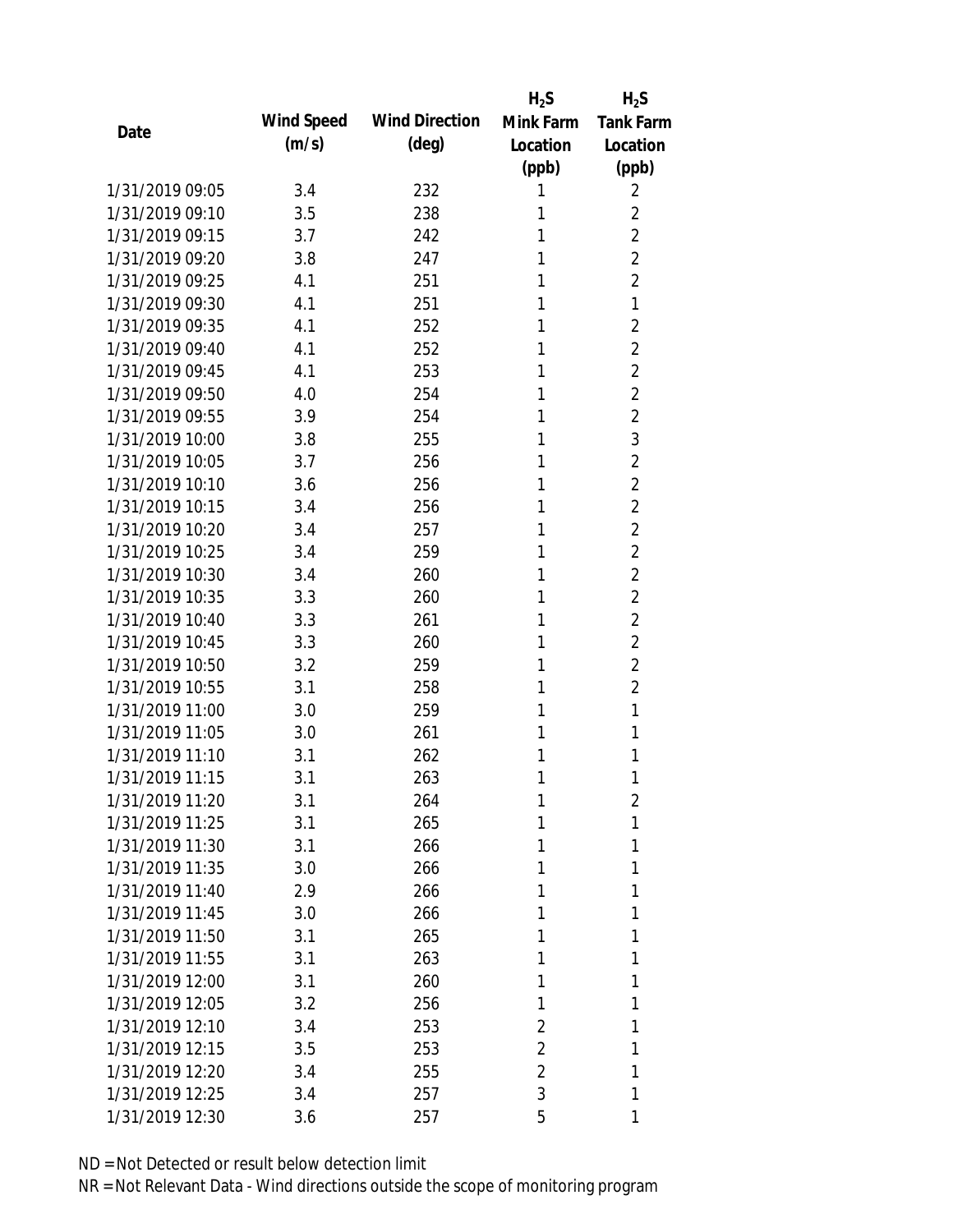|                 |            |                       | $H_2S$         | $H_2S$           |
|-----------------|------------|-----------------------|----------------|------------------|
| Date            | Wind Speed | <b>Wind Direction</b> | Mink Farm      | <b>Tank Farm</b> |
|                 | (m/s)      | $(\text{deg})$        | Location       | Location         |
|                 |            |                       | (ppb)          | (ppb)            |
| 1/31/2019 12:35 | 3.7        | 258                   | 5              | 1                |
| 1/31/2019 12:40 | 3.6        | 258                   | 5              | 1                |
| 1/31/2019 12:45 | 3.8        | 257                   | 5              | 1                |
| 1/31/2019 12:50 | 3.9        | 254                   | 5              | 1                |
| 1/31/2019 12:55 | 4.0        | 252                   | 5              | 1                |
| 1/31/2019 13:00 | 4.1        | 253                   | 5              | 1                |
| 1/31/2019 13:05 | 4.2        | 254                   | 5              | 1                |
| 1/31/2019 13:10 | 4.2        | 256                   | 5              | 1                |
| 1/31/2019 13:15 | 4.2        | 258                   | 5              | 1                |
| 1/31/2019 13:20 | 4.2        | 259                   | 5              | 1                |
| 1/31/2019 13:25 | 4.1        | 258                   | 5              | 1                |
| 1/31/2019 13:30 | 4.1        | 257                   | 5              | 1                |
| 1/31/2019 13:35 | 3.8        | 260                   | 4              | 1                |
| 1/31/2019 13:40 | 3.8        | 262                   | 4              | 1                |
| 1/31/2019 13:45 | 3.8        | 263                   | 5              | 1                |
| 1/31/2019 13:50 | 3.7        | 265                   | 8              | 1                |
| 1/31/2019 13:55 | 3.7        | 266                   | 7              | 1                |
| 1/31/2019 14:00 | 3.6        | 266                   | 8              | 1                |
| 1/31/2019 14:05 | 3.5        | 266                   | 10             | 1                |
| 1/31/2019 14:10 | 3.4        | 265                   | 6              | 1                |
| 1/31/2019 14:15 | 3.1        | 267                   | 6              | 1                |
| 1/31/2019 14:20 | 2.9        | 271                   | 5              | 1                |
| 1/31/2019 14:25 | 2.7        | 277                   | 5              | <b>NR</b>        |
| 1/31/2019 14:30 | 2.6        | 279                   | 5              | <b>NR</b>        |
| 1/31/2019 14:35 | 2.4        | 278                   | 4              | <b>NR</b>        |
| 1/31/2019 14:40 | 2.3        | 276                   | 7              | <b>NR</b>        |
| 1/31/2019 14:45 | 2.2        | 279                   | 6              | <b>NR</b>        |
| 1/31/2019 14:50 | 2.3        | 270                   | 3              | 1                |
| 1/31/2019 14:55 | 2.3        | 264                   | 4              | 1                |
| 1/31/2019 15:00 | $2.2\,$    | 266                   | 3              | 1                |
| 1/31/2019 15:05 | 2.2        | 272                   | 1              | 1                |
| 1/31/2019 15:10 | 2.2        | 279                   | 1              | <b>NR</b>        |
| 1/31/2019 15:15 | 2.3        | 277                   | 1              | <b>NR</b>        |
| 1/31/2019 15:20 | 2.3        | 278                   | 1              | <b>NR</b>        |
| 1/31/2019 15:25 | $2.2\,$    | 282                   | 1              | <b>NR</b>        |
| 1/31/2019 15:30 | 2.2        | 281                   | 2              | NR               |
| 1/31/2019 15:35 | 2.2        | 273                   | $\overline{2}$ | 1                |
| 1/31/2019 15:40 | 2.1        | 265                   | 4              | 1                |
| 1/31/2019 15:45 | 2.1        | 260                   | 3              | 1                |
| 1/31/2019 15:50 | 2.0        | 256                   | 3              | $\overline{2}$   |
| 1/31/2019 15:55 | 1.9        | 252                   | 3              | $\overline{2}$   |
| 1/31/2019 16:00 | 1.8        | 248                   | 2              | 1                |
|                 |            |                       |                |                  |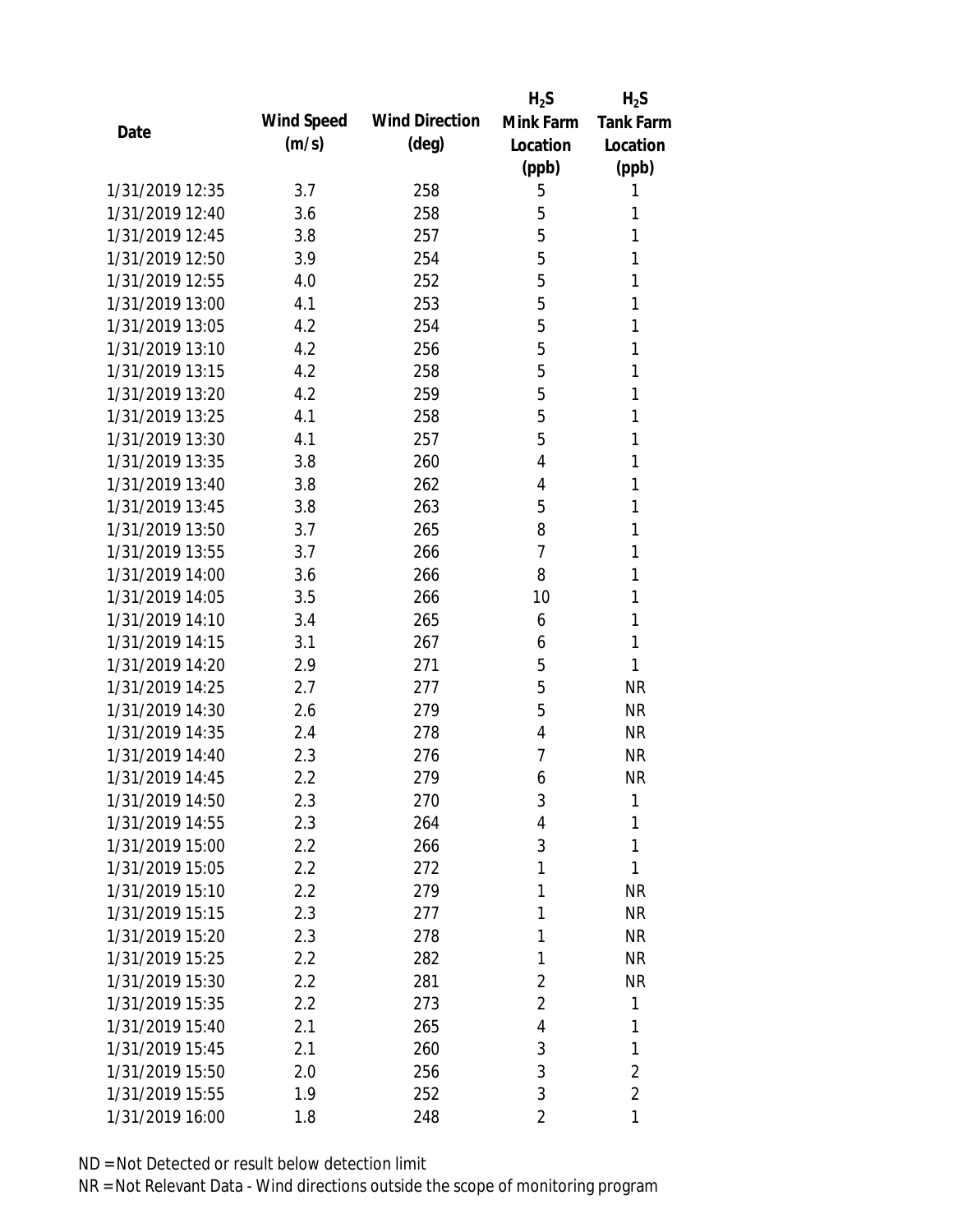|                 |            |                       | $H_2S$         | $H_2S$           |
|-----------------|------------|-----------------------|----------------|------------------|
| Date            | Wind Speed | <b>Wind Direction</b> | Mink Farm      | <b>Tank Farm</b> |
|                 | (m/s)      | $(\text{deg})$        | Location       | Location         |
|                 |            |                       | (ppb)          | (ppb)            |
| 1/31/2019 16:05 | 1.6        | 248                   | $\overline{2}$ | 1                |
| 1/31/2019 16:10 | 1.5        | 247                   | 1              | 1                |
| 1/31/2019 16:15 | 1.3        | 251                   | 1              | 1                |
| 1/31/2019 16:20 | 1.0        | 255                   | 1              | 1                |
| 1/31/2019 16:25 | 0.9        | 255                   | 1              | 1                |
| 1/31/2019 16:30 | 0.8        | 254                   | 1              | $\overline{2}$   |
| 1/31/2019 16:35 | 0.7        | 245                   | 1              | $\overline{2}$   |
| 1/31/2019 16:40 | 0.7        | 217                   | <b>NR</b>      | <b>NR</b>        |
| 1/31/2019 16:45 | 0.8        | 168                   | <b>NR</b>      | <b>NR</b>        |
| 1/31/2019 16:50 | 1.0        | 156                   | <b>NR</b>      | <b>NR</b>        |
| 1/31/2019 16:55 | 1.2        | 144                   | <b>NR</b>      | <b>NR</b>        |
| 1/31/2019 17:00 | 1.3        | 130                   | <b>NR</b>      | <b>NR</b>        |
| 1/31/2019 17:05 | 1.4        | 123                   | <b>NR</b>      | <b>NR</b>        |
| 1/31/2019 17:10 | 1.4        | 119                   | <b>NR</b>      | <b>NR</b>        |
| 1/31/2019 17:15 | 1.3        | 114                   | <b>NR</b>      | <b>NR</b>        |
| 1/31/2019 17:20 | 1.3        | 109                   | <b>NR</b>      | <b>NR</b>        |
| 1/31/2019 17:25 | 1.2        | 111                   | <b>NR</b>      | <b>NR</b>        |
| 1/31/2019 17:30 | 1.2        | 114                   | <b>NR</b>      | <b>NR</b>        |
| 1/31/2019 17:35 | 1.3        | 119                   | <b>NR</b>      | <b>NR</b>        |
| 1/31/2019 17:40 | 1.4        | 130                   | <b>NR</b>      | <b>NR</b>        |
| 1/31/2019 17:45 | 1.4        | 137                   | <b>NR</b>      | <b>NR</b>        |
| 1/31/2019 17:50 | 1.5        | 140                   | <b>NR</b>      | <b>NR</b>        |
| 1/31/2019 17:55 | 1.5        | 135                   | <b>NR</b>      | <b>NR</b>        |
| 1/31/2019 18:00 | 1.6        | 138                   | <b>NR</b>      | <b>NR</b>        |
| 1/31/2019 18:05 | 1.7        | 139                   | <b>NR</b>      | <b>NR</b>        |
| 1/31/2019 18:10 | 1.8        | 136                   | <b>NR</b>      | <b>NR</b>        |
| 1/31/2019 18:15 | 1.9        | 136                   | <b>NR</b>      | <b>NR</b>        |
| 1/31/2019 18:20 | 2.0        | 140                   | <b>NR</b>      | <b>NR</b>        |
| 1/31/2019 18:25 | 2.1        | 141                   | <b>NR</b>      | <b>NR</b>        |
| 1/31/2019 18:30 | 2.1        | 143                   | <b>NR</b>      | <b>NR</b>        |
| 1/31/2019 18:35 | 2.2        | 144                   | <b>NR</b>      | <b>NR</b>        |
| 1/31/2019 18:40 | 2.2        | 144                   | <b>NR</b>      | <b>NR</b>        |
| 1/31/2019 18:45 | 2.2        | 140                   | <b>NR</b>      | <b>NR</b>        |
| 1/31/2019 18:50 | 2.2        | 134                   | <b>NR</b>      | <b>NR</b>        |
| 1/31/2019 18:55 | 2.2        | 129                   | <b>NR</b>      | <b>NR</b>        |
| 1/31/2019 19:00 | 2.2        | 125                   | <b>NR</b>      | <b>NR</b>        |
| 1/31/2019 19:05 | 2.2        | 121                   | <b>NR</b>      | <b>NR</b>        |
| 1/31/2019 19:10 | 2.2        | 117                   | <b>NR</b>      | <b>NR</b>        |
| 1/31/2019 19:15 | 2.1        | 116                   | <b>NR</b>      | <b>NR</b>        |
| 1/31/2019 19:20 | 2.1        | 116                   | <b>NR</b>      | <b>NR</b>        |
| 1/31/2019 19:25 | 2.2        | 119                   | <b>NR</b>      | <b>NR</b>        |
| 1/31/2019 19:30 | 2.2        | 121                   | <b>NR</b>      | <b>NR</b>        |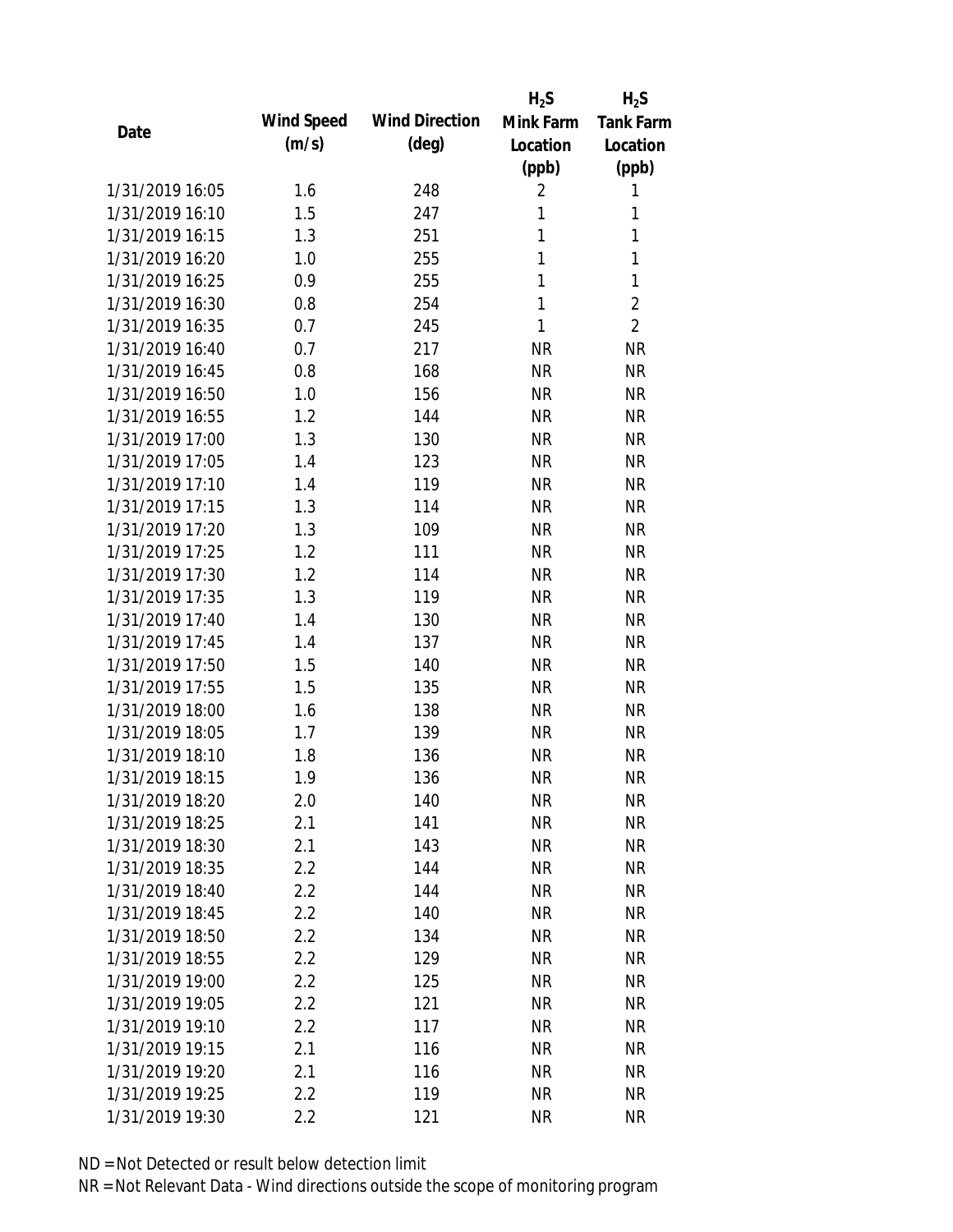|                 |            |                       | $H_2S$    | $H_2S$           |
|-----------------|------------|-----------------------|-----------|------------------|
| Date            | Wind Speed | <b>Wind Direction</b> | Mink Farm | <b>Tank Farm</b> |
|                 | (m/s)      | $(\text{deg})$        | Location  | Location         |
|                 |            |                       | (ppb)     | (ppb)            |
| 1/31/2019 19:35 | 2.2        | 121                   | <b>NR</b> | <b>NR</b>        |
| 1/31/2019 19:40 | 2.2        | 124                   | <b>NR</b> | <b>NR</b>        |
| 1/31/2019 19:45 | 2.2        | 126                   | <b>NR</b> | <b>NR</b>        |
| 1/31/2019 19:50 | 2.2        | 125                   | <b>NR</b> | <b>NR</b>        |
| 1/31/2019 19:55 | 2.2        | 125                   | <b>NR</b> | <b>NR</b>        |
| 1/31/2019 20:00 | 2.1        | 124                   | <b>NR</b> | <b>NR</b>        |
| 1/31/2019 20:05 | 2.1        | 125                   | <b>NR</b> | <b>NR</b>        |
| 1/31/2019 20:10 | 2.1        | 125                   | <b>NR</b> | <b>NR</b>        |
| 1/31/2019 20:15 | 2.1        | 126                   | <b>NR</b> | <b>NR</b>        |
| 1/31/2019 20:20 | 2.2        | 130                   | <b>NR</b> | <b>NR</b>        |
| 1/31/2019 20:25 | 2.3        | 133                   | <b>NR</b> | <b>NR</b>        |
| 1/31/2019 20:30 | 2.4        | 136                   | <b>NR</b> | <b>NR</b>        |
| 1/31/2019 20:35 | 2.4        | 140                   | <b>NR</b> | <b>NR</b>        |
| 1/31/2019 20:40 | 2.5        | 143                   | <b>NR</b> | <b>NR</b>        |
| 1/31/2019 20:45 | 2.4        | 143                   | <b>NR</b> | <b>NR</b>        |
| 1/31/2019 20:50 | 2.4        | 142                   | <b>NR</b> | <b>NR</b>        |
| 1/31/2019 20:55 | 2.4        | 141                   | <b>NR</b> | <b>NR</b>        |
| 1/31/2019 21:00 | 2.5        | 140                   | <b>NR</b> | <b>NR</b>        |
| 1/31/2019 21:05 | 2.4        | 138                   | <b>NR</b> | <b>NR</b>        |
| 1/31/2019 21:10 | 2.2        | 140                   | <b>NR</b> | <b>NR</b>        |
| 1/31/2019 21:15 | 2.2        | 141                   | <b>NR</b> | <b>NR</b>        |
| 1/31/2019 21:20 | 2.0        | 142                   | <b>NR</b> | <b>NR</b>        |
| 1/31/2019 21:25 | 1.9        | 143                   | <b>NR</b> | <b>NR</b>        |
| 1/31/2019 21:30 | 1.7        | 143                   | <b>NR</b> | <b>NR</b>        |
| 1/31/2019 21:35 | 1.7        | 142                   | <b>NR</b> | <b>NR</b>        |
| 1/31/2019 21:40 | 1.8        | 137                   | <b>NR</b> | <b>NR</b>        |
| 1/31/2019 21:45 | 1.8        | 129                   | <b>NR</b> | <b>NR</b>        |
| 1/31/2019 21:50 | 1.8        | 123                   | <b>NR</b> | <b>NR</b>        |
| 1/31/2019 21:55 | 1.7        | 115                   | <b>NR</b> | <b>NR</b>        |
| 1/31/2019 22:00 | 1.7        | 106                   | NR        | <b>NR</b>        |
| 1/31/2019 22:05 | 1.5        | 99                    | <b>NR</b> | <b>NR</b>        |
| 1/31/2019 22:10 | 1.4        | 93                    | <b>NR</b> | <b>NR</b>        |
| 1/31/2019 22:15 | 1.3        | 94                    | <b>NR</b> | <b>NR</b>        |
| 1/31/2019 22:20 | 1.3        | 96                    | <b>NR</b> | <b>NR</b>        |
| 1/31/2019 22:25 | 1.3        | 96                    | <b>NR</b> | <b>NR</b>        |
| 1/31/2019 22:30 | 1.3        | 97                    | <b>NR</b> | <b>NR</b>        |
| 1/31/2019 22:35 | 1.4        | 100                   | <b>NR</b> | <b>NR</b>        |
| 1/31/2019 22:40 | 1.5        | 101                   | <b>NR</b> | <b>NR</b>        |
| 1/31/2019 22:45 | 1.5        | 98                    | <b>NR</b> | <b>NR</b>        |
| 1/31/2019 22:50 | 1.6        | 96                    | <b>NR</b> | <b>NR</b>        |
| 1/31/2019 22:55 | 1.7        | 94                    | <b>NR</b> | <b>NR</b>        |
| 1/31/2019 23:00 | 1.6        | 92                    | <b>NR</b> | <b>NR</b>        |
|                 |            |                       |           |                  |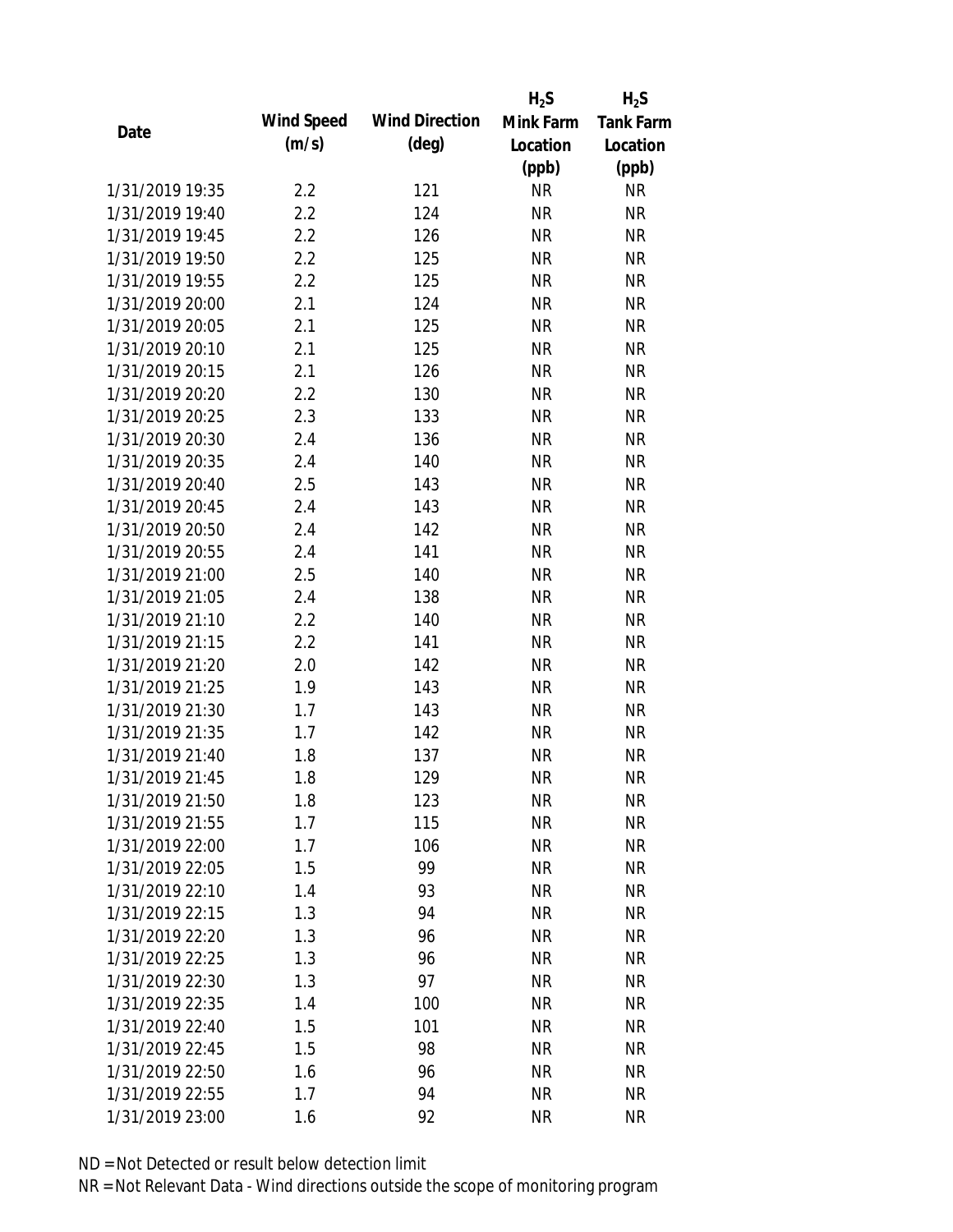|                 |            |                       | $H_2S$    | $H_2S$           |
|-----------------|------------|-----------------------|-----------|------------------|
| Date            | Wind Speed | <b>Wind Direction</b> | Mink Farm | <b>Tank Farm</b> |
|                 | (m/s)      | $(\text{deg})$        | Location  | Location         |
|                 |            |                       | (ppb)     | (ppb)            |
| 1/31/2019 23:05 | 1.6        | 88                    | <b>NR</b> | <b>NR</b>        |
| 1/31/2019 23:10 | 1.5        | 83                    | <b>NR</b> | <b>NR</b>        |
| 1/31/2019 23:15 | 1.5        | 75                    | <b>NR</b> | <b>NR</b>        |
| 1/31/2019 23:20 | 1.5        | 67                    | <b>NR</b> | <b>NR</b>        |
| 1/31/2019 23:25 | 1.4        | 63                    | <b>NR</b> | <b>NR</b>        |
| 1/31/2019 23:30 | 1.4        | 59                    | <b>NR</b> | <b>NR</b>        |
| 1/31/2019 23:35 | 1.4        | 59                    | <b>NR</b> | <b>NR</b>        |
| 1/31/2019 23:40 | 1.4        | 59                    | <b>NR</b> | <b>NR</b>        |
| 1/31/2019 23:45 | 1.3        | 63                    | <b>NR</b> | <b>NR</b>        |
| 1/31/2019 23:50 | 1.3        | 66                    | <b>NR</b> | <b>NR</b>        |
| 1/31/2019 23:55 | 1.3        | 66                    | <b>NR</b> | <b>NR</b>        |
| 1/31/2019 24:00 | 1.3        | 69                    | <b>NR</b> | <b>NR</b>        |
| 2/1/2019 00:05  | 1.2        | 68                    | <b>NR</b> | <b>NR</b>        |
| 2/1/2019 00:10  | 1.2        | 67                    | <b>NR</b> | <b>NR</b>        |
| 2/1/2019 00:15  | 1.3        | 66                    | <b>NR</b> | <b>NR</b>        |
| 2/1/2019 00:20  | 1.5        | 67                    | <b>NR</b> | <b>NR</b>        |
| 2/1/2019 00:25  | 1.6        | 71                    | <b>NR</b> | <b>NR</b>        |
| 2/1/2019 00:30  | 1.7        | 72                    | <b>NR</b> | <b>NR</b>        |
| 2/1/2019 00:35  | 1.8        | 72                    | <b>NR</b> | <b>NR</b>        |
| 2/1/2019 00:40  | 1.9        | 73                    | <b>NR</b> | <b>NR</b>        |
| 2/1/2019 00:45  | 1.9        | 73                    | <b>NR</b> | <b>NR</b>        |
| 2/1/2019 00:50  | 1.8        | 72                    | <b>NR</b> | <b>NR</b>        |
| 2/1/2019 00:55  | 1.8        | 71                    | <b>NR</b> | <b>NR</b>        |
| 2/1/2019 01:00  | 1.7        | 69                    | <b>NR</b> | <b>NR</b>        |
| 2/1/2019 01:05  | 1.7        | 71                    | <b>NR</b> | <b>NR</b>        |
| 2/1/2019 01:10  | 1.8        | 72                    | <b>NR</b> | <b>NR</b>        |
| 2/1/2019 01:15  | 1.8        | 72                    | <b>NR</b> | <b>NR</b>        |
| 2/1/2019 01:20  | 1.9        | 72                    | <b>NR</b> | <b>NR</b>        |
| 2/1/2019 01:25  | 1.8        | 71                    | <b>NR</b> | <b>NR</b>        |
| 2/1/2019 01:30  | 1.9        | 70                    | <b>NR</b> | <b>NR</b>        |
| 2/1/2019 01:35  | 1.8        | 66                    | <b>NR</b> | <b>NR</b>        |
| 2/1/2019 01:40  | 1.8        | 66                    | <b>NR</b> | <b>NR</b>        |
| 2/1/2019 01:45  | 1.8        | 67                    | <b>NR</b> | <b>NR</b>        |
| 2/1/2019 01:50  | 1.7        | 70                    | <b>NR</b> | <b>NR</b>        |
| 2/1/2019 01:55  | 1.8        | 72                    | <b>NR</b> | <b>NR</b>        |
| 2/1/2019 02:00  | 1.9        | 73                    | <b>NR</b> | <b>NR</b>        |
| 2/1/2019 02:05  | 1.9        | 78                    | <b>NR</b> | <b>NR</b>        |
| 2/1/2019 02:10  | 2.0        | 78                    | <b>NR</b> | <b>NR</b>        |
| 2/1/2019 02:15  | 2.1        | 78                    | <b>NR</b> | <b>NR</b>        |
| 2/1/2019 02:20  | 2.0        | 77                    | <b>NR</b> | <b>NR</b>        |
| 2/1/2019 02:25  | 2.0        | 77                    | <b>NR</b> | <b>NR</b>        |
| 2/1/2019 02:30  | 2.0        | 78                    | <b>NR</b> | <b>NR</b>        |
|                 |            |                       |           |                  |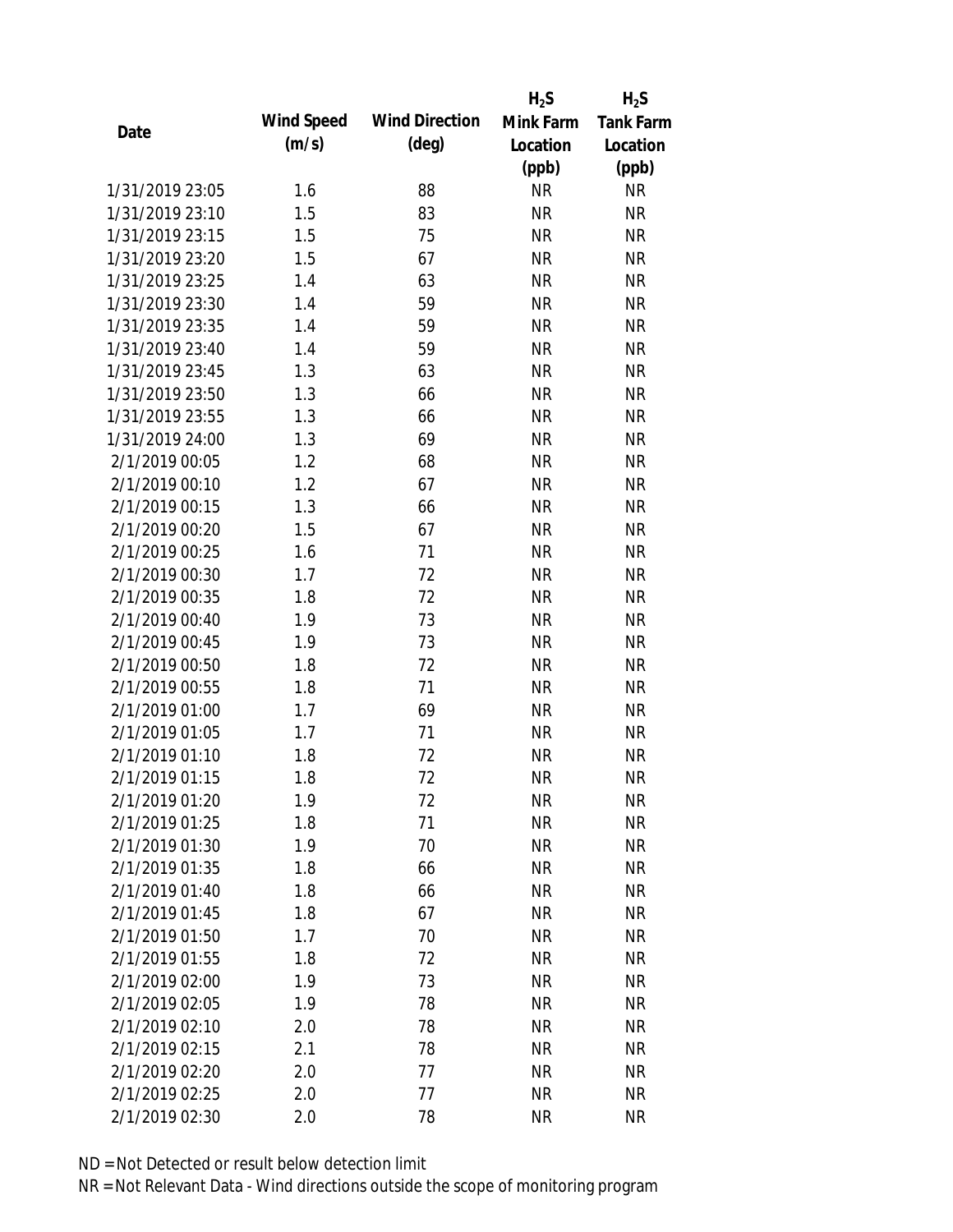|                |            |                       | $H_2S$    | $H_2S$           |
|----------------|------------|-----------------------|-----------|------------------|
|                | Wind Speed | <b>Wind Direction</b> | Mink Farm | <b>Tank Farm</b> |
| Date           | (m/s)      | $(\text{deg})$        | Location  | Location         |
|                |            |                       | (ppb)     | (ppb)            |
| 2/1/2019 02:35 | 2.0        | 75                    | <b>NR</b> | <b>NR</b>        |
| 2/1/2019 02:40 | 1.8        | 73                    | <b>NR</b> | <b>NR</b>        |
| 2/1/2019 02:45 | 1.8        | 73                    | <b>NR</b> | <b>NR</b>        |
| 2/1/2019 02:50 | 1.8        | 73                    | <b>NR</b> | <b>NR</b>        |
| 2/1/2019 02:55 | 1.8        | 72                    | <b>NR</b> | <b>NR</b>        |
| 2/1/2019 03:00 | 1.7        | 72                    | <b>NR</b> | <b>NR</b>        |
| 2/1/2019 03:05 | 1.7        | 72                    | <b>NR</b> | <b>NR</b>        |
| 2/1/2019 03:10 | 1.9        | 73                    | <b>NR</b> | <b>NR</b>        |
| 2/1/2019 03:15 | 1.9        | 72                    | <b>NR</b> | <b>NR</b>        |
| 2/1/2019 03:20 | 2.0        | 73                    | <b>NR</b> | <b>NR</b>        |
| 2/1/2019 03:25 | 2.0        | 75                    | <b>NR</b> | <b>NR</b>        |
| 2/1/2019 03:30 | 1.9        | 76                    | <b>NR</b> | <b>NR</b>        |
| 2/1/2019 03:35 | 1.8        | 79                    | <b>NR</b> | <b>NR</b>        |
| 2/1/2019 03:40 | 1.7        | 79                    | <b>NR</b> | <b>NR</b>        |
| 2/1/2019 03:45 | 1.7        | 81                    | <b>NR</b> | <b>NR</b>        |
| 2/1/2019 03:50 | 1.7        | 78                    | <b>NR</b> | <b>NR</b>        |
| 2/1/2019 03:55 | 1.6        | 74                    | <b>NR</b> | <b>NR</b>        |
| 2/1/2019 04:00 | 1.7        | 72                    | <b>NR</b> | <b>NR</b>        |
| 2/1/2019 04:05 | 1.8        | 73                    | <b>NR</b> | <b>NR</b>        |
| 2/1/2019 04:10 | 1.8        | 73                    | <b>NR</b> | <b>NR</b>        |
| 2/1/2019 04:15 | 1.8        | 70                    | <b>NR</b> | <b>NR</b>        |
| 2/1/2019 04:20 | 1.8        | 70                    | <b>NR</b> | <b>NR</b>        |
| 2/1/2019 04:25 | 1.8        | 72                    | <b>NR</b> | <b>NR</b>        |
| 2/1/2019 04:30 | 1.9        | 72                    | <b>NR</b> | <b>NR</b>        |
| 2/1/2019 04:35 | 1.8        | 69                    | <b>NR</b> | <b>NR</b>        |
| 2/1/2019 04:40 | 1.8        | 68                    | <b>NR</b> | <b>NR</b>        |
| 2/1/2019 04:45 | 1.9        | 70                    | <b>NR</b> | <b>NR</b>        |
| 2/1/2019 04:50 | 1.9        | 71                    | <b>NR</b> | <b>NR</b>        |
| 2/1/2019 04:55 | 1.9        | 73                    | <b>NR</b> | <b>NR</b>        |
| 2/1/2019 05:00 | 1.9        | 75                    | <b>NR</b> | <b>NR</b>        |
| 2/1/2019 05:05 | 1.9        | 76                    | <b>NR</b> | <b>NR</b>        |
| 2/1/2019 05:10 | 2.0        | 77                    | <b>NR</b> | <b>NR</b>        |
| 2/1/2019 05:15 | 2.0        | 78                    | <b>NR</b> | <b>NR</b>        |
| 2/1/2019 05:20 | 2.1        | 80                    | <b>NR</b> | <b>NR</b>        |
| 2/1/2019 05:25 | 2.1        | 80                    | <b>NR</b> | <b>NR</b>        |
| 2/1/2019 05:30 | 2.1        | 78                    | <b>NR</b> | <b>NR</b>        |
| 2/1/2019 05:35 | 2.1        | 79                    | <b>NR</b> | <b>NR</b>        |
| 2/1/2019 05:40 |            |                       | <b>NR</b> | <b>NR</b>        |
|                | 2.1        | 77                    |           |                  |
| 2/1/2019 05:45 | 2.1        | 74                    | <b>NR</b> | <b>NR</b>        |
| 2/1/2019 05:50 | 2.1        | 70                    | <b>NR</b> | <b>NR</b>        |
| 2/1/2019 05:55 | 2.1        | 67                    | <b>NR</b> | <b>NR</b>        |
| 2/1/2019 06:00 | 2.1        | 65                    | <b>NR</b> | <b>NR</b>        |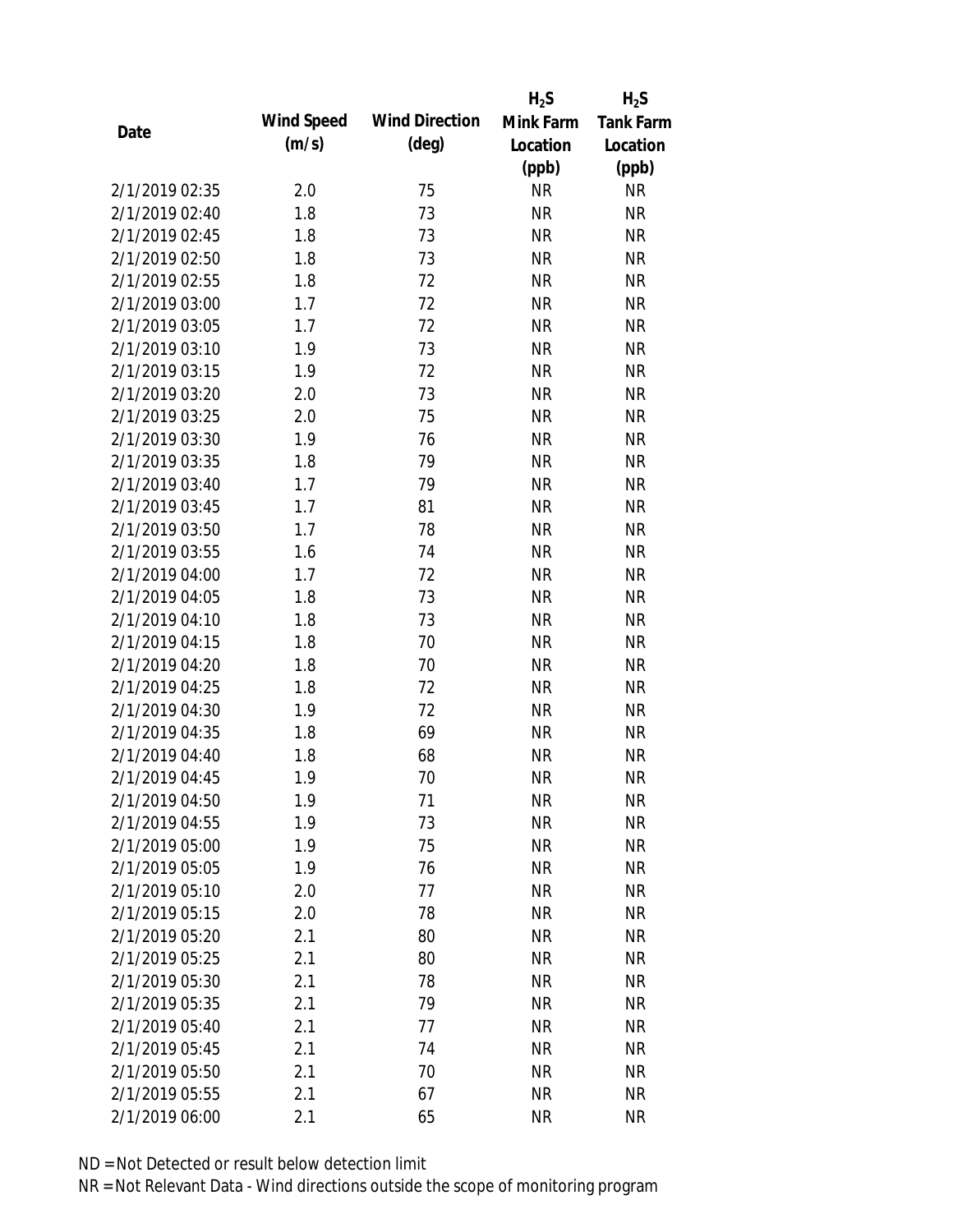|                |            |                       | $H_2S$    | $H_2S$           |
|----------------|------------|-----------------------|-----------|------------------|
| Date           | Wind Speed | <b>Wind Direction</b> | Mink Farm | <b>Tank Farm</b> |
|                | (m/s)      | $(\text{deg})$        | Location  | Location         |
|                |            |                       | (ppb)     | (ppb)            |
| 2/1/2019 06:05 | 2.1        | 63                    | <b>NR</b> | <b>NR</b>        |
| 2/1/2019 06:10 | 2.1        | 62                    | <b>NR</b> | <b>NR</b>        |
| 2/1/2019 06:15 | 2.0        | 61                    | <b>NR</b> | <b>NR</b>        |
| 2/1/2019 06:20 | 2.0        | 60                    | <b>NR</b> | <b>NR</b>        |
| 2/1/2019 06:25 | 2.0        | 60                    | <b>NR</b> | <b>NR</b>        |
| 2/1/2019 06:30 | 2.0        | 61                    | <b>NR</b> | <b>NR</b>        |
| 2/1/2019 06:35 | 2.0        | 61                    | <b>NR</b> | <b>NR</b>        |
| 2/1/2019 06:40 | 2.0        | 61                    | <b>NR</b> | <b>NR</b>        |
| 2/1/2019 06:45 | 1.9        | 62                    | <b>NR</b> | <b>NR</b>        |
| 2/1/2019 06:50 | 1.8        | 61                    | <b>NR</b> | <b>NR</b>        |
| 2/1/2019 06:55 | 1.7        | 61                    | <b>NR</b> | <b>NR</b>        |
| 2/1/2019 07:00 | 1.6        | 63                    | <b>NR</b> | <b>NR</b>        |
| 2/1/2019 07:05 | 1.6        | 66                    | <b>NR</b> | <b>NR</b>        |
| 2/1/2019 07:10 | 1.5        | 69                    | <b>NR</b> | <b>NR</b>        |
| 2/1/2019 07:15 | 1.6        | 72                    | <b>NR</b> | <b>NR</b>        |
| 2/1/2019 07:20 | 1.6        | 78                    | <b>NR</b> | <b>NR</b>        |
| 2/1/2019 07:25 | 1.7        | 81                    | <b>NR</b> | <b>NR</b>        |
| 2/1/2019 07:30 | 1.8        | 81                    | <b>NR</b> | <b>NR</b>        |
| 2/1/2019 07:35 | 1.9        | 80                    | <b>NR</b> | <b>NR</b>        |
| 2/1/2019 07:40 | 1.9        | 78                    | <b>NR</b> | <b>NR</b>        |
| 2/1/2019 07:45 | 1.9        | 74                    | <b>NR</b> | <b>NR</b>        |
| 2/1/2019 07:50 | 1.9        | 68                    | <b>NR</b> | <b>NR</b>        |
| 2/1/2019 07:55 | 1.8        | 66                    | <b>NR</b> | <b>NR</b>        |
| 2/1/2019 08:00 | 1.7        | 66                    | <b>NR</b> | <b>NR</b>        |
| 2/1/2019 08:05 | 1.7        | 65                    | <b>NR</b> | <b>NR</b>        |
| 2/1/2019 08:10 | 1.7        | 66                    | <b>NR</b> | <b>NR</b>        |
| 2/1/2019 08:15 | 1.7        | 67                    | <b>NR</b> | <b>NR</b>        |
| 2/1/2019 08:20 | 1.7        | 70                    | <b>NR</b> | <b>NR</b>        |
| 2/1/2019 08:25 | 1.7        | 72                    | <b>NR</b> | <b>NR</b>        |
| 2/1/2019 08:30 | 1.8        | 72                    | <b>NR</b> | <b>NR</b>        |
| 2/1/2019 08:35 | 1.9        | 73                    | <b>NR</b> | <b>NR</b>        |
| 2/1/2019 08:40 | 2.0        | 75                    | <b>NR</b> | <b>NR</b>        |
| 2/1/2019 08:45 | 2.1        | 78                    | <b>NR</b> | <b>NR</b>        |
| 2/1/2019 08:50 | 2.1        | 80                    | <b>NR</b> | <b>NR</b>        |
| 2/1/2019 08:55 | 2.2        | 83                    | <b>NR</b> | <b>NR</b>        |
| 2/1/2019 09:00 | 2.2        | 85                    | <b>NR</b> | <b>NR</b>        |
| 2/1/2019 09:05 | 2.0        | 86                    | <b>NR</b> | <b>NR</b>        |
| 2/1/2019 09:10 | 2.1        | 86                    | <b>NR</b> | <b>NR</b>        |
| 2/1/2019 09:15 | 2.1        | 87                    | <b>NR</b> | <b>NR</b>        |
| 2/1/2019 09:20 | 1.9        | 86                    | <b>NR</b> | <b>NR</b>        |
| 2/1/2019 09:25 | 1.8        | 86                    | <b>NR</b> | <b>NR</b>        |
| 2/1/2019 09:30 | 1.7        | 84                    | <b>NR</b> | <b>NR</b>        |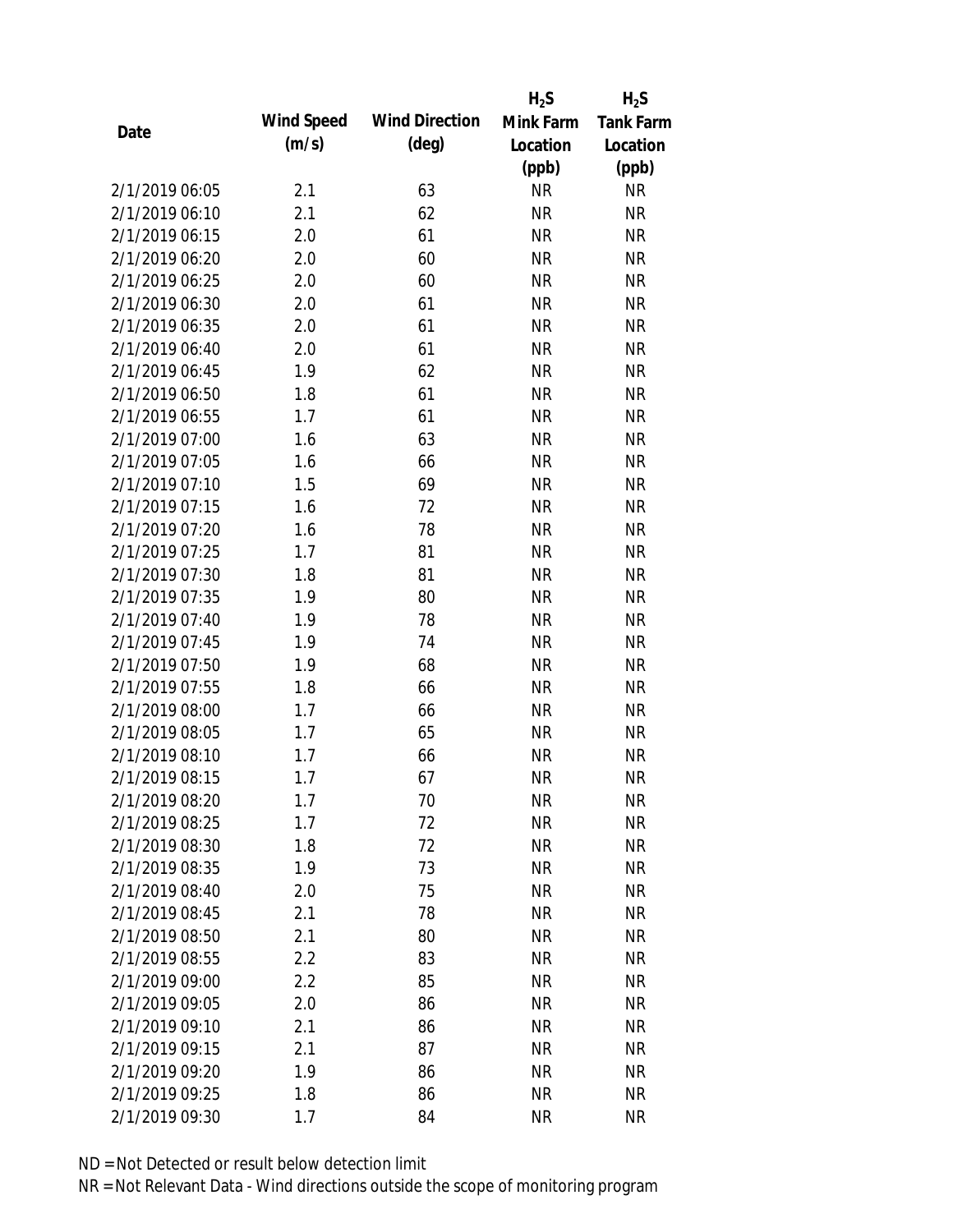|                |            |                       | $H_2S$    | $H_2S$           |
|----------------|------------|-----------------------|-----------|------------------|
|                | Wind Speed | <b>Wind Direction</b> | Mink Farm | <b>Tank Farm</b> |
| Date           | (m/s)      | $(\text{deg})$        | Location  | Location         |
|                |            |                       | (ppb)     | (ppb)            |
| 2/1/2019 09:35 | 1.7        | 82                    | <b>NR</b> | <b>NR</b>        |
| 2/1/2019 09:40 | 1.6        | 80                    | <b>NR</b> | <b>NR</b>        |
| 2/1/2019 09:45 | 1.6        | 81                    | <b>NR</b> | <b>NR</b>        |
| 2/1/2019 09:50 | 1.7        | 83                    | <b>NR</b> | <b>NR</b>        |
| 2/1/2019 09:55 | 1.8        | 86                    | <b>NR</b> | <b>NR</b>        |
| 2/1/2019 10:00 | 1.9        | 90                    | <b>NR</b> | <b>NR</b>        |
| 2/1/2019 10:05 | 1.9        | 93                    | <b>NR</b> | <b>NR</b>        |
| 2/1/2019 10:10 | 1.9        | 94                    | <b>NR</b> | <b>NR</b>        |
| 2/1/2019 10:15 | 1.9        | 93                    | <b>NR</b> | <b>NR</b>        |
| 2/1/2019 10:20 | 1.9        | 91                    | <b>NR</b> | <b>NR</b>        |
| 2/1/2019 10:25 | 2.0        | 90                    | <b>NR</b> | <b>NR</b>        |
| 2/1/2019 10:30 | 2.0        | 90                    | <b>NR</b> | <b>NR</b>        |
| 2/1/2019 10:35 | 2.1        | 91                    | <b>NR</b> | <b>NR</b>        |
| 2/1/2019 10:40 | 2.1        | 92                    | <b>NR</b> | <b>NR</b>        |
| 2/1/2019 10:45 | 2.1        | 93                    | <b>NR</b> | <b>NR</b>        |
| 2/1/2019 10:50 | 2.1        | 95                    | <b>NR</b> | <b>NR</b>        |
| 2/1/2019 10:55 | 2.1        | 95                    | <b>NR</b> | <b>NR</b>        |
| 2/1/2019 11:00 | 2.1        | 94                    | <b>NR</b> | <b>NR</b>        |
| 2/1/2019 11:05 | 2.1        | 94                    | <b>NR</b> | <b>NR</b>        |
| 2/1/2019 11:10 | 2.2        | 97                    | <b>NR</b> | <b>NR</b>        |
| 2/1/2019 11:15 | 2.3        | 100                   | <b>NR</b> | <b>NR</b>        |
| 2/1/2019 11:20 | 2.3        | 100                   | <b>NR</b> | <b>NR</b>        |
| 2/1/2019 11:25 | 2.3        | 103                   | <b>NR</b> | <b>NR</b>        |
| 2/1/2019 11:30 | 2.5        | 106                   | <b>NR</b> | <b>NR</b>        |
| 2/1/2019 11:35 | 2.5        | 107                   | <b>NR</b> | <b>NR</b>        |
| 2/1/2019 11:40 | 2.4        | 108                   | <b>NR</b> | <b>NR</b>        |
| 2/1/2019 11:45 | 2.4        | 108                   | <b>NR</b> | <b>NR</b>        |
| 2/1/2019 11:50 | 2.4        | 111                   | <b>NR</b> | <b>NR</b>        |
| 2/1/2019 11:55 | 2.6        | 112                   | <b>NR</b> | <b>NR</b>        |
| 2/1/2019 12:00 | 2.5        | 112                   | <b>NR</b> | <b>NR</b>        |
| 2/1/2019 12:05 | 2.4        | 111                   | <b>NR</b> | <b>NR</b>        |
| 2/1/2019 12:10 | 2.4        | 110                   | <b>NR</b> | <b>NR</b>        |
| 2/1/2019 12:15 | 2.4        | 113                   | <b>NR</b> | <b>NR</b>        |
| 2/1/2019 12:20 | 2.5        | 115                   | <b>NR</b> | <b>NR</b>        |
| 2/1/2019 12:25 | 2.3        | 117                   | <b>NR</b> | <b>NR</b>        |
| 2/1/2019 12:30 | 2.2        | 118                   | <b>NR</b> | <b>NR</b>        |
| 2/1/2019 12:35 | 2.3        | 120                   | <b>NR</b> | <b>NR</b>        |
| 2/1/2019 12:40 | 2.3        | 121                   | <b>NR</b> | <b>NR</b>        |
| 2/1/2019 12:45 | 2.4        | 123                   | <b>NR</b> | <b>NR</b>        |
| 2/1/2019 12:50 | 2.4        | 126                   | <b>NR</b> | <b>NR</b>        |
| 2/1/2019 12:55 | 2.3        | 132                   | <b>NR</b> | <b>NR</b>        |
| 2/1/2019 13:00 | 2.4        | 138                   | <b>NR</b> | <b>NR</b>        |
|                |            |                       |           |                  |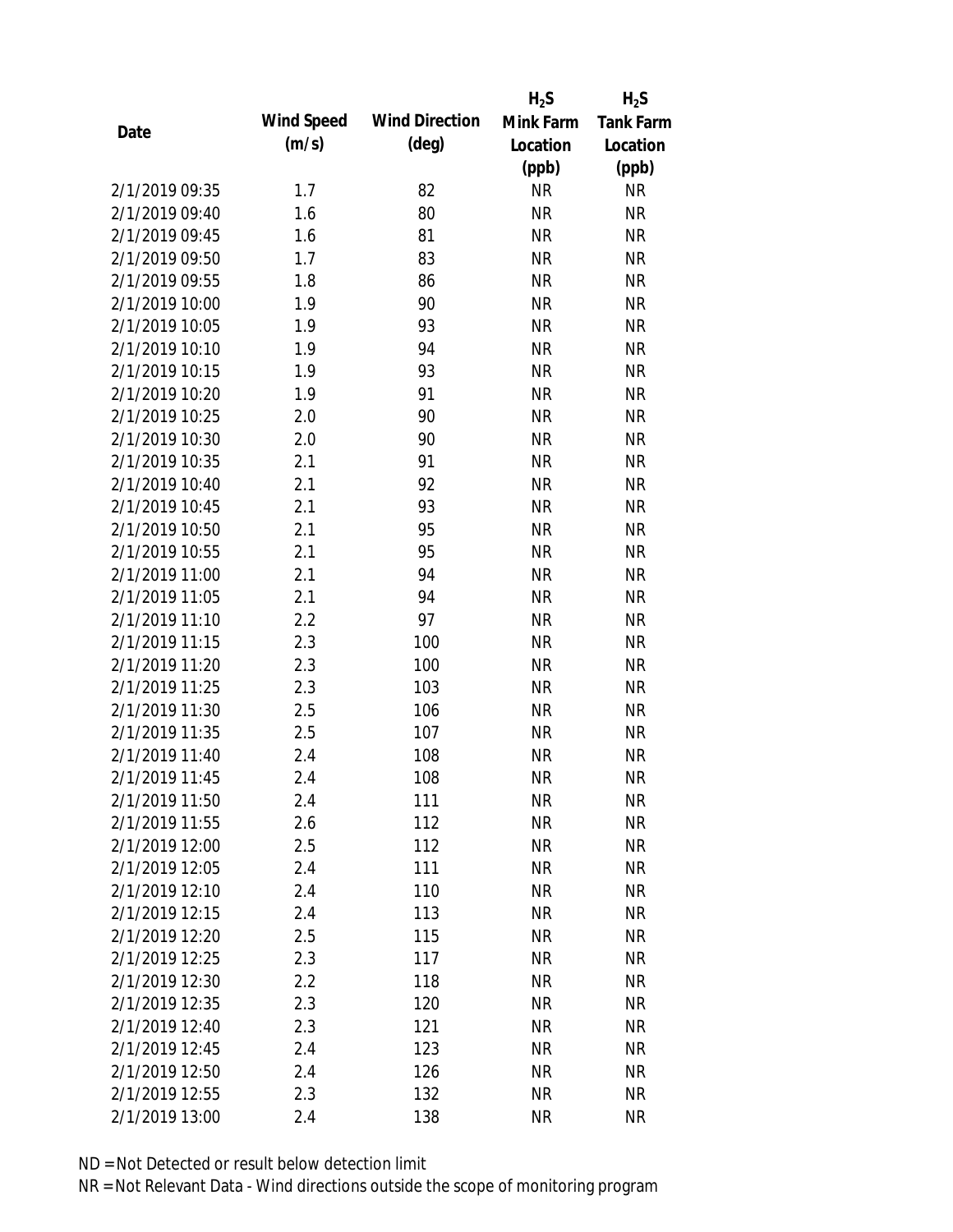|                |            |                       | $H_2S$    | $H_2S$           |
|----------------|------------|-----------------------|-----------|------------------|
|                | Wind Speed | <b>Wind Direction</b> | Mink Farm | <b>Tank Farm</b> |
| Date           | (m/s)      | $(\text{deg})$        | Location  | Location         |
|                |            |                       | (ppb)     | (ppb)            |
| 2/1/2019 13:05 | 2.3        | 146                   | <b>NR</b> | <b>NR</b>        |
| 2/1/2019 13:10 | 2.4        | 153                   | <b>NR</b> | <b>NR</b>        |
| 2/1/2019 13:15 | 2.2        | 155                   | <b>NR</b> | <b>NR</b>        |
| 2/1/2019 13:20 | 2.1        | 154                   | <b>NR</b> | <b>NR</b>        |
| 2/1/2019 13:25 | 2.0        | 152                   | <b>NR</b> | <b>NR</b>        |
| 2/1/2019 13:30 | 1.7        | 151                   | <b>NR</b> | <b>NR</b>        |
| 2/1/2019 13:35 | 1.6        | 156                   | <b>NR</b> | <b>NR</b>        |
| 2/1/2019 13:40 | 1.5        | 156                   | <b>NR</b> | <b>NR</b>        |
| 2/1/2019 13:45 | 1.5        | 153                   | <b>NR</b> | <b>NR</b>        |
| 2/1/2019 13:50 | 1.5        | 150                   | <b>NR</b> | <b>NR</b>        |
| 2/1/2019 13:55 | 1.6        | 150                   | <b>NR</b> | <b>NR</b>        |
| 2/1/2019 14:00 | 1.8        | 156                   | <b>NR</b> | <b>NR</b>        |
| 2/1/2019 14:05 | 1.8        | 154                   | <b>NR</b> | <b>NR</b>        |
| 2/1/2019 14:10 | 1.8        | 157                   | <b>NR</b> | <b>NR</b>        |
| 2/1/2019 14:15 | 1.9        | 159                   | <b>NR</b> | <b>NR</b>        |
| 2/1/2019 14:20 | 1.9        | 163                   | <b>NR</b> | <b>NR</b>        |
| 2/1/2019 14:25 | 2.0        | 164                   | <b>NR</b> | <b>NR</b>        |
| 2/1/2019 14:30 | 2.0        | 160                   | <b>NR</b> | <b>NR</b>        |
| 2/1/2019 14:35 | 2.0        | 158                   | <b>NR</b> | <b>NR</b>        |
| 2/1/2019 14:40 | 2.0        | 155                   | <b>NR</b> | <b>NR</b>        |
| 2/1/2019 14:45 | 2.1        | 152                   | <b>NR</b> | <b>NR</b>        |
| 2/1/2019 14:50 | 2.0        | 150                   | <b>NR</b> | <b>NR</b>        |
| 2/1/2019 14:55 | 2.1        | 149                   | <b>NR</b> | <b>NR</b>        |
| 2/1/2019 15:00 | 2.2        | 149                   | <b>NR</b> | <b>NR</b>        |
| 2/1/2019 15:05 | 2.0        | 151                   | <b>NR</b> | <b>NR</b>        |
| 2/1/2019 15:10 | 1.9        | 160                   | <b>NR</b> | <b>NR</b>        |
| 2/1/2019 15:15 | 1.7        | 170                   | <b>NR</b> | $\sqrt{2}$       |
| 2/1/2019 15:20 | 1.6        | 183                   | <b>NR</b> | 2                |
| 2/1/2019 15:25 | 1.5        | 198                   | <b>NR</b> | 1                |
| 2/1/2019 15:30 | 1.5        | 214                   | <b>NR</b> | 1                |
| 2/1/2019 15:35 | 1.7        | 213                   | <b>NR</b> | 1                |
| 2/1/2019 15:40 | 1.7        | 211                   | <b>NR</b> | 1                |
| 2/1/2019 15:45 | 1.9        | 215                   | <b>NR</b> | 1                |
| 2/1/2019 15:50 | 2.1        | 216                   | <b>NR</b> | 1                |
| 2/1/2019 15:55 | 2.1        | 215                   | <b>NR</b> | 1                |
| 2/1/2019 16:00 | 2.0        | 205                   | <b>NR</b> | 1                |
| 2/1/2019 16:05 | 1.9        | 195                   | <b>NR</b> | 1                |
| 2/1/2019 16:10 | 1.9        | 185                   | <b>NR</b> | <b>NR</b>        |
| 2/1/2019 16:15 | 1.8        | 173                   | <b>NR</b> | $\mathbf{1}$     |
| 2/1/2019 16:20 | 1.9        | 161                   | <b>NR</b> | NR               |
| 2/1/2019 16:25 | 1.9        | 151                   | <b>NR</b> | <b>NR</b>        |
| 2/1/2019 16:30 | 2.0        | 153                   | <b>NR</b> | <b>NR</b>        |
|                |            |                       |           |                  |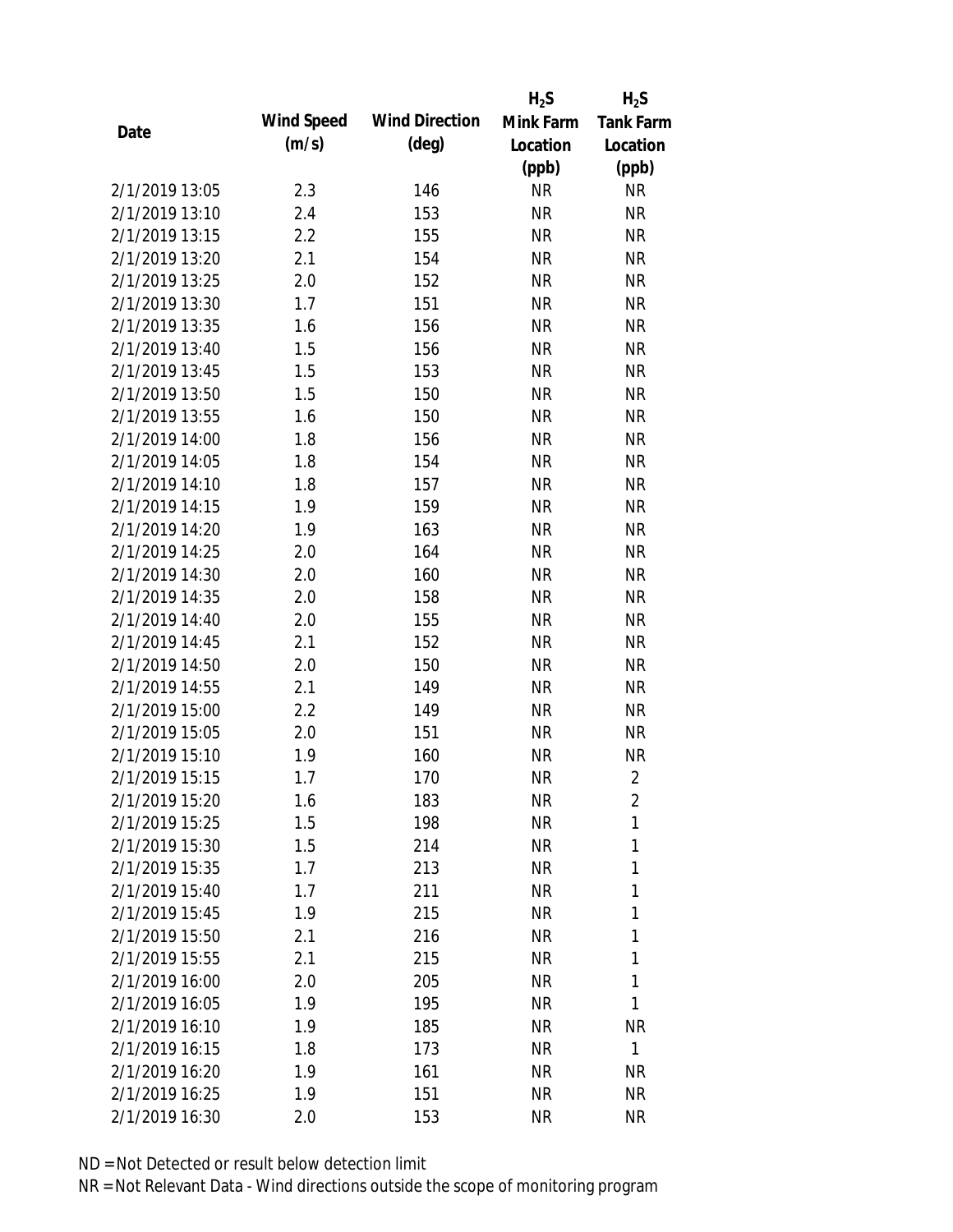|                |            |                       | $H_2S$    | $H_2S$           |
|----------------|------------|-----------------------|-----------|------------------|
|                | Wind Speed | <b>Wind Direction</b> | Mink Farm | <b>Tank Farm</b> |
| Date           | (m/s)      | $(\text{deg})$        | Location  | Location         |
|                |            |                       | (ppb)     | (ppb)            |
| 2/1/2019 16:35 | 2.2        | 158                   | <b>NR</b> | <b>NR</b>        |
| 2/1/2019 16:40 | 2.4        | 162                   | <b>NR</b> | <b>NR</b>        |
| 2/1/2019 16:45 | 2.4        | 163                   | <b>NR</b> | <b>NR</b>        |
| 2/1/2019 16:50 | 2.3        | 166                   | <b>NR</b> | <b>NR</b>        |
| 2/1/2019 16:55 | 2.3        | 167                   | <b>NR</b> | <b>NR</b>        |
| 2/1/2019 17:00 | 2.3        | 166                   | <b>NR</b> | <b>NR</b>        |
| 2/1/2019 17:05 | 2.2        | 164                   | <b>NR</b> | <b>NR</b>        |
| 2/1/2019 17:10 | 2.1        | 162                   | <b>NR</b> | <b>NR</b>        |
| 2/1/2019 17:15 | 2.1        | 160                   | <b>NR</b> | <b>NR</b>        |
| 2/1/2019 17:20 | 2.1        | 156                   | <b>NR</b> | <b>NR</b>        |
| 2/1/2019 17:25 | 2.2        | 152                   | <b>NR</b> | <b>NR</b>        |
| 2/1/2019 17:30 | 2.3        | 148                   | <b>NR</b> | <b>NR</b>        |
| 2/1/2019 17:35 | 2.5        | 144                   | <b>NR</b> | <b>NR</b>        |
| 2/1/2019 17:40 | 2.5        | 145                   | <b>NR</b> | <b>NR</b>        |
| 2/1/2019 17:45 | 2.6        | 145                   | <b>NR</b> | <b>NR</b>        |
| 2/1/2019 17:50 | 2.6        | 147                   | <b>NR</b> | <b>NR</b>        |
| 2/1/2019 17:55 | 2.6        | 149                   | <b>NR</b> | <b>NR</b>        |
| 2/1/2019 18:00 | 2.6        | 152                   | <b>NR</b> | <b>NR</b>        |
| 2/1/2019 18:05 | 2.6        | 156                   | <b>NR</b> | <b>NR</b>        |
| 2/1/2019 18:10 | 2.6        | 157                   | <b>NR</b> | <b>NR</b>        |
| 2/1/2019 18:15 | 2.8        | 157                   | <b>NR</b> | <b>NR</b>        |
| 2/1/2019 18:20 | 2.8        | 158                   | <b>NR</b> | <b>NR</b>        |
| 2/1/2019 18:25 | 2.7        | 160                   | <b>NR</b> | <b>NR</b>        |
| 2/1/2019 18:30 | 2.6        | 161                   | <b>NR</b> | <b>NR</b>        |
| 2/1/2019 18:35 | 2.5        | 161                   | <b>NR</b> | <b>NR</b>        |
| 2/1/2019 18:40 | 2.4        | 160                   | <b>NR</b> | <b>NR</b>        |
| 2/1/2019 18:45 | 2.3        | 159                   | <b>NR</b> | <b>NR</b>        |
| 2/1/2019 18:50 | 2.4        | 158                   | <b>NR</b> | <b>NR</b>        |
| 2/1/2019 18:55 | 2.4        | 155                   | <b>NR</b> | <b>NR</b>        |
| 2/1/2019 19:00 | 2.5        | 153                   | <b>NR</b> | <b>NR</b>        |
| 2/1/2019 19:05 | 2.5        | 151                   | <b>NR</b> | <b>NR</b>        |
| 2/1/2019 19:10 | 2.7        | 152                   | <b>NR</b> | <b>NR</b>        |
| 2/1/2019 19:15 | 2.7        | 153                   | <b>NR</b> | <b>NR</b>        |
| 2/1/2019 19:20 | 2.7        | 154                   | <b>NR</b> | <b>NR</b>        |
| 2/1/2019 19:25 | 2.7        | 156                   | <b>NR</b> | <b>NR</b>        |
| 2/1/2019 19:30 | 2.8        | 157                   | <b>NR</b> | <b>NR</b>        |
| 2/1/2019 19:35 | 2.9        | 157                   | <b>NR</b> | <b>NR</b>        |
| 2/1/2019 19:40 | 2.7        | 156                   | <b>NR</b> | <b>NR</b>        |
| 2/1/2019 19:45 | 2.7        | 155                   | <b>NR</b> | <b>NR</b>        |
| 2/1/2019 19:50 | 2.7        | 153                   | <b>NR</b> | <b>NR</b>        |
| 2/1/2019 19:55 | 2.8        | 152                   | <b>NR</b> | <b>NR</b>        |
| 2/1/2019 20:00 | 2.9        | 153                   | <b>NR</b> | <b>NR</b>        |
|                |            |                       |           |                  |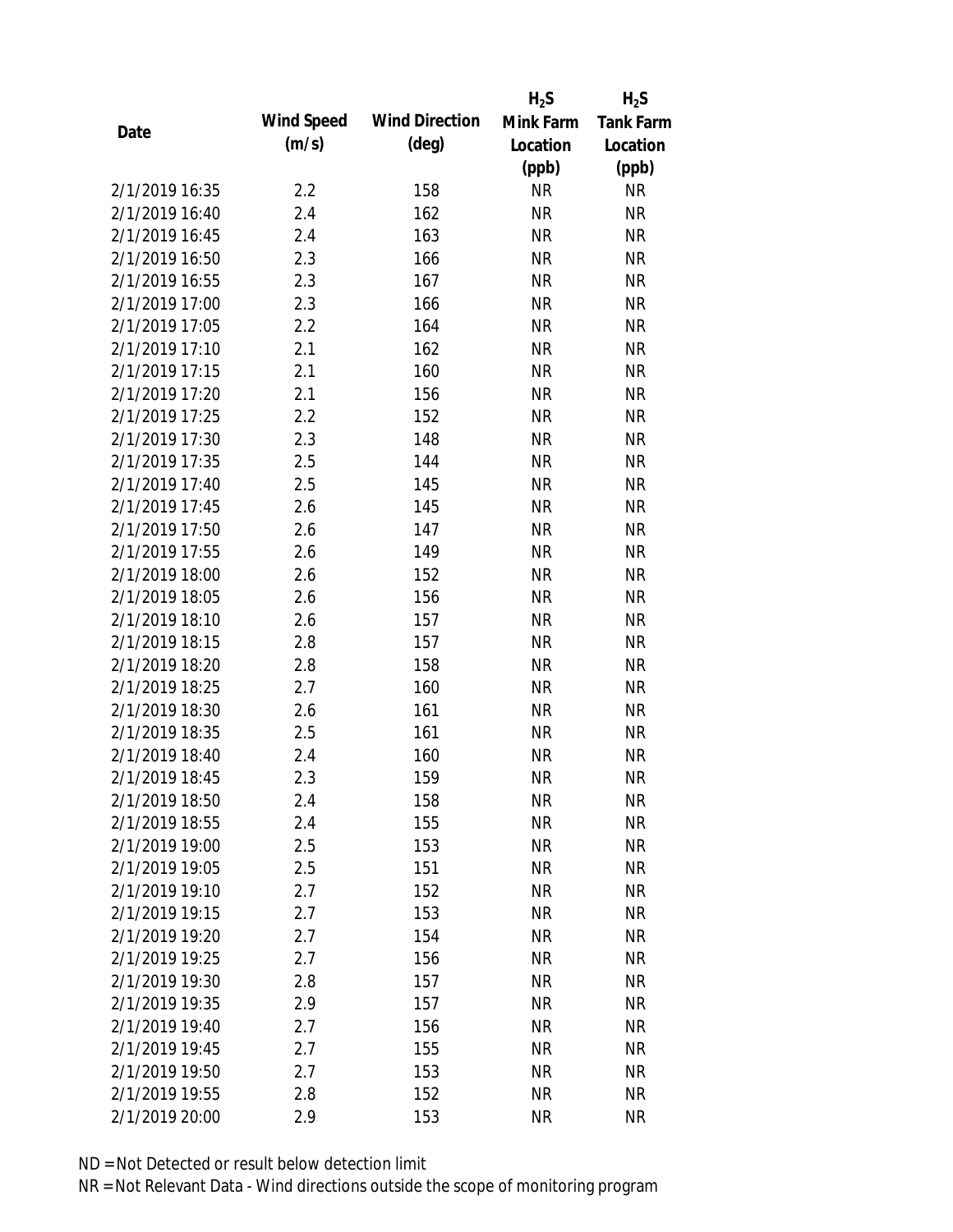|                |            |                       | $H_2S$    | $H_2S$           |
|----------------|------------|-----------------------|-----------|------------------|
|                | Wind Speed | <b>Wind Direction</b> | Mink Farm | <b>Tank Farm</b> |
| Date           | (m/s)      | $(\text{deg})$        | Location  | Location         |
|                |            |                       | (ppb)     | (ppb)            |
| 2/1/2019 20:05 | 2.8        | 154                   | <b>NR</b> | <b>NR</b>        |
| 2/1/2019 20:10 | 2.8        | 156                   | <b>NR</b> | <b>NR</b>        |
| 2/1/2019 20:15 | 2.8        | 156                   | <b>NR</b> | <b>NR</b>        |
| 2/1/2019 20:20 | 2.6        | 156                   | <b>NR</b> | <b>NR</b>        |
| 2/1/2019 20:25 | 2.4        | 154                   | <b>NR</b> | <b>NR</b>        |
| 2/1/2019 20:30 | 2.2        | 151                   | <b>NR</b> | <b>NR</b>        |
| 2/1/2019 20:35 | 2.2        | 146                   | <b>NR</b> | <b>NR</b>        |
| 2/1/2019 20:40 | 2.2        | 144                   | <b>NR</b> | <b>NR</b>        |
| 2/1/2019 20:45 | 2.1        | 141                   | <b>NR</b> | <b>NR</b>        |
| 2/1/2019 20:50 | 2.1        | 139                   | <b>NR</b> | <b>NR</b>        |
| 2/1/2019 20:55 | 2.2        | 138                   | <b>NR</b> | <b>NR</b>        |
| 2/1/2019 21:00 | 2.4        | 139                   | <b>NR</b> | <b>NR</b>        |
| 2/1/2019 21:05 | 2.5        | 139                   | <b>NR</b> | <b>NR</b>        |
| 2/1/2019 21:10 | 2.6        | 140                   | <b>NR</b> | <b>NR</b>        |
| 2/1/2019 21:15 | 2.7        | 141                   | <b>NR</b> | <b>NR</b>        |
| 2/1/2019 21:20 | 2.8        | 143                   | <b>NR</b> | <b>NR</b>        |
| 2/1/2019 21:25 | 2.9        | 145                   | <b>NR</b> | <b>NR</b>        |
| 2/1/2019 21:30 | 3.0        | 147                   | <b>NR</b> | <b>NR</b>        |
| 2/1/2019 21:35 | 3.2        | 150                   | <b>NR</b> | <b>NR</b>        |
| 2/1/2019 21:40 | 3.3        | 153                   | <b>NR</b> | <b>NR</b>        |
| 2/1/2019 21:45 | 3.5        | 155                   | <b>NR</b> | <b>NR</b>        |
| 2/1/2019 21:50 | 3.7        | 156                   | <b>NR</b> | <b>NR</b>        |
| 2/1/2019 21:55 | 3.8        | 158                   | <b>NR</b> | <b>NR</b>        |
| 2/1/2019 22:00 | 3.9        | 160                   | <b>NR</b> | <b>NR</b>        |
| 2/1/2019 22:05 | 3.8        | 161                   | <b>NR</b> | <b>NR</b>        |
| 2/1/2019 22:10 | 3.8        | 162                   | <b>NR</b> | <b>NR</b>        |
| 2/1/2019 22:15 | 3.9        | 163                   | <b>NR</b> | <b>NR</b>        |
| 2/1/2019 22:20 | 3.7        | 163                   | <b>NR</b> | <b>NR</b>        |
| 2/1/2019 22:25 | 3.7        | 163                   | <b>NR</b> | <b>NR</b>        |
| 2/1/2019 22:30 | 3.7        | 162                   | <b>NR</b> | <b>NR</b>        |
| 2/1/2019 22:35 | 3.6        | 163                   | <b>NR</b> | <b>NR</b>        |
| 2/1/2019 22:40 | 3.5        | 163                   | <b>NR</b> | <b>NR</b>        |
| 2/1/2019 22:45 | 3.4        | 164                   | <b>NR</b> | <b>NR</b>        |
| 2/1/2019 22:50 | 3.5        | 165                   | <b>NR</b> | <b>NR</b>        |
| 2/1/2019 22:55 | 3.5        | 167                   | <b>NR</b> | <b>NR</b>        |
| 2/1/2019 23:00 | 3.6        | 168                   | <b>NR</b> | <b>NR</b>        |
| 2/1/2019 23:05 | 3.6        | 168                   | <b>NR</b> | <b>NR</b>        |
| 2/1/2019 23:10 | 3.7        | 169                   | <b>NR</b> | <b>NR</b>        |
| 2/1/2019 23:15 | 3.6        | 168                   | <b>NR</b> | NR               |
| 2/1/2019 23:20 | 3.5        | 167                   | NR        | NR               |
| 2/1/2019 23:25 | 3.3        | 166                   | <b>NR</b> | <b>NR</b>        |
| 2/1/2019 23:30 | 3.2        | 167                   | <b>NR</b> | <b>NR</b>        |
|                |            |                       |           |                  |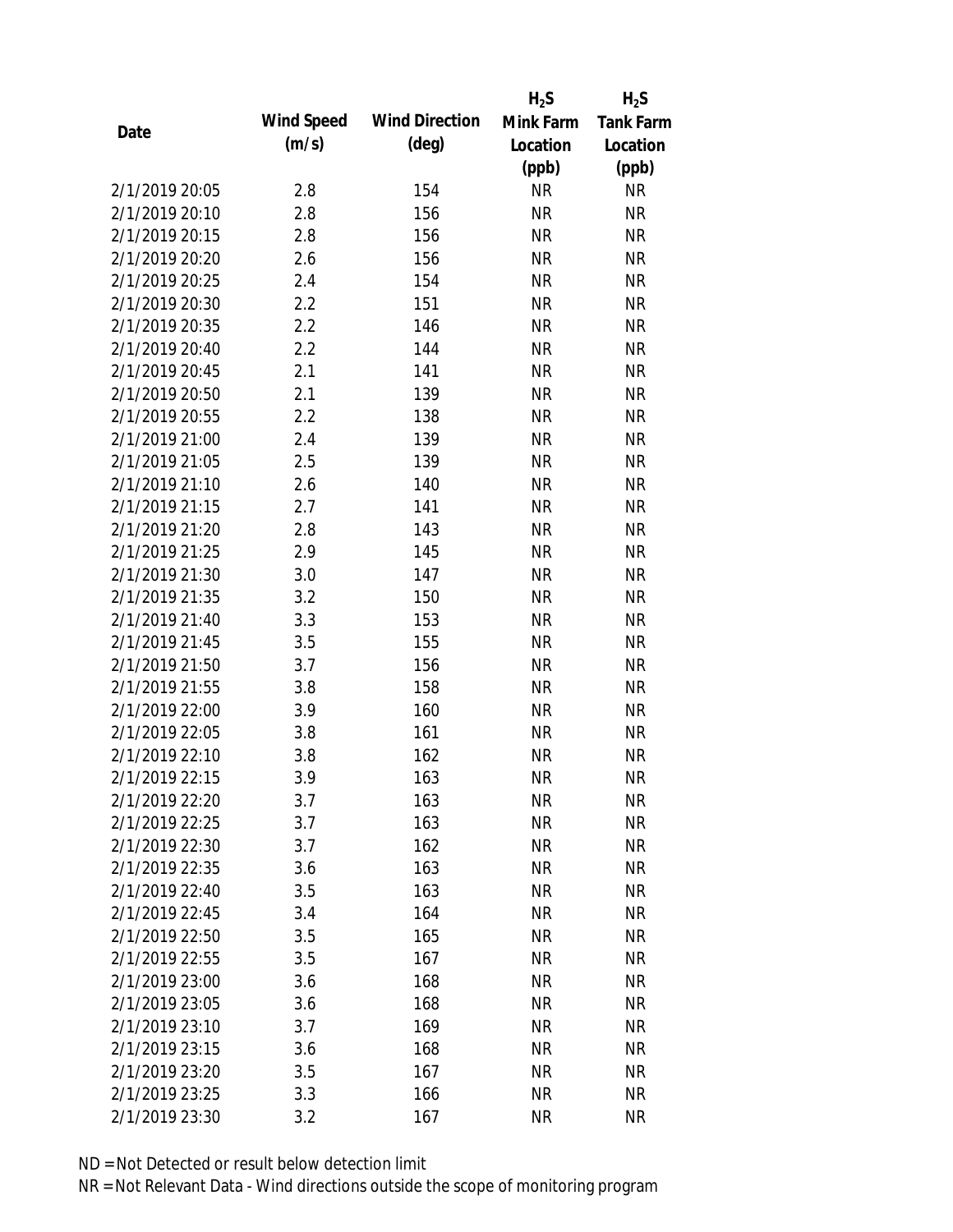|                |            |                       | $H_2S$    | $H_2S$           |
|----------------|------------|-----------------------|-----------|------------------|
| Date           | Wind Speed | <b>Wind Direction</b> | Mink Farm | <b>Tank Farm</b> |
|                | (m/s)      | $(\text{deg})$        | Location  | Location         |
|                |            |                       | (ppb)     | (ppb)            |
| 2/1/2019 23:35 | 3.2        | 168                   | <b>NR</b> | <b>NR</b>        |
| 2/1/2019 23:40 | 3.1        | 168                   | <b>NR</b> | <b>NR</b>        |
| 2/1/2019 23:45 | 3.3        | 168                   | <b>NR</b> | <b>NR</b>        |
| 2/1/2019 23:50 | 3.5        | 169                   | <b>NR</b> | <b>NR</b>        |
| 2/1/2019 23:55 | 3.8        | 171                   | <b>NR</b> | $\overline{2}$   |
| 2/1/2019 24:00 | 4.0        | 171                   | <b>NR</b> | $\overline{2}$   |
| 2/2/2019 00:05 | 4.1        | 171                   | <b>NR</b> | $\overline{2}$   |
| 2/2/2019 00:10 | 4.1        | 172                   | <b>NR</b> | $\overline{2}$   |
| 2/2/2019 00:15 | 4.1        | 173                   | <b>NR</b> | $\mathbf{1}$     |
| 2/2/2019 00:20 | 4.1        | 174                   | <b>NR</b> | $\overline{2}$   |
| 2/2/2019 00:25 | 4.0        | 175                   | <b>NR</b> | $\overline{2}$   |
| 2/2/2019 00:30 | 4.0        | 175                   | <b>NR</b> | $\overline{2}$   |
| 2/2/2019 00:35 | 4.1        | 174                   | <b>NR</b> | $\overline{2}$   |
| 2/2/2019 00:40 | 4.1        | 173                   | <b>NR</b> | $\overline{2}$   |
| 2/2/2019 00:45 | 4.2        | 173                   | <b>NR</b> | $\overline{2}$   |
| 2/2/2019 00:50 | 4.2        | 171                   | <b>NR</b> | $\overline{2}$   |
| 2/2/2019 00:55 | 4.2        | 170                   | <b>NR</b> | $\mathbf{1}$     |
| 2/2/2019 01:00 | 4.0        | 170                   | <b>NR</b> | $\mathbf{1}$     |
| 2/2/2019 01:05 | 3.9        | 170                   | <b>NR</b> | $\mathbf{1}$     |
| 2/2/2019 01:10 | 3.9        | 170                   | <b>NR</b> | 1                |
| 2/2/2019 01:15 | 3.8        | 170                   | <b>NR</b> | 1                |
| 2/2/2019 01:20 | 3.8        | 171                   | <b>NR</b> | 1                |
| 2/2/2019 01:25 | 3.7        | 173                   | <b>NR</b> | 1                |
| 2/2/2019 01:30 | 3.6        | 173                   | <b>NR</b> | $\overline{2}$   |
| 2/2/2019 01:35 | 3.6        | 175                   | <b>NR</b> | $\mathbf{1}$     |
| 2/2/2019 01:40 | 3.5        | 176                   | <b>NR</b> | $\overline{2}$   |
| 2/2/2019 01:45 | 3.3        | 178                   | <b>NR</b> | $\overline{2}$   |
| 2/2/2019 01:50 | 3.2        | 181                   | <b>NR</b> | $\overline{2}$   |
| 2/2/2019 01:55 | 3.1        | 181                   | <b>NR</b> | $\overline{2}$   |
| 2/2/2019 02:00 | 3.0        | 183                   | <b>NR</b> | 1                |
| 2/2/2019 02:05 | 3.0        | 182                   | <b>NR</b> | $\mathbf{1}$     |
| 2/2/2019 02:10 | 3.0        | 183                   | NR        | 1                |
| 2/2/2019 02:15 | 2.9        | 184                   | NR        | 1                |
| 2/2/2019 02:20 | 2.9        | 185                   | <b>NR</b> | 1                |
| 2/2/2019 02:25 | 3.0        | 185                   | NR        | 1                |
| 2/2/2019 02:30 | 3.0        | 184                   | <b>NR</b> | 1                |
| 2/2/2019 02:35 | 3.0        | 184                   | <b>NR</b> | 1                |
| 2/2/2019 02:40 | 3.1        | 182                   | NR        | 1                |
| 2/2/2019 02:45 | 3.1        | 180                   | NR        | 1                |
| 2/2/2019 02:50 | 3.0        | 180                   | <b>NR</b> | 1                |
| 2/2/2019 02:55 | 3.0        | 181                   | <b>NR</b> | 1                |
| 2/2/2019 03:00 | 3.0        | 183                   | <b>NR</b> | 1                |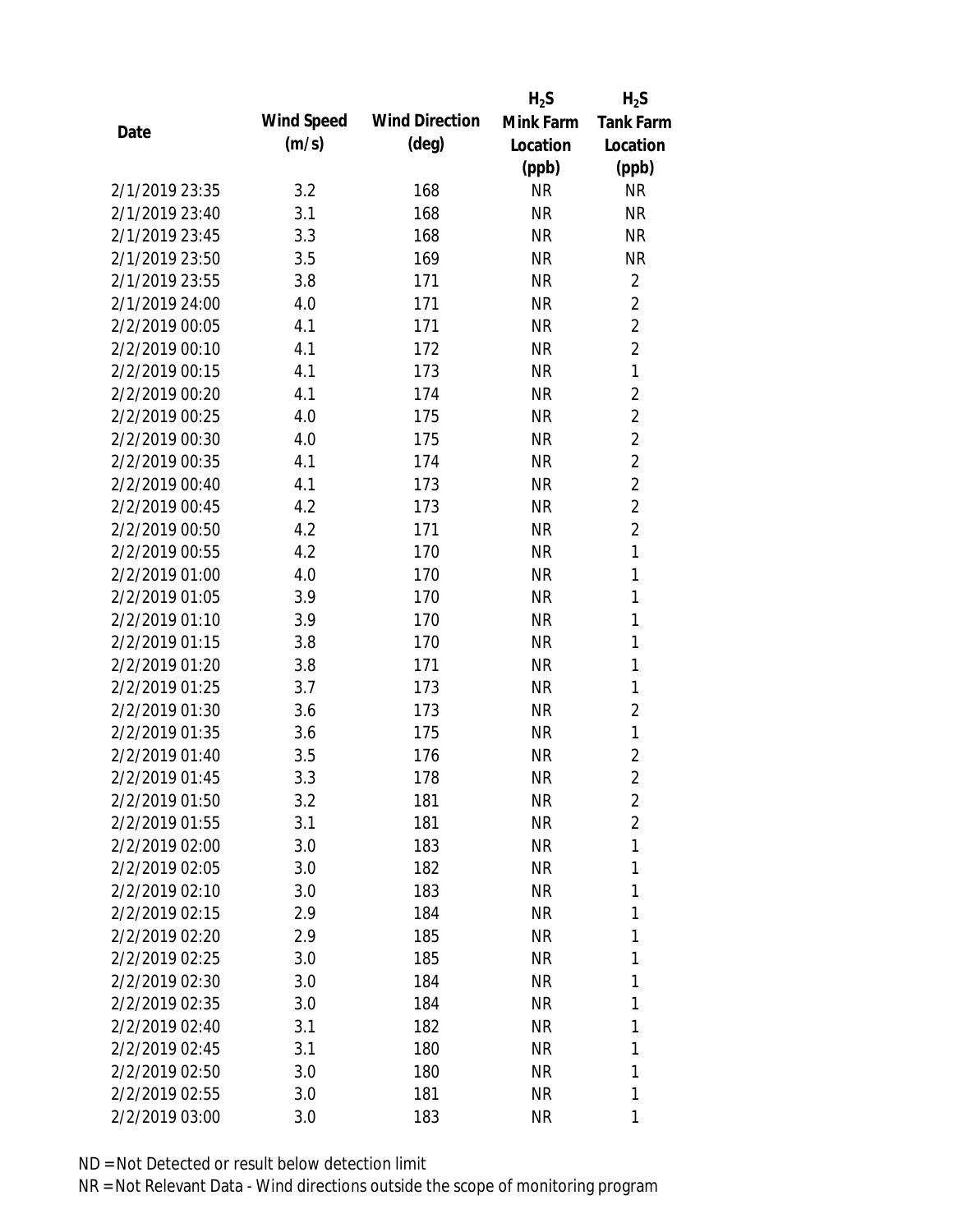|                |            |                       | $H_2S$    | $H_2S$           |
|----------------|------------|-----------------------|-----------|------------------|
| Date           | Wind Speed | <b>Wind Direction</b> | Mink Farm | <b>Tank Farm</b> |
|                | (m/s)      | $(\text{deg})$        | Location  | Location         |
|                |            |                       | (ppb)     | (ppb)            |
| 2/2/2019 03:05 | 3.0        | 186                   | <b>NR</b> | 1                |
| 2/2/2019 03:10 | 3.0        | 189                   | <b>NR</b> | 1                |
| 2/2/2019 03:15 | 3.1        | 190                   | <b>NR</b> | 1                |
| 2/2/2019 03:20 | 3.4        | 190                   | <b>NR</b> | 1                |
| 2/2/2019 03:25 | 3.7        | 189                   | <b>NR</b> | 1                |
| 2/2/2019 03:30 | 3.9        | 188                   | <b>NR</b> | 1                |
| 2/2/2019 03:35 | 4.0        | 188                   | <b>NR</b> | 1                |
| 2/2/2019 03:40 | 4.2        | 188                   | <b>NR</b> | $\overline{2}$   |
| 2/2/2019 03:45 | 4.4        | 189                   | <b>NR</b> | $\overline{2}$   |
| 2/2/2019 03:50 | 4.5        | 189                   | <b>NR</b> | 1                |
| 2/2/2019 03:55 | 4.5        | 189                   | <b>NR</b> | 1                |
| 2/2/2019 04:00 | 4.6        | 189                   | <b>NR</b> | 1                |
| 2/2/2019 04:05 | 4.7        | 189                   | <b>NR</b> | 1                |
| 2/2/2019 04:10 | 4.8        | 189                   | <b>NR</b> | 1                |
| 2/2/2019 04:15 | 4.9        | 188                   | <b>NR</b> | 1                |
| 2/2/2019 04:20 | 4.8        | 187                   | <b>NR</b> | 1                |
| 2/2/2019 04:25 | 4.8        | 187                   | <b>NR</b> | 1                |
| 2/2/2019 04:30 | 4.7        | 187                   | <b>NR</b> | 1                |
| 2/2/2019 04:35 | 4.7        | 187                   | <b>NR</b> | 1                |
| 2/2/2019 04:40 | 4.6        | 188                   | <b>NR</b> | 1                |
| 2/2/2019 04:45 | 4.5        | 188                   | <b>NR</b> | 1                |
| 2/2/2019 04:50 | 4.5        | 188                   | <b>NR</b> | $\overline{2}$   |
| 2/2/2019 04:55 | 4.4        | 189                   | <b>NR</b> | $\overline{2}$   |
| 2/2/2019 05:00 | 4.5        | 189                   | <b>NR</b> | $\overline{2}$   |
| 2/2/2019 05:05 | 4.5        | 190                   | <b>NR</b> | $\overline{2}$   |
| 2/2/2019 05:10 | 4.5        | 190                   | <b>NR</b> | $\overline{2}$   |
| 2/2/2019 05:15 | 4.7        | 190                   | <b>NR</b> | $\overline{2}$   |
| 2/2/2019 05:20 | 4.7        | 189                   | <b>NR</b> | $\overline{2}$   |
| 2/2/2019 05:25 | 4.9        | 189                   | <b>NR</b> | $\overline{2}$   |
| 2/2/2019 05:30 | 4.9        | 189                   | <b>NR</b> | 1                |
| 2/2/2019 05:35 | 4.9        | 188                   | <b>NR</b> | 1                |
| 2/2/2019 05:40 | 4.9        | 188                   | <b>NR</b> | 1                |
| 2/2/2019 05:45 | 4.8        | 189                   | <b>NR</b> | 1                |
| 2/2/2019 05:50 | 4.8        | 190                   | <b>NR</b> | 1                |
| 2/2/2019 05:55 | 4.6        | 191                   | <b>NR</b> | 1                |
| 2/2/2019 06:00 | 4.5        | 191                   | <b>NR</b> | 1                |
| 2/2/2019 06:05 | 4.4        | 192                   | <b>NR</b> | 1                |
| 2/2/2019 06:10 | 4.4        | 192                   | NR        | 1                |
| 2/2/2019 06:15 | 4.5        | 192                   | <b>NR</b> | 1                |
| 2/2/2019 06:20 | 4.6        | 191                   | <b>NR</b> | 1                |
| 2/2/2019 06:25 | 4.8        | 190                   | <b>NR</b> | <b>ND</b>        |
| 2/2/2019 06:30 | 4.9        | 189                   | <b>NR</b> | <b>ND</b>        |
|                |            |                       |           |                  |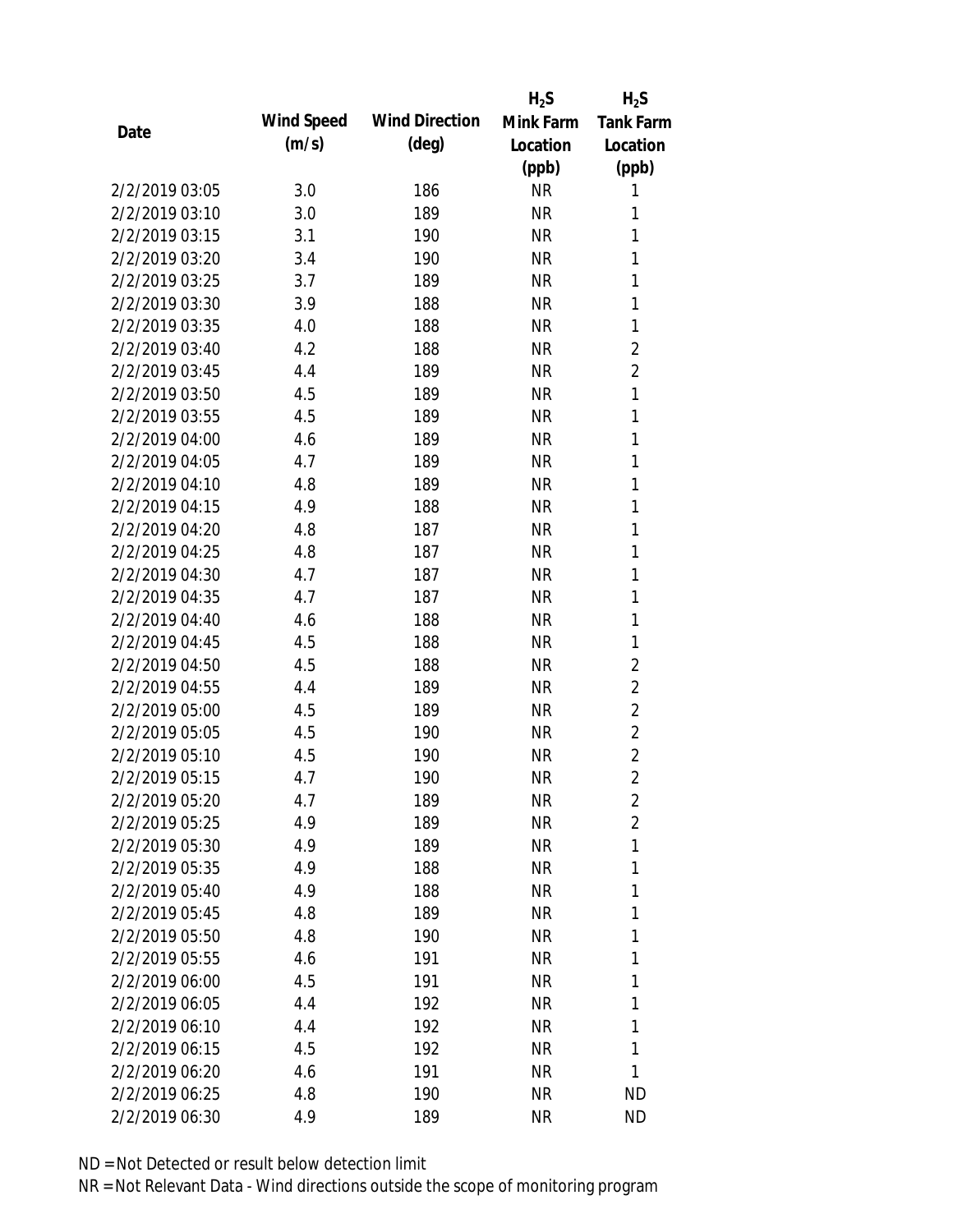|                |            |                       | $H_2S$    | $H_2S$           |
|----------------|------------|-----------------------|-----------|------------------|
| Date           | Wind Speed | <b>Wind Direction</b> | Mink Farm | <b>Tank Farm</b> |
|                | (m/s)      | $(\text{deg})$        | Location  | Location         |
|                |            |                       | (ppb)     | (ppb)            |
| 2/2/2019 06:35 | 5.1        | 189                   | <b>NR</b> | 1                |
| 2/2/2019 06:40 | 5.3        | 189                   | <b>NR</b> | 1                |
| 2/2/2019 06:45 | 5.2        | 188                   | <b>NR</b> | 1                |
| 2/2/2019 06:50 | 5.1        | 188                   | <b>NR</b> | 1                |
| 2/2/2019 06:55 | 5.1        | 188                   | <b>NR</b> | 1                |
| 2/2/2019 07:00 | 5.2        | 188                   | <b>NR</b> | 1                |
| 2/2/2019 07:05 | 5.1        | 188                   | <b>NR</b> | 1                |
| 2/2/2019 07:10 | 4.9        | 188                   | <b>NR</b> | 1                |
| 2/2/2019 07:15 | 4.8        | 189                   | <b>NR</b> | 1                |
| 2/2/2019 07:20 | 4.7        | 189                   | <b>NR</b> | 1                |
| 2/2/2019 07:25 | 4.7        | 189                   | <b>NR</b> | 1                |
| 2/2/2019 07:30 | 4.5        | 189                   | <b>NR</b> | 1                |
| 2/2/2019 07:35 | 4.4        | 189                   | <b>NR</b> | 1                |
| 2/2/2019 07:40 | 4.4        | 189                   | <b>NR</b> | 1                |
| 2/2/2019 07:45 | 4.4        | 189                   | <b>NR</b> | 1                |
| 2/2/2019 07:50 | 4.3        | 189                   | <b>NR</b> | 1                |
| 2/2/2019 07:55 | 4.2        | 188                   | <b>NR</b> | 1                |
| 2/2/2019 08:00 | 4.2        | 188                   | <b>NR</b> | 1                |
| 2/2/2019 08:05 | 4.2        | 187                   | <b>NR</b> | 1                |
| 2/2/2019 08:10 | 4.3        | 187                   | <b>NR</b> | 1                |
| 2/2/2019 08:15 | 4.2        | 187                   | <b>NR</b> | $\overline{2}$   |
| 2/2/2019 08:20 | 4.2        | 187                   | <b>NR</b> | 1                |
| 2/2/2019 08:25 | 4.2        | 187                   | <b>NR</b> | 1                |
| 2/2/2019 08:30 | 4.2        | 188                   | <b>NR</b> | 1                |
| 2/2/2019 08:35 | 4.3        | 188                   | <b>NR</b> | 1                |
| 2/2/2019 08:40 | 4.4        | 187                   | <b>NR</b> | 1                |
| 2/2/2019 08:45 | 4.5        | 187                   | <b>NR</b> | 1                |
| 2/2/2019 08:50 | 4.6        | 187                   | <b>NR</b> | 1                |
| 2/2/2019 08:55 | 4.6        | 186                   | <b>NR</b> | 1                |
| 2/2/2019 09:00 | 4.7        | 186                   | <b>NR</b> | 1                |
| 2/2/2019 09:05 | 4.7        | 186                   | <b>NR</b> | 1                |
| 2/2/2019 09:10 | 4.8        | 187                   | NR        | 1                |
| 2/2/2019 09:15 | 4.9        | 187                   | <b>NR</b> | 1                |
| 2/2/2019 09:20 | 5.0        | 187                   | <b>NR</b> | 1                |
| 2/2/2019 09:25 | 5.2        | 188                   | <b>NR</b> | 1                |
| 2/2/2019 09:30 | 5.2        | 189                   | <b>NR</b> | 2                |
| 2/2/2019 09:35 | 5.1        | 190                   | <b>NR</b> | $\overline{2}$   |
| 2/2/2019 09:40 | 5.0        | 191                   | NR        | $\overline{2}$   |
| 2/2/2019 09:45 | 4.9        | 192                   | <b>NR</b> | 1                |
| 2/2/2019 09:50 | 4.6        | 195                   | <b>NR</b> | 1                |
| 2/2/2019 09:55 | 4.7        | 197                   | <b>NR</b> | 1                |
| 2/2/2019 10:00 | 4.8        | 198                   | <b>NR</b> | 1                |
|                |            |                       |           |                  |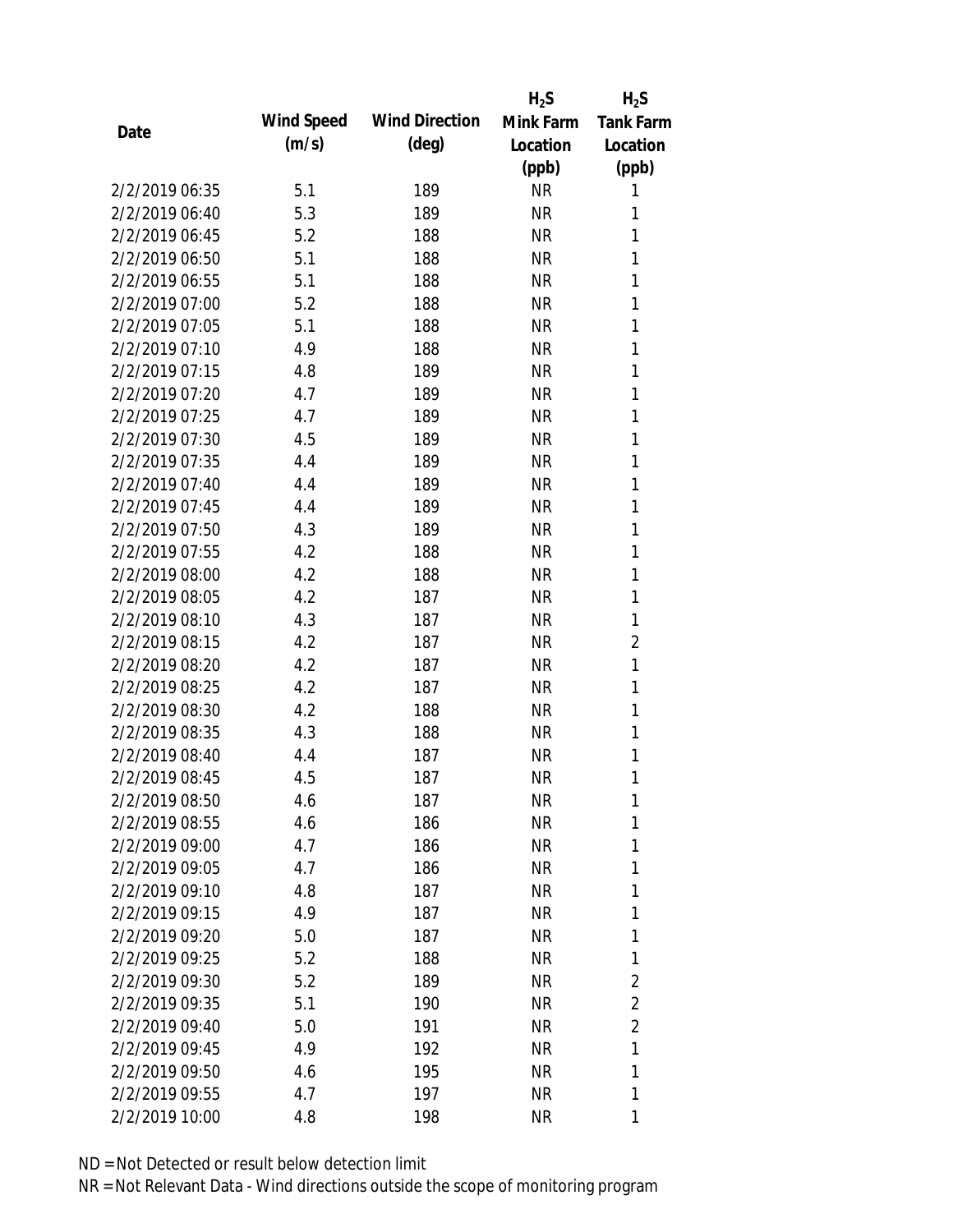|                |            |                       | $H_2S$    | $H_2S$           |
|----------------|------------|-----------------------|-----------|------------------|
| Date           | Wind Speed | <b>Wind Direction</b> | Mink Farm | <b>Tank Farm</b> |
|                | (m/s)      | $(\text{deg})$        | Location  | Location         |
|                |            |                       | (ppb)     | (ppb)            |
| 2/2/2019 10:05 | 4.8        | 200                   | <b>NR</b> | 1                |
| 2/2/2019 10:10 | 4.7        | 203                   | <b>NR</b> | 1                |
| 2/2/2019 10:15 | 4.7        | 203                   | <b>NR</b> | 1                |
| 2/2/2019 10:20 | 4.7        | 202                   | <b>NR</b> | 1                |
| 2/2/2019 10:25 | 4.5        | 201                   | <b>NR</b> | 1                |
| 2/2/2019 10:30 | 4.4        | 201                   | <b>NR</b> | 1                |
| 2/2/2019 10:35 | 4.4        | 202                   | <b>NR</b> | 1                |
| 2/2/2019 10:40 | 4.5        | 201                   | <b>NR</b> | 1                |
| 2/2/2019 10:45 | 4.7        | 201                   | <b>NR</b> | 1                |
| 2/2/2019 10:50 | 4.8        | 201                   | <b>NR</b> | 1                |
| 2/2/2019 10:55 | 4.8        | 202                   | <b>NR</b> | 1                |
| 2/2/2019 11:00 | 4.8        | 203                   | <b>NR</b> | 1                |
| 2/2/2019 11:05 | 4.7        | 202                   | <b>NR</b> | 1                |
| 2/2/2019 11:10 | 4.5        | 203                   | <b>NR</b> | 1                |
| 2/2/2019 11:15 | 4.2        | 206                   | <b>NR</b> | 1                |
| 2/2/2019 11:20 | 4.1        | 208                   | <b>NR</b> | 1                |
| 2/2/2019 11:25 | 3.9        | 208                   | <b>NR</b> | 1                |
| 2/2/2019 11:30 | 3.8        | 207                   | <b>NR</b> | $\overline{2}$   |
| 2/2/2019 11:35 | 3.7        | 206                   | <b>NR</b> | $\overline{2}$   |
| 2/2/2019 11:40 | 3.8        | 206                   | <b>NR</b> | $\overline{2}$   |
| 2/2/2019 11:45 | 4.0        | 204                   | <b>NR</b> | $\overline{2}$   |
| 2/2/2019 11:50 | 4.0        | 202                   | <b>NR</b> | $\overline{2}$   |
| 2/2/2019 11:55 | 4.1        | 204                   | <b>NR</b> | $\overline{2}$   |
| 2/2/2019 12:00 | 4.3        | 206                   | <b>NR</b> | $\overline{2}$   |
| 2/2/2019 12:05 | 4.3        | 209                   | <b>NR</b> | $\overline{2}$   |
| 2/2/2019 12:10 | 4.2        | 211                   | <b>NR</b> | $\overline{2}$   |
| 2/2/2019 12:15 | 4.3        | 212                   | <b>NR</b> | $\overline{2}$   |
| 2/2/2019 12:20 | 4.5        | 215                   | <b>NR</b> | 2                |
| 2/2/2019 12:25 | 4.6        | 215                   | <b>NR</b> | $\overline{2}$   |
| 2/2/2019 12:30 | 4.7        | 216                   | <b>NR</b> | $\overline{2}$   |
| 2/2/2019 12:35 | 4.9        | 215                   | <b>NR</b> | $\overline{2}$   |
| 2/2/2019 12:40 | 5.1        | 215                   | <b>NR</b> | 1                |
| 2/2/2019 12:45 | 5.1        | 215                   | <b>NR</b> | $\overline{2}$   |
| 2/2/2019 12:50 | 5.1        | 211                   | <b>NR</b> | $\overline{2}$   |
| 2/2/2019 12:55 | 5.1        | 210                   | <b>NR</b> | 1                |
| 2/2/2019 13:00 | 5.1        | 208                   | <b>NR</b> | 1                |
| 2/2/2019 13:05 | 5.1        | 208                   | <b>NR</b> | 1                |
| 2/2/2019 13:10 | 5.1        | 208                   | NR        | 1                |
| 2/2/2019 13:15 | 5.3        | 210                   | <b>NR</b> | 1                |
| 2/2/2019 13:20 | 5.3        | 212                   | <b>NR</b> | 1                |
| 2/2/2019 13:25 | 5.2        | 215                   | <b>NR</b> | 1                |
| 2/2/2019 13:30 | 5.4        | 216                   | <b>NR</b> | 1                |
|                |            |                       |           |                  |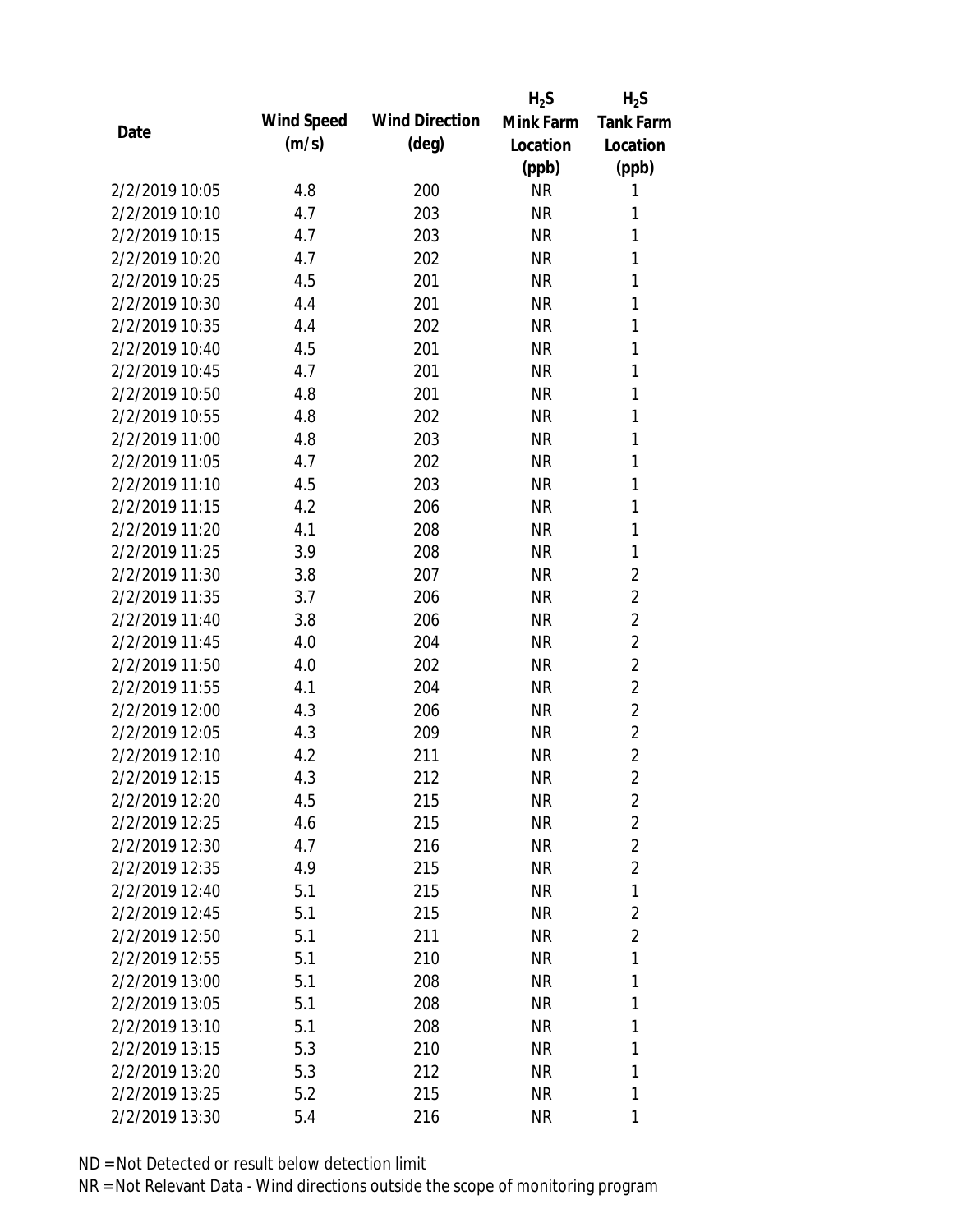|                |            |                       | $H_2S$    | $H_2S$           |
|----------------|------------|-----------------------|-----------|------------------|
| Date           | Wind Speed | <b>Wind Direction</b> | Mink Farm | <b>Tank Farm</b> |
|                | (m/s)      | $(\text{deg})$        | Location  | Location         |
|                |            |                       | (ppb)     | (ppb)            |
| 2/2/2019 13:35 | 5.4        | 218                   | <b>NR</b> | 1                |
| 2/2/2019 13:40 | 5.4        | 217                   | <b>NR</b> | 1                |
| 2/2/2019 13:45 | 5.3        | 216                   | <b>NR</b> | $\overline{2}$   |
| 2/2/2019 13:50 | 5.3        | 216                   | <b>NR</b> | $\overline{2}$   |
| 2/2/2019 13:55 | 5.4        | 215                   | <b>NR</b> | $\overline{2}$   |
| 2/2/2019 14:00 | 5.3        | 215                   | <b>NR</b> | $\overline{2}$   |
| 2/2/2019 14:05 | 5.2        | 214                   | <b>NR</b> | $\overline{2}$   |
| 2/2/2019 14:10 | 5.1        | 215                   | <b>NR</b> | 1                |
| 2/2/2019 14:15 | 5.0        | 214                   | <b>NR</b> | 1                |
| 2/2/2019 14:20 | 4.8        | 212                   | <b>NR</b> | 1                |
| 2/2/2019 14:25 | 4.7        | 210                   | <b>NR</b> | 1                |
| 2/2/2019 14:30 | 4.5        | 208                   | <b>NR</b> | 1                |
| 2/2/2019 14:35 | 4.4        | 205                   | <b>NR</b> | 1                |
| 2/2/2019 14:40 | 4.3        | 203                   | <b>NR</b> | $\mathbf{1}$     |
| 2/2/2019 14:45 | 4.3        | 200                   | <b>NR</b> | $\mathbf{1}$     |
| 2/2/2019 14:50 | 4.3        | 199                   | <b>NR</b> | 1                |
| 2/2/2019 14:55 | 4.4        | 198                   | <b>NR</b> | 1                |
| 2/2/2019 15:00 | 4.4        | 199                   | <b>NR</b> | 1                |
| 2/2/2019 15:05 | 4.4        | 199                   | <b>NR</b> | 1                |
| 2/2/2019 15:10 | 4.4        | 200                   | <b>NR</b> | 1                |
| 2/2/2019 15:15 | 4.4        | 200                   | <b>NR</b> | 1                |
| 2/2/2019 15:20 | 4.4        | 201                   | <b>NR</b> | 1                |
| 2/2/2019 15:25 | 4.3        | 201                   | <b>NR</b> | 1                |
| 2/2/2019 15:30 | 4.4        | 200                   | <b>NR</b> | 1                |
| 2/2/2019 15:35 | 4.4        | 198                   | <b>NR</b> | 1                |
| 2/2/2019 15:40 | 4.5        | 196                   | <b>NR</b> | 1                |
| 2/2/2019 15:45 | 4.5        | 196                   | <b>NR</b> | 1                |
| 2/2/2019 15:50 | 4.4        | 195                   | <b>NR</b> | 1                |
| 2/2/2019 15:55 | 4.4        | 193                   | <b>NR</b> | 1                |
| 2/2/2019 16:00 | 4.2        | 191                   | <b>NR</b> | 1                |
| 2/2/2019 16:05 | 4.2        | 190                   | <b>NR</b> | 1                |
| 2/2/2019 16:10 | 4.1        | 191                   | <b>NR</b> | 1                |
| 2/2/2019 16:15 | 4.3        | 189                   | <b>NR</b> | 1                |
| 2/2/2019 16:20 | 4.5        | 187                   | <b>NR</b> | 1                |
| 2/2/2019 16:25 | 4.7        | 186                   | <b>NR</b> | 1                |
| 2/2/2019 16:30 | 4.9        | 186                   | <b>NR</b> | 1                |
| 2/2/2019 16:35 | 5.1        | 185                   | <b>NR</b> | 1                |
| 2/2/2019 16:40 | 5.1        | 183                   | <b>NR</b> | 1                |
| 2/2/2019 16:45 | 5.0        | 183                   | <b>NR</b> | $\overline{2}$   |
| 2/2/2019 16:50 | 4.7        | 182                   | <b>NR</b> | $\overline{2}$   |
| 2/2/2019 16:55 | 4.4        | 182                   | <b>NR</b> | $\overline{2}$   |
| 2/2/2019 17:00 | 4.1        | 183                   | <b>NR</b> | $\overline{2}$   |
|                |            |                       |           |                  |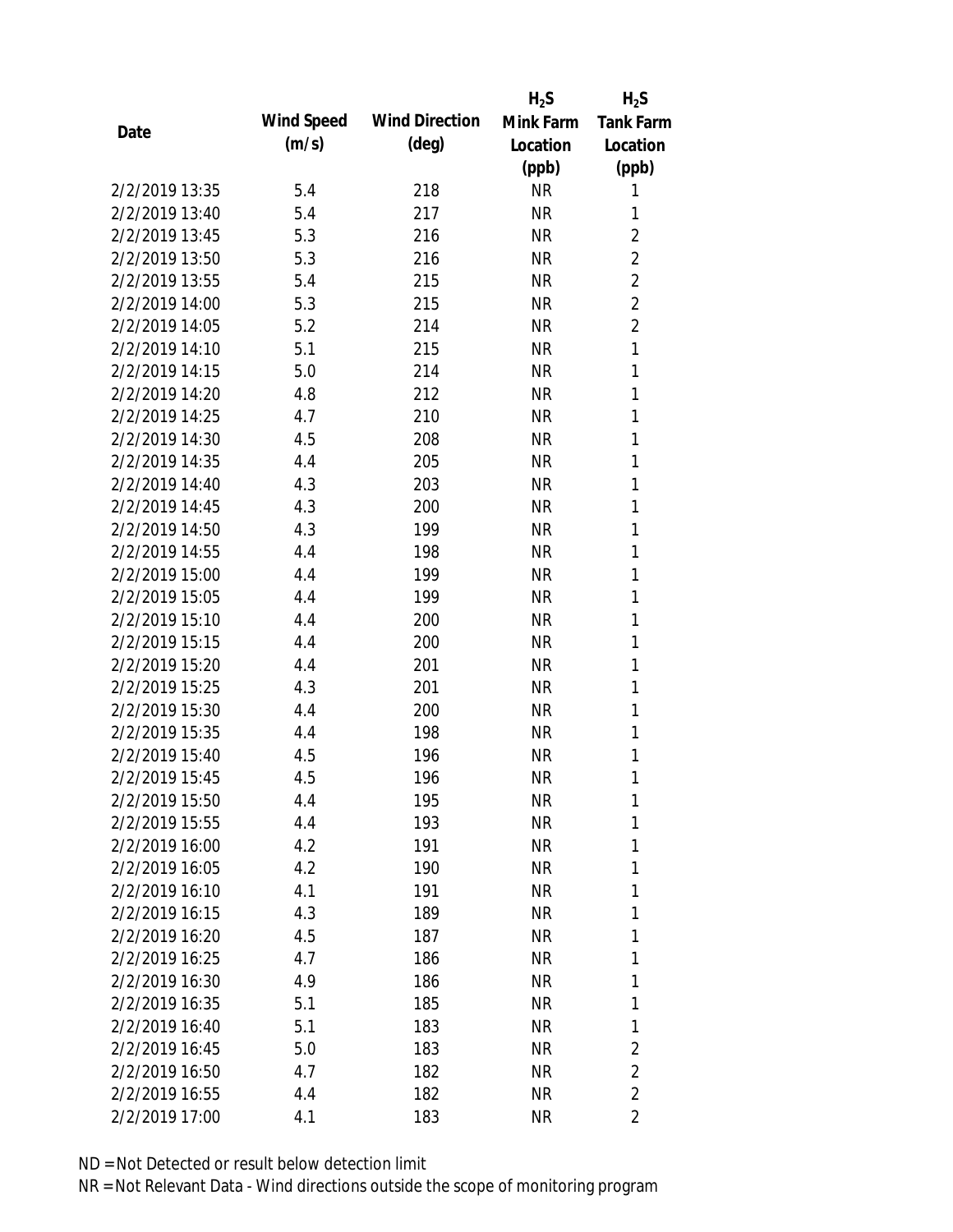|                |            |                       | $H_2S$    | $H_2S$           |
|----------------|------------|-----------------------|-----------|------------------|
| Date           | Wind Speed | <b>Wind Direction</b> | Mink Farm | <b>Tank Farm</b> |
|                | (m/s)      | $(\text{deg})$        | Location  | Location         |
|                |            |                       | (ppb)     | (ppb)            |
| 2/2/2019 17:05 | 3.9        | 184                   | <b>NR</b> | 1                |
| 2/2/2019 17:10 | 3.9        | 185                   | <b>NR</b> | 1                |
| 2/2/2019 17:15 | 3.8        | 186                   | <b>NR</b> | 1                |
| 2/2/2019 17:20 | 3.8        | 187                   | <b>NR</b> | 1                |
| 2/2/2019 17:25 | 3.8        | 188                   | <b>NR</b> | 1                |
| 2/2/2019 17:30 | 3.8        | 187                   | <b>NR</b> | 1                |
| 2/2/2019 17:35 | 3.8        | 186                   | <b>NR</b> | 1                |
| 2/2/2019 17:40 | 3.7        | 184                   | <b>NR</b> | $\mathbf{1}$     |
| 2/2/2019 17:45 | 3.7        | 182                   | <b>NR</b> | 1                |
| 2/2/2019 17:50 | 3.8        | 182                   | <b>NR</b> | 1                |
| 2/2/2019 17:55 | 3.9        | 180                   | <b>NR</b> | 1                |
| 2/2/2019 18:00 | 4.0        | 178                   | <b>NR</b> | 1                |
| 2/2/2019 18:05 | 4.1        | 178                   | <b>NR</b> | 1                |
| 2/2/2019 18:10 | 4.2        | 179                   | <b>NR</b> | 1                |
| 2/2/2019 18:15 | 4.1        | 179                   | <b>NR</b> | 1                |
| 2/2/2019 18:20 | 4.1        | 179                   | <b>NR</b> | 1                |
| 2/2/2019 18:25 | 4.1        | 179                   | <b>NR</b> | 1                |
| 2/2/2019 18:30 | 4.0        | 180                   | <b>NR</b> | 1                |
| 2/2/2019 18:35 | 4.0        | 180                   | <b>NR</b> | 1                |
| 2/2/2019 18:40 | 4.1        | 180                   | <b>NR</b> | 1                |
| 2/2/2019 18:45 | 4.1        | 179                   | <b>NR</b> | 1                |
| 2/2/2019 18:50 | 4.2        | 178                   | <b>NR</b> | $\overline{2}$   |
| 2/2/2019 18:55 | 4.2        | 178                   | <b>NR</b> | $\overline{2}$   |
| 2/2/2019 19:00 | 4.3        | 178                   | <b>NR</b> | $\overline{2}$   |
| 2/2/2019 19:05 | 4.3        | 178                   | <b>NR</b> | $\overline{2}$   |
| 2/2/2019 19:10 | 4.2        | 179                   | <b>NR</b> | $\overline{2}$   |
| 2/2/2019 19:15 | 4.2        | 181                   | <b>NR</b> | $\overline{2}$   |
| 2/2/2019 19:20 | 4.2        | 183                   | <b>NR</b> | 2                |
| 2/2/2019 19:25 | 4.2        | 185                   | <b>NR</b> | 1                |
| 2/2/2019 19:30 | 4.2        | 186                   | <b>NR</b> | 1                |
| 2/2/2019 19:35 | 4.2        | 188                   | <b>NR</b> | 1                |
| 2/2/2019 19:40 | 4.2        | 189                   | <b>NR</b> | 1                |
| 2/2/2019 19:45 | 4.2        | 189                   | <b>NR</b> | 1                |
| 2/2/2019 19:50 | 4.2        | 188                   | <b>NR</b> | 1                |
| 2/2/2019 19:55 | 4.3        | 188                   | <b>NR</b> | 1                |
| 2/2/2019 20:00 | 4.3        | 187                   | <b>NR</b> | 1                |
| 2/2/2019 20:05 | 4.3        | 187                   | <b>NR</b> | 1                |
| 2/2/2019 20:10 | 4.3        | 187                   | <b>NR</b> | 1                |
| 2/2/2019 20:15 | 4.3        | 187                   | <b>NR</b> | 1                |
| 2/2/2019 20:20 | 4.3        | 187                   | <b>NR</b> | 1                |
| 2/2/2019 20:25 | 4.2        | 187                   | <b>NR</b> | 1                |
| 2/2/2019 20:30 | 4.0        | 186                   | <b>NR</b> | 1                |
|                |            |                       |           |                  |